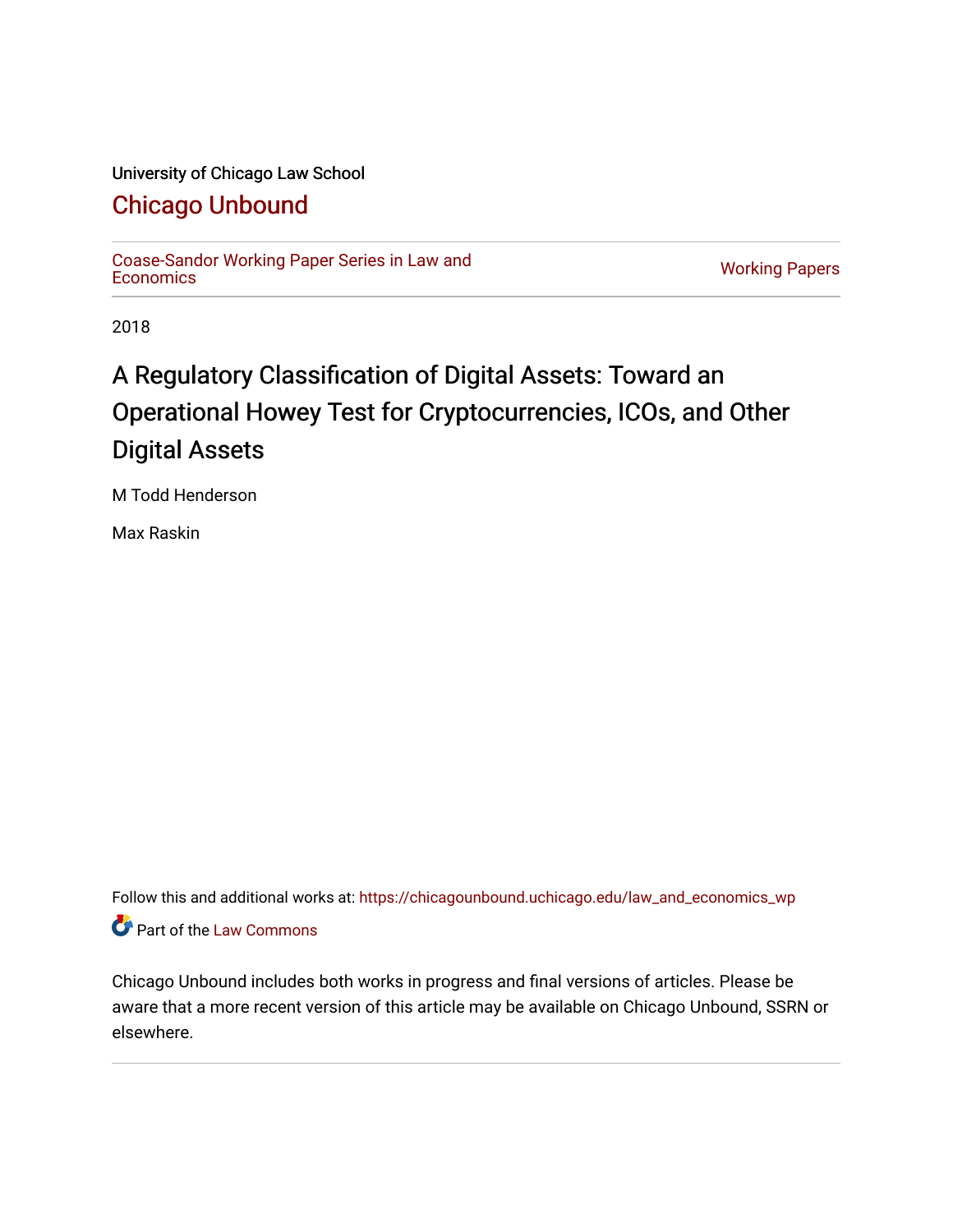# A REGULATORY CLASSIFICATION OF DIGITAL ASSETS: TOWARD AN OPERATIONAL *HOWEY* TEST FOR CRYPTOCURRENCIES, ICOS, AND OTHER DIGITAL ASSETS

# M. Todd Henderson & Max Raskin\*

*Digital assets are hot right now. Whether cryptocurrencies, like bitcoin, or initial coin offerings and tokens, this new asset class has captured the imagination of American investors. While it remains to be seen if this phenomenon has staying power, there is no doubt that these assets and their promoters have attracted the attention of the Securities and Exchange Commission. But neither Congress nor the SEC has formally elucidated which digital assets are securities and which are not.* 

*This Article seeks to provide clarity in determining which digital assets are securities. It proposes two tests that operationalize the Supreme Court's test in* SEC v. W. J. Howey Co. *The first test is the Bahamas Test, which asks whether a digital asset is sufficiently decentralized such that it is not a security. The second test is the Substantial Steps Test which is used to determine whether an investment is made with an expectation of profit. This Article takes a rules-based approach to provide clarity and begin a conversation about crafting more predictable jurisprudence and regulation in this area.* 

<sup>\*</sup> Michael J. Marks Professor of Law, The University of Chicago; Adjunct Professor of Law, New York University. We thank Jacob Loshin, Brent McIntosh, Peter Van Valkenburgh, Chris Dixon, Kathryn Haun, Jeremy Sklaroff, Andrew Hinkes, and Richard Epstein for their help with these ideas. We would especially like to thank the Mechanic's Liens Steering Committee for fostering a robust research agenda.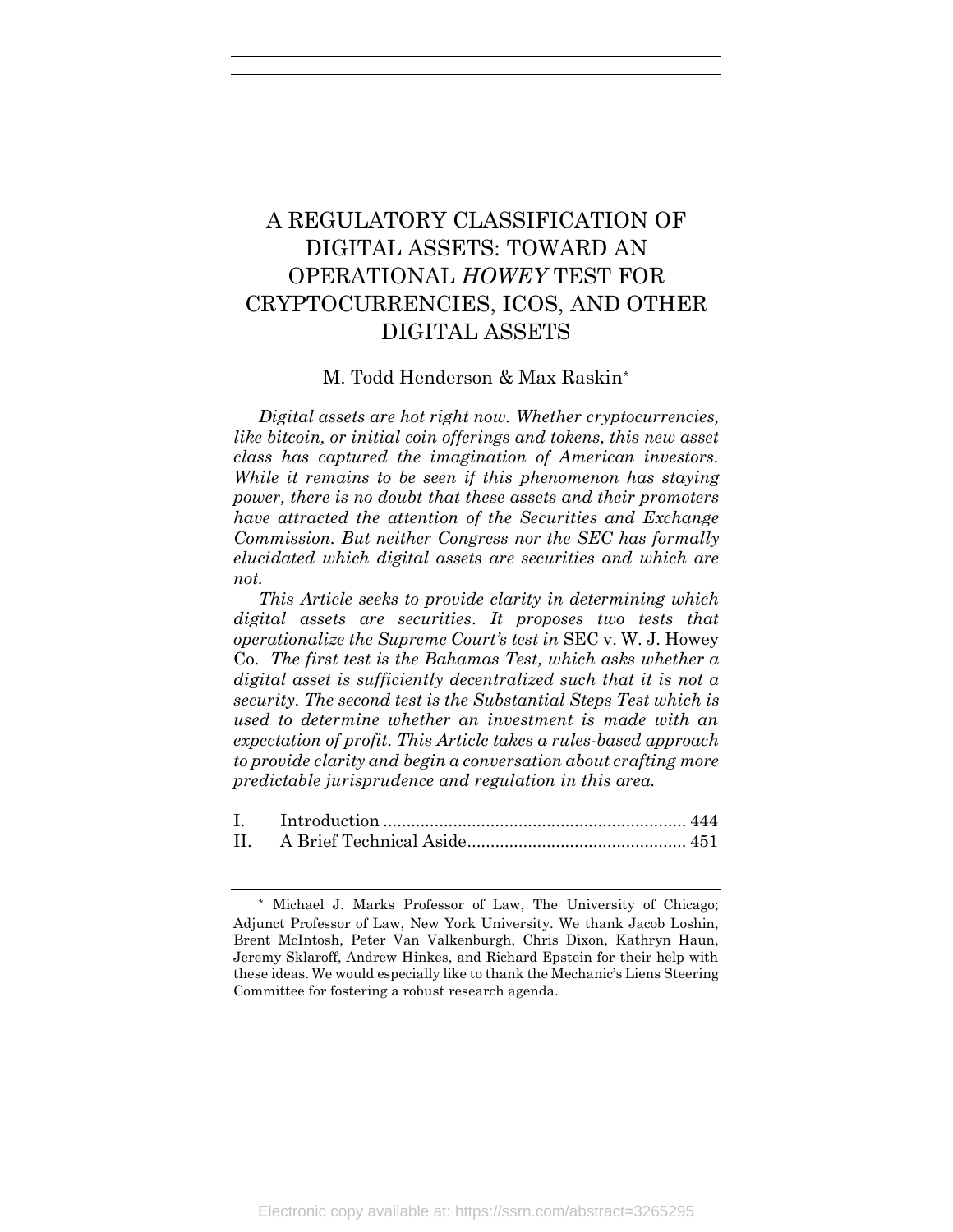444 *COLUMBIA BUSINESS LAW REVIEW* [Vol. 2019

| HL. |                                                     |
|-----|-----------------------------------------------------|
| IV. |                                                     |
|     | A. Efforts of Others Prong – the "Bahamas Test" 460 |
|     |                                                     |
|     | $\mathbf{1}$ .                                      |
|     | 11.                                                 |
|     |                                                     |
|     |                                                     |
|     |                                                     |
|     | 1. Current Test—Facts and Circumstances  478        |
|     |                                                     |
|     |                                                     |
|     | 4. A Note on Self-Regulatory Organizations  491     |
|     |                                                     |
|     |                                                     |

# I. INTRODUCTION

Something potentially revolutionary is going on in the capital markets. Not since the Internet Bubble of the late 1990s has there been such growth in new ways of raising money, coupled with such widespread public interest in new financial products.

It began with crowdfunding.1 Entrepreneurs of all kinds realized they could use the Internet to appeal directly to investors or even their customers. This realization created a new market for funding ideas: the crowd. And while the market boomed for a bit, there were no clear and stable rules. The securities laws in place were, and still are, a product of the 1930s. Even though the laws have been continuously updated by the Securities and Exchange Commission ("SEC") through rulemaking and guidance, this new approach to fundraising did not fit neatly into the regulatory scheme. The whole point of crowdfunding was to find a less expensive way of raising money. Forcing entrepreneurs to use existing, highcost registration methods was incompatible with the concept.

1 Ajay Agrawal, Christian Catalini & Avi Goldfarb, *Some Simple Economics of Crowdfunding*, 14 INNOVATION POL'Y & ECON 63 (2014).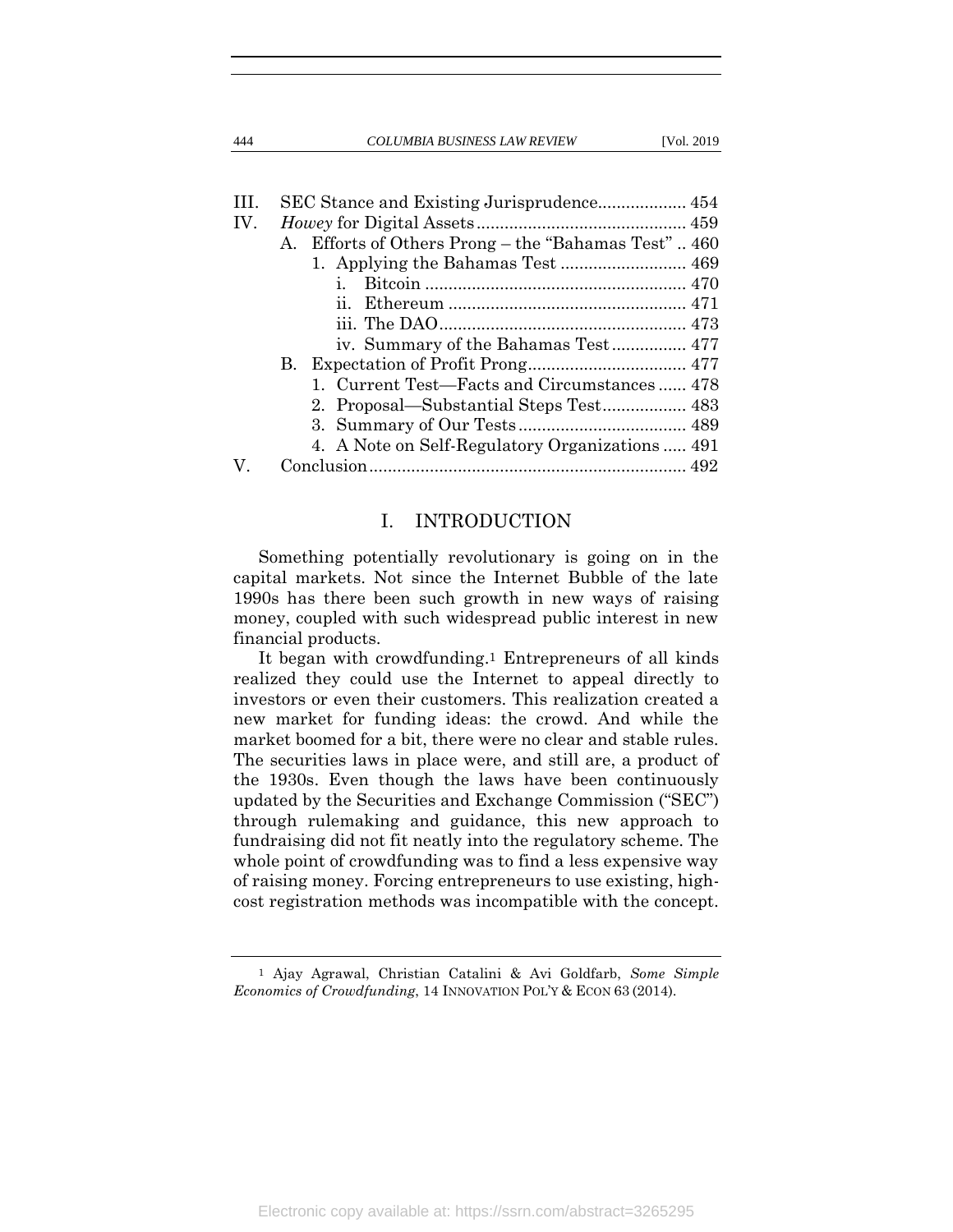But a regulatory Wild West was not appealing either.2 There was a risk of fraud, and also the possibility that low-quality offerors and offers would crowd out higher quality ones. Unfortunately, Congress and the SEC addressed the regulatory lacuna with a new set of rules that may not have been passed during the New Deal, but were certainly wedded to its precepts. To avail oneself of crowds to raise money, entrepreneurs had to navigate complex rules and use investment portals registered with the government.3 Not surprisingly, corporate crowdfunding has not yet evolved into a serious alternative source of financing.4

The latest evolution in capital markets is cryptocurrency and other digital assets, which are addressed in this brief Article. Today, digital assets present both promise and peril, which makes the space similar to crowdfunding in the early 2010s. In both cases, there has been no shortage of investor demand for new classes of assets or ways to participate in capital markets. Similarly, there has been no shortage of entrepreneurs who want to provide the public with those assets. There is, however, a shortage of intelligent rules and regulations that provide a clear and predictable framework for investors, issuers, and their lawyers.

This shortage of regulatory certainty is, for some, a feature of digital assets. The high costs of accessing public markets in the United States has driven capital elsewhere—going public costs millions of dollars on average, and operating a public company has significant ongoing costs.5 While the

<sup>2</sup> *But see generally* TERRY L. ANDERSON & PETER J. HILL, THE *NOT SO* WILD, WILD WEST: PROPERTY RIGHTS ON THE FRONTIER (2004) (exploring how the Wild West was not as lawless as commonly portrayed, and had a stable institutional environment that encouraged cooperation and trade).

<sup>3</sup> *See, e.g.*, 15 U.S.C. § 77d(a)(6) (2012); 17 C.F.R. pt. 227 (2018).

<sup>4</sup> *See generally* Joan MacLeod Heminway, *How Congress Killed Investment Crowdfunding: A Tale of Political Pressure, Hasty Decisions, and Inexpert Judgments that Begs for a Happy Ending*, 102 KY. L.J. 865 (2013).

<sup>5</sup> PWC DEALS, CONSIDERING AN IPO TO FUEL YOUR COMPANY'S FUTURE?: INSIGHT INTO THE COSTS OF GOING PUBLIC AND BEING PUBLIC 14 (2017), https://www.pwc.com/us/en/deals/publications/assets/cost-of-an-ipo.pdf [https://perma.cc/MV65-MEV9] ("Two-thirds of the CFOs surveyed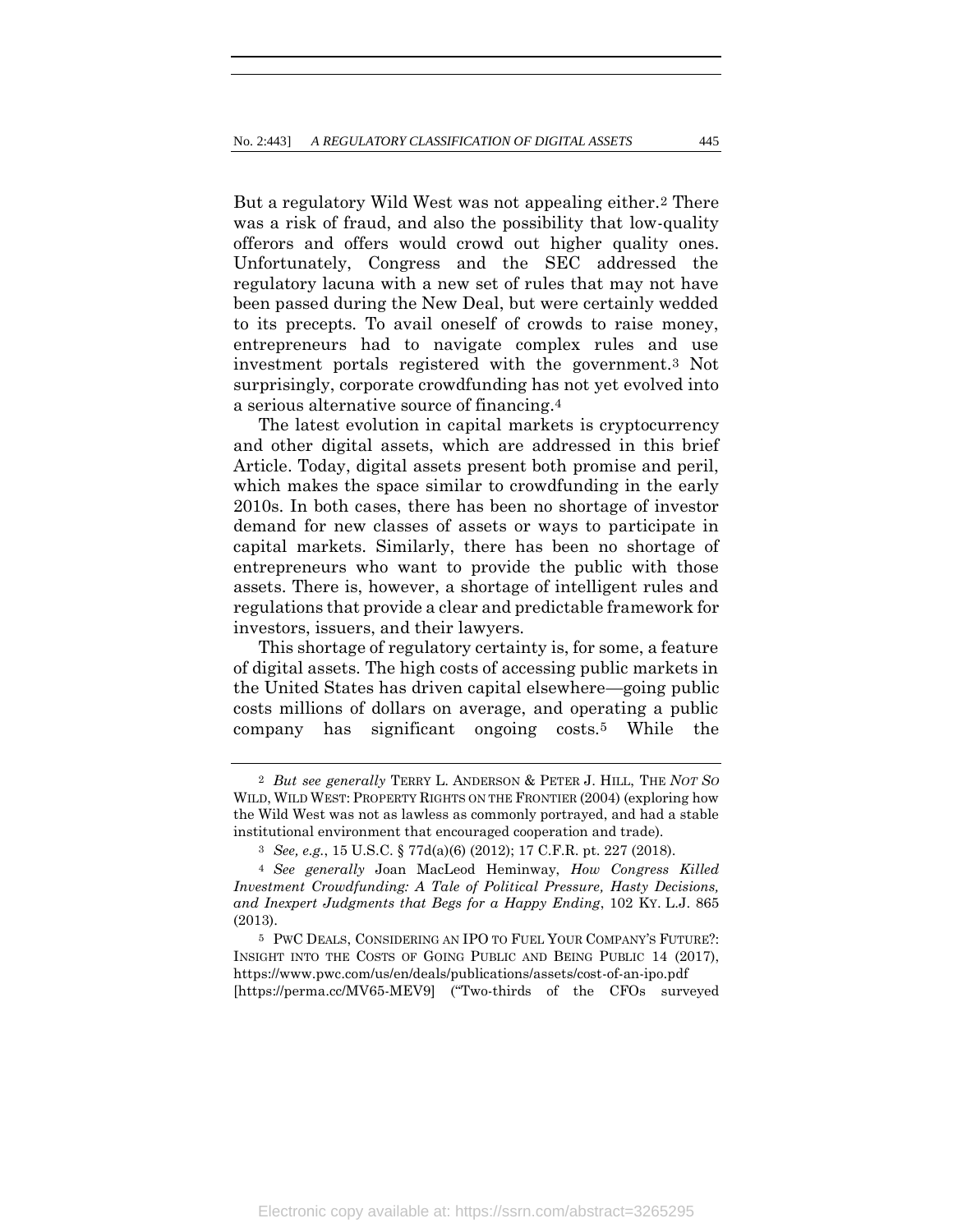government has responded with legislation aimed at promoting access to capital markets, such as the Jumpstart Our Business Startups Act ("JOBS Act"),6 there is still demand for lesser-regulated, publicly-available investment products that is not matched by supply of those products. This demand is just one of many reasons for the increase in investment in digital assets, which include cryptocurrencies,

initial coin offerings ("ICOs"), and other instruments. Another driver of this market is innovation, both technological and sociological. On the technological side, innovations like blockchains have made it possible to disintermediate financial and other institutions.7 These networks and the currencies that fuel them have value. Bitcoin is the most famous example of this—it is the modern world's first and most successful experiment in a decentralized approach to money creation. There is growing demand for a digital-age money or a private store of value, which may in turn be fueling a demand for other private services that the state has traditionally policed. Whatever the reasons, once there is a private store of value—whether it is mackerel fillets,8 cigarettes,9 or bitcoin—it is natural for individuals to use it as a means of fundraising or investing. ICOs follow from bitcoin as IPOs follow from dollars.

On the sociological side, individuals are rethinking how they interact with capitalists and entrepreneurs. The success of crowdfunding prior to regulation showed that individuals

8 Justin Scheck, *Mackerel Economics in Prison Leads to Appreciation for Oily Fillets*, WALL ST. J. (Oct. 2, 2008), https://www.wsj.com/articles/ SB122290720439096481 (on file with the *Columbia Business Law Review*).

9 *See generally* R.A. Radford, *The Economic Organisation of a P.O.W. Camp*, 12 ECONOMICA 189, 190–91 (1945).

estimated spending between \$1 million and \$1.9 million annually on the costs of being public[.]").

<sup>6</sup> Jumpstart Our Business Startups Act, Pub. L. No. 112–106, 126 Stat. 306 (2012); *see also* H.R. REP. No. 113-53 (2013) (proposing the SEC Regulatory Accountability Act).

<sup>7</sup> *See, e.g.*, David Yermack, *Corporate Governance and Blockchains*, 21 REV. FIN. 7, 10 (2017) ("Making such powerful third parties obsolete and disintermediating financial transactions was the central goal of Nakamoto's (2008) proposal for a peer-to-peer electronic cash system.").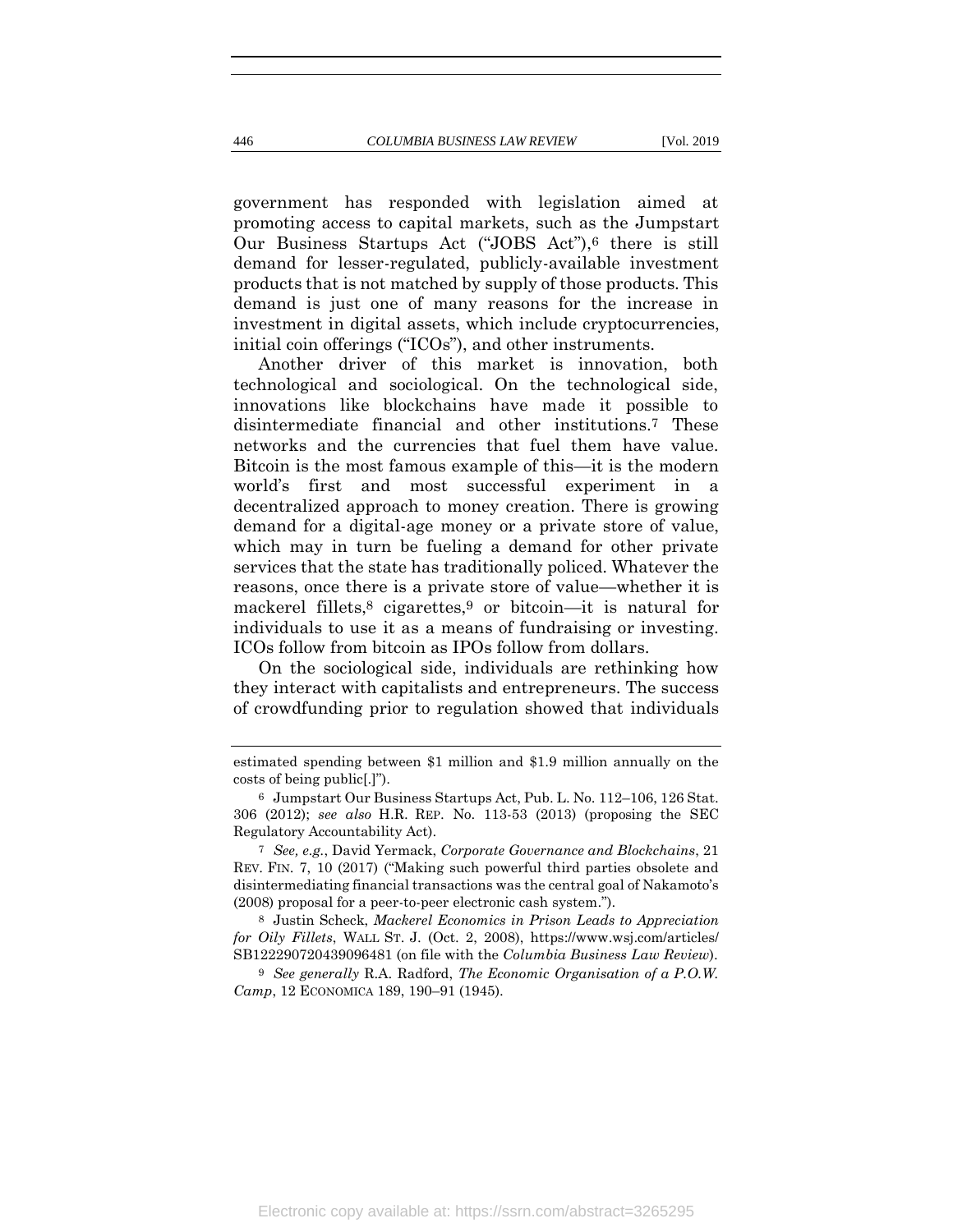are willing to participate in equity raises with mixed motives that include not only profit seeking, but also consumptive utility and charitable satisfaction. In a world in which social, environmental, political, and other attributes attach to investments, as well as an individual attachment between investors and the companies they provide capital to, there may be a need for new financial vehicles to satisfy this more nuanced demand.

A final reason for the changing capital formation landscape is fraud and exuberance. As with any new technology, digital assets have opened the door for both bad and irrational actors. Vast amounts of money funneling into the space have created ripe conditions for a get-rich-quick mentality on the part of investors and cases of outright fraud on the part of promoters. There are already numerous examples of both.10

Therefore, digital assets pose two fundamental problems to securities regulators. The first is an information asymmetry problem; the second is a police power problem. Information asymmetries are the animating force behind most securities regulation. The three pillars of modern securities law mandatory disclosure, strict anti-fraud rules, and insider trading limitations—are designed to put traders on an equal footing, regardless of whether they are inside or outside of a particular firm whose stock is being traded.11 This follows from the reality that market forces will not provide the optimal amount of information, and so the government must instead compel it. The antifraud rules in turn are designed to make any disclosures credible.

The argument goes that in the absence of a way for issuers to vouch for their disclosures, the market will have a "lemons"

<sup>10</sup> *See, e.g.*, SEC v. Shavers, No. 4:13-CV-416, 2014 WL 4652121, at \*1 (E.D. Tex. Sept. 18, 2014); Michelle Fox, *People are Taking Out Mortgages to Buy Bitcoin, Says Securities Regulator*, CNBC (Dec. 11, 2017), https://www.cnbc.com/2017/12/11/people-are-taking-out-mortgages-to-buybitcoin-says-joseph-borg.html [https://perma.cc/4Q67-L2R4].

<sup>11</sup> Securities Act of 1933, ch. 38, Pub. L. No. 73-22, 48 Stat. 74 (codified as amended at 15 U.S.C. §§ 77a–77aa (2012)) ("To provide full and fair disclosure of the character of securities sold in interstate and foreign commerce and through the mails, and to prevent frauds in the sale thereof, and for other purposes.").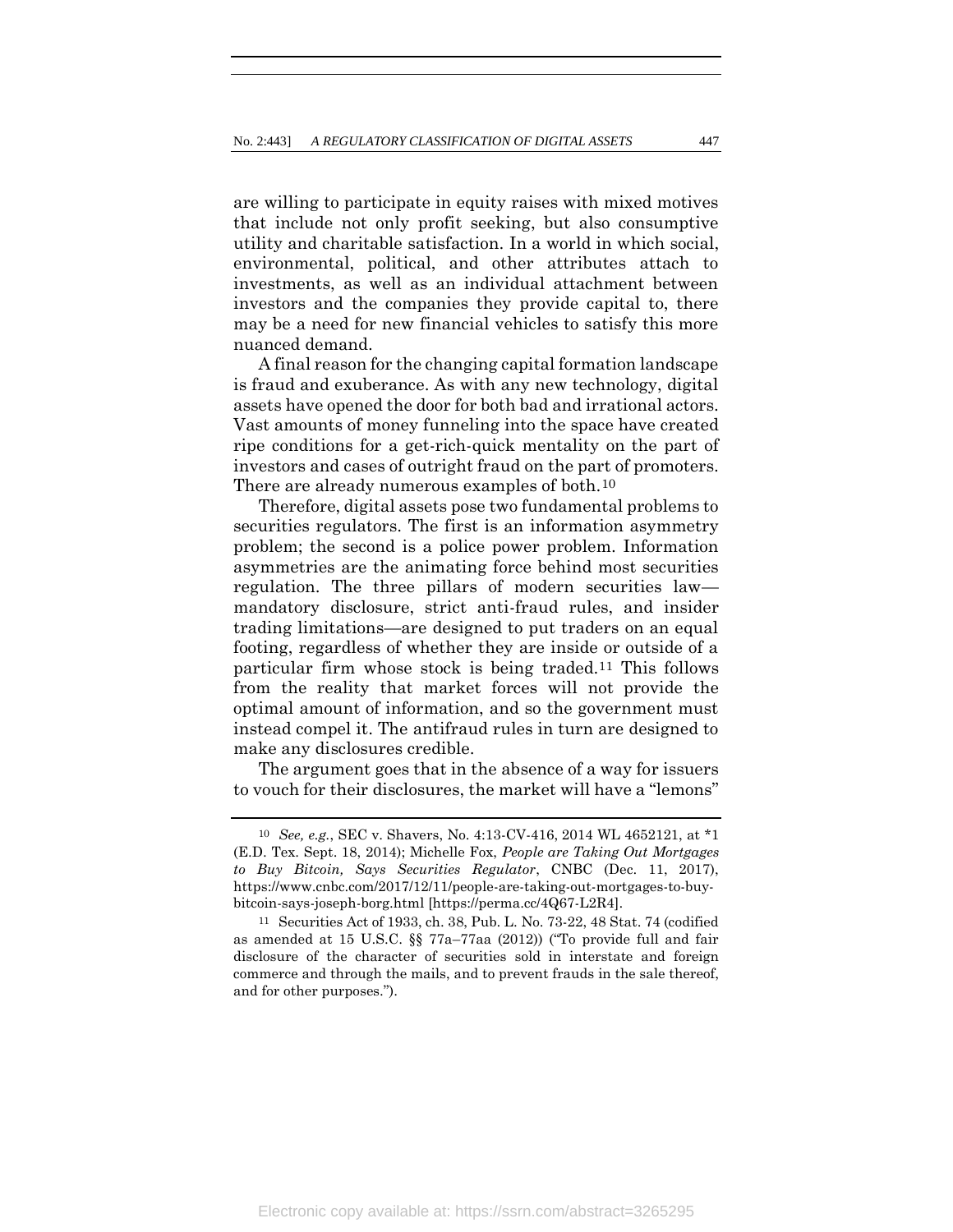problem.12 After all, if fraudsters can make promises as easily as upstanding issuers, then good firms will leave the market because investors will confuse them with bad actors. If opportunities for fraud and exuberance are the primary drivers of these new digital asset markets, then the SEC has an important role in making these markets credible and efficient.

The second issue is that even if investors have perfect knowledge of the assets they are purchasing, the government may still wish to prohibit purchase of these instruments. Such prohibitions can have any number of rationales, including national security, tax enforcement, or paternalism. States use their "police power" to stop gambling and a host of other activities they deem socially undesirable.13 The line between legitimate investment and illegal gambling is indeed hazy and often depends on social or moral judgments. After all, the moral difference between betting on whether the Chicago Bears will make the playoffs and betting on whether General Electric will make their earnings target for the next quarter is slight. Why the latter is universally permitted and the former only in limited circumstances is likely because of a view by government regulators that betting on stocks is "good" for society, while betting on sports and so on is "bad" for society. But, it is notable that this police power is not primarily enforced through securities laws. Gambling is banned by other laws, with the securities laws, in effect, providing a safe harbor for trading in stocks and bonds.

It is still too early to tell exactly which of the drivers of digital asset excitement is dominant. This puts regulatory bodies in a tough position. Specifically, these new assets pose a problem for the SEC. More lax regulation of digital assets may give cover to bad actors, while the good actors are forced to contend with antiquated securities regulations. There has been a huge proliferation of digital assets, and both those products and the markets that trade them are changing

<sup>12</sup> *See generally* George A. Akerlof, *The Market for "Lemons": Quality Uncertainty and the Market Mechanism*, 84 Q.J. ECON. 488 (1970).

<sup>13</sup> *See, e.g.*, UTAH CODE ANN. §§ 76-10-1101–09 (West 2012).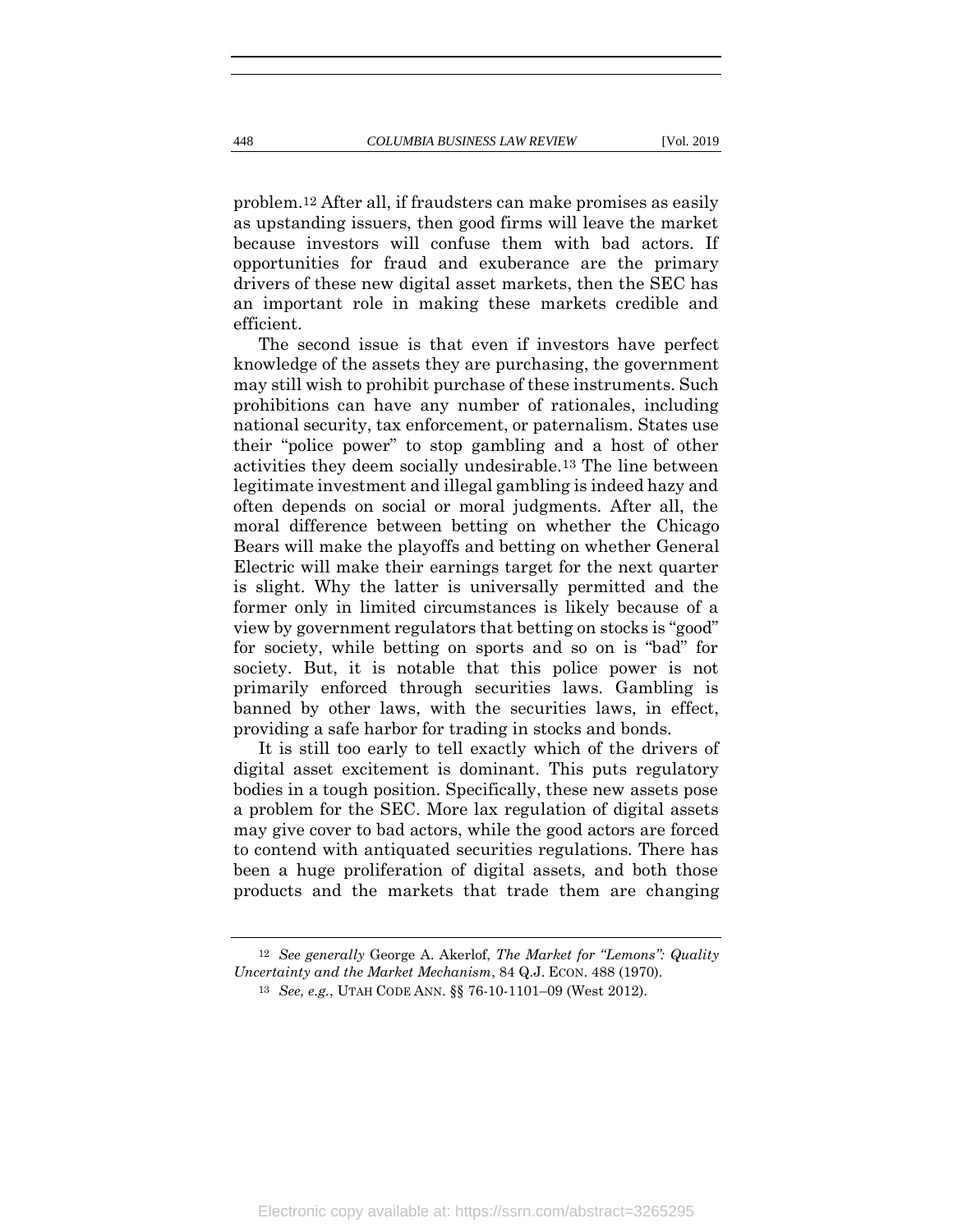rapidly. It is unclear when and if this space will stabilize, but the reality is that digital assets as traded and marketed today do not fit into the regulatory dogmas of the quiet past.

<span id="page-7-1"></span>The SEC has entered into the fray largely through enforcement actions, consent orders, and informal guidance.14 It has not, however, announced a rule-based, operational test for determining whether a digital asset is a security ("investment contract") under Sections  $2(a)(1)$  and  $3(a)(10)$  of the Securities Act of 1933 (the "Securities Act").15 This lack of a bright-line rule maintains discretion and flexibility for regulators.

<span id="page-7-0"></span>To this end, on April 3, 2019, the SEC's Strategic Hub for Innovation and Financial Technology issued its Framework for "Investment Contract" Analysis of Digital Assets (the "Framework").16 It is not "*Auer*" job to determine how much weight to give the Framework.17 Instead, this Article will note the strong overlap its analysis has with the Framework.18

16 *Framework for "Investment Contract" Analysis of Digital Assets*, U.S. SEC. & EXCHANGE COMMISSION [hereinafter *Framework*], https://www.sec.gov/corpfin/framework-investment-contract-analysisdigital-assets [https://perma.cc/99KD-XG4P] (last modified Apr. 3, 2019).

17 *See* Kisor v. Shulkin, 869 F.3d 1360 (Fed. Cir. 2017), *reh'g denied*, 880 F.3d 1378 (2018), *cert. granted* 139 S. Ct. 657 (2018) (granting certiorari to review whether the Court should overrule *Auer v. Robbins*, 519 U.S. 452 (1997) and *Bowles v. Seminole Rock & Sand Co.*, 325 U.S. 410 (1945), two cases that direct courts to defer to an agency's reasonable interpretation of its own ambiguous regulation).

18 An initial draft of this paper was published on October 17, 2018. *See* M. Todd Henderson & Max Raskin, A Regulatory Classification of Digital Assets: Towards an Operational Howey Test for Cryptocurrencies, ICOs, and Other Digital Assets (Oct. 17, 2018), https://papers.ssrn. com/sol3/papers.cfm?abstract\_id=3265295 [https://perma.cc/L5AK-NCUW]; *cf. Leibniz-Newton Calculus Controversy*, WIKIPEDIA,

<sup>14</sup> *See, e.g.*, CarrierEQ, Inc., Securities Act Release No. 10575, 2018 WL 6017664 (Nov. 16, 2018), https://www.sec.gov/litigation/admin/2018/33- 10575.pdf [https://perma.cc/NM4X-66VV]; Paragon Coin, Inc., Securities Act Release No. 10574, 2018 WL 6017663 (Nov. 16, 2018), https://www.sec.gov/litigation/admin/2018/33-10574.pdf [https://perma.cc/ TJ3D-93DL].

<sup>15</sup> *See* Securities Act of 1933 §§ 2(a)(1), 3(a)(10).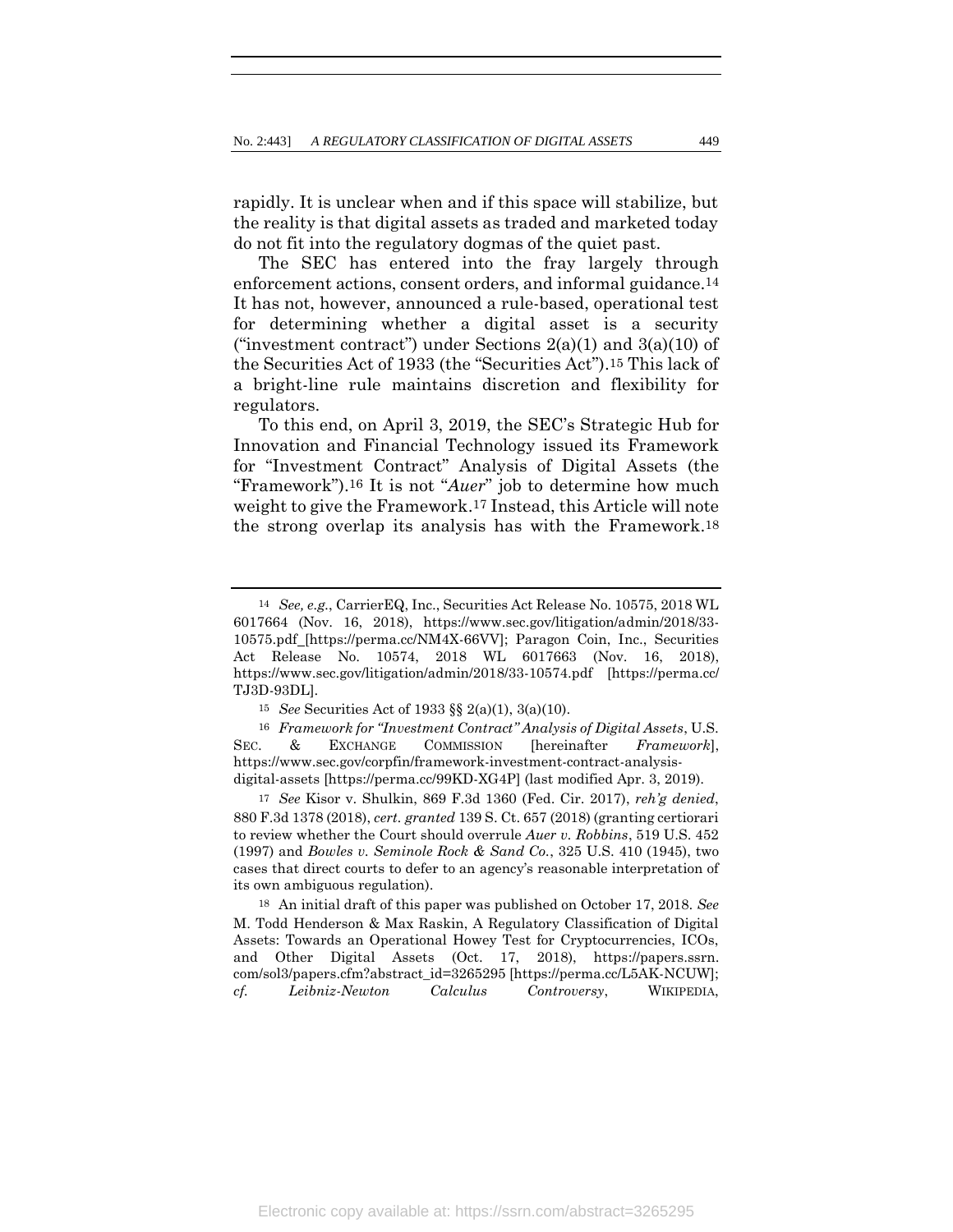Where the Article primarily differs is in its proposal of a simple, rules-based test that will provide more certainty to the market.19 Such a test would not tie regulators' hands with respect to ex post enforcement actions, preserving regulatory flexibility.

This test will proceed under the existing *SEC v. W.J. Howey Co.* framework, which the Supreme Court and the SEC use to evaluate the jurisdictional sections of the relevant securities statutes. *Howey* established that:

> [A]n investment contract for purposes of the Securities Act means a contract, transaction or scheme whereby a person invests his money in a common enterprise and is led to expect profits solely from the efforts of the promoter or a third party, it being immaterial whether the shares in the enterprise are evidenced by formal certificates or by nominal interests in the physical assets employed in the enterprise.20

Simply stated, the four prongs of the *Howey* test that must be met for jurisdiction are: (1) investment of money; (2) efforts of others; (3) expectation of profits, and (4) common enterprise.21

This Article's two-step proposal offers a first cut at how digital assets of various types might be categorized within this familiar *Howey* framework. One part of the test will be immediately useful and operational—called the "Bahamas Test" herein. It makes a determination of whether a digital asset is sufficiently decentralized such that it does not satisfy the "efforts of others" prong of *Howey* and is therefore not a security. The second part of the test, determining whether an asset satisfies the "expectation of profit" prong of *Howey*, reveals the problems with applying the existing framework to ICOs and other digital assets.

https://en.wikipedia.org/wiki/Leibniz%E2%80%93Newton\_calculus\_contro versy [https://perma.cc/Y339-SKWR].

<sup>19</sup> It is beyond the scope of this Article to defend such an approach. For such a defense, see Antonin Scalia, *The Rule of Law as a Law of Rules*, 56 U. CHI. L. REV. 1175 (1989).

<sup>20</sup> SEC v. W. J. Howey Co., 328 U.S. 293, 298–99 (1946).

<sup>21</sup> *See id.*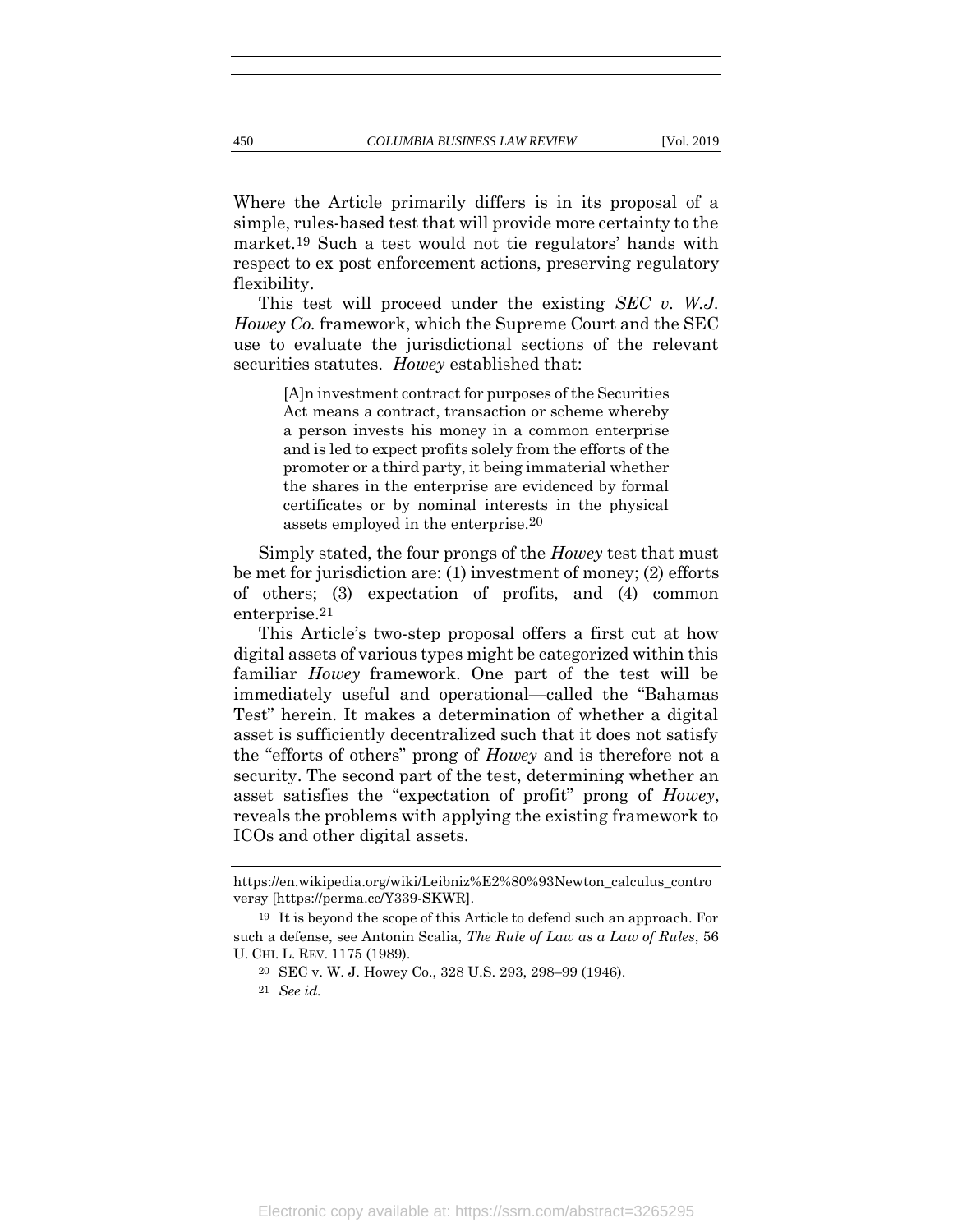Some tokens and cryptocurrencies—such as bitcoin—exist on decentralized, open source and permission-less platforms where there are no "others" to satisfy the final prong of the test, even though they may be purchased with the expectation of profit. These are not securities under the traditional *Howey*  test, and in our view, they should not be regulated as such.

The challenge comes in differentiating between digital assets and tokens that have been described as "utility" or "consumptive" tokens with those that have been described as "investment" tokens. The currently existing spectrum is between purely consumptive assets, mixed-motive assets, and purely investment assets. This has analogues in case law one simple example is a concert venue that sells tickets to a reseller who has no intention of using them other than to sell to the final consumers. This is not treated as issuance of a security.22

This Article's goal is to start—not end—the conversation about how to categorize crypto and other digital assets. The proposed "Substantial Steps Test"—to determine whether a purchase is made with an expectation of profit—is not without its faults and may militate towards a full rethinking of *Howey*.

This Article begins with a brief description of the mechanics of digital assets and their limited regulatory history. It then turns to our proposed *Howey* test for digital assets and examines a handful of cases under the two prongs.

# II. A BRIEF TECHNICAL ASIDE

This Section provides a brief background on digital assets. The goal here is to provide a framework that will animate the regulatory analysis, not to give an encyclopedic account of these assets.

The Section begins with the concept of open source software. The hallmark of open source software is that it has little to no intellectual property protections.23 The code can be copied and modified, and no legal recourse exists to the creator. A plethora of open source licenses append to software

<sup>22</sup> Other examples include personal seat licenses and condominiums.

<sup>23</sup> *See* Jacobsen v. Katzer, 535 F.3d 1373, 1378–79 (Fed. Cir. 2008).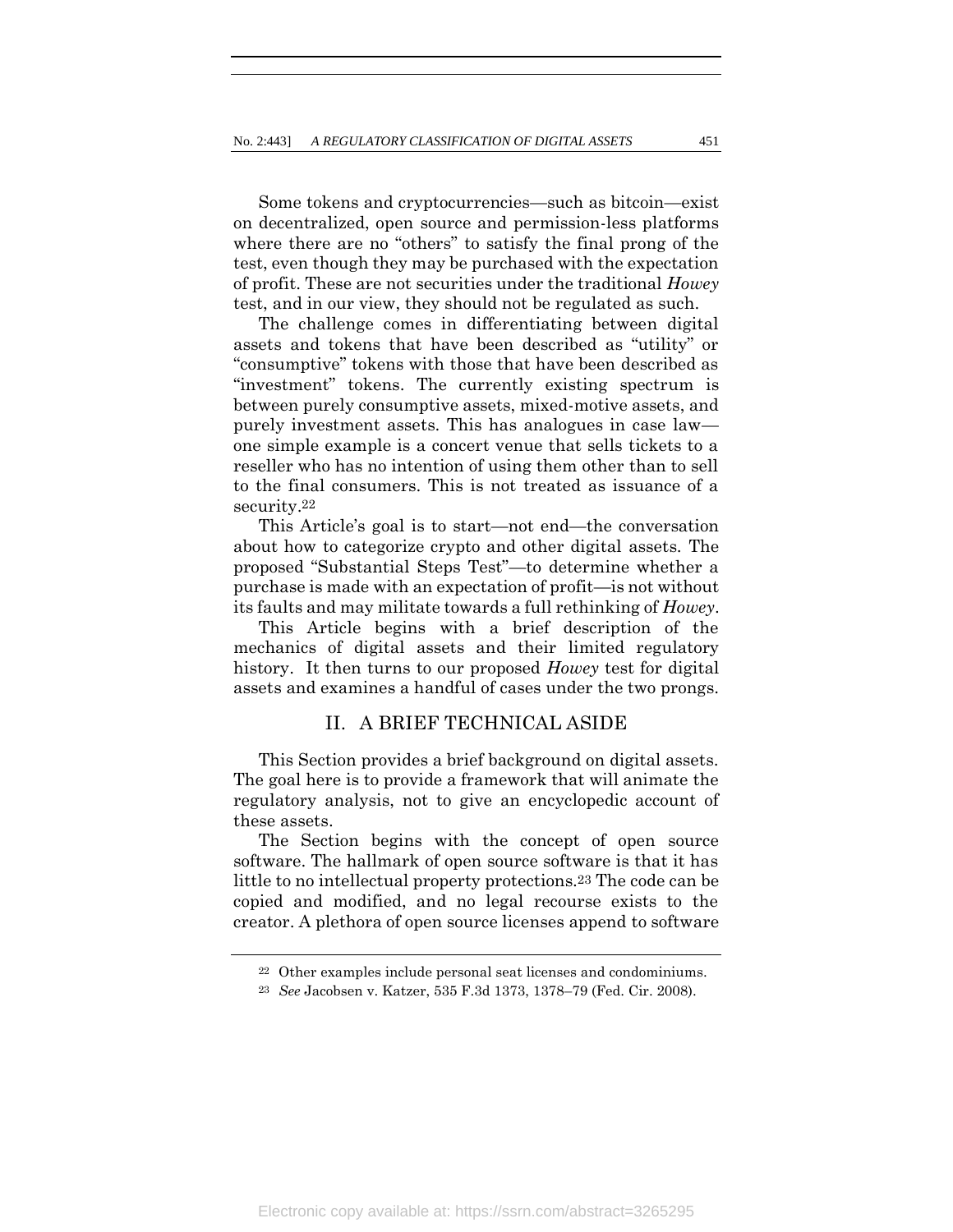programs. Bitcoin uses the MIT License,24 while Ethereum uses the Free Software Foundation's License.25 Bitcoin's license grants permission, free of charge, "to use, copy, modify, merge, publish, distribute, sublicense, and/or sell copies of the [Bitcoin software.]"26

Individuals are free to run whatever versions of Bitcoin or Ethereum software they choose to run. Through network effects, however, consensus is formed and dominant versions of software emerge as a result of the free choices of network participants. For instance, the two most popular versions of Bitcoin are the original Bitcoin network and a forked version called Bitcoin Cash.27

The most important aspect of open source software is that it is predicated on voluntary choice. Decisions made on which versions of software to run are open to anyone, and no legal barriers exist to participation in a network. Additionally, the intellectual property regime is much more liberal, and there are fewer claims which prevent the creation of new competitive instruments and networks.

A second technical aspect worth discussing is the number of different ways to categorize the distribution methods of

<sup>24</sup> *Bitcoin/COPYING*, GITHUB, https://github.com/bitcoin/bitcoin/blob/ master/COPYING [https://perma.cc/EJD5-R34T].

<sup>25</sup> *Licensing*, GITHUB, https://github.com/ethereum/wiki/wiki/ Licensing [https://perma.cc/N7YW-AYQQ]. *But see* Matt Savare, John Wintermute & Shailley Singh, *Coders Beware: Licensing Issues Abound for Ether Apps*, COINDESK (Dec. 6, 2017), https://www.coindesk.com/codersbeware-licensing-issues-abound-ethereum-apps [https://perma.cc/T2PF-XZG4]).

<sup>26</sup> *Bitcoin/COPYING*, GITHUB, https://github.com/bitcoin/bitcoin/blob/ master/COPYING [https://perma.cc/EJD5-R34T].

<sup>27</sup> A "fork," when referring to digital assets, is a change in software that not all parties agree to such that two competing versions of a network are created. *See, e.g.*, David Farmer, *What is a Bitcoin Fork?*, COINBASE BLOG (July 27, 2017), https://blog.coinbase.com/what-is-a-bitcoin-forkcba07fe73ef1 (on file with the *Columbia Business Law Review*).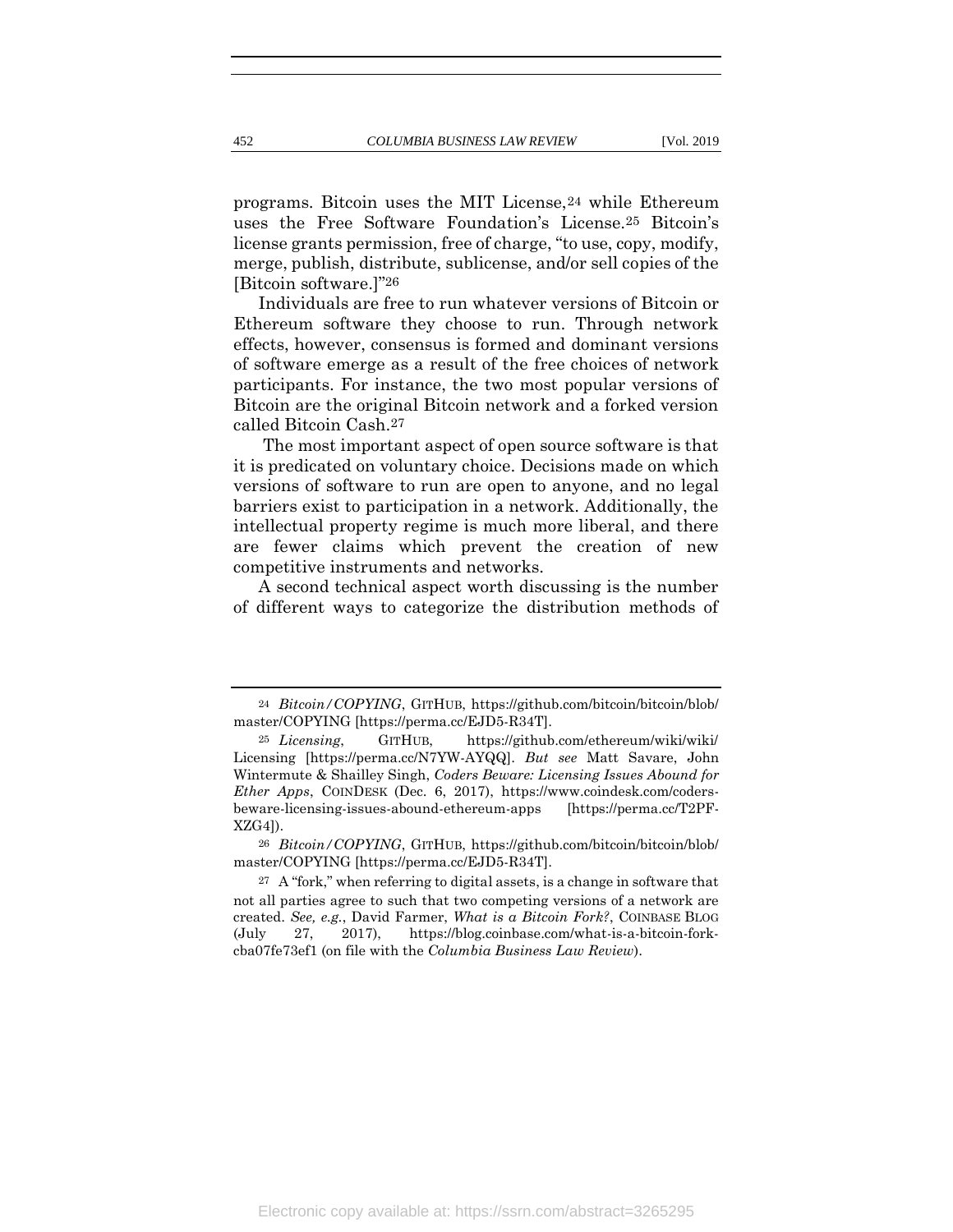<span id="page-11-1"></span><span id="page-11-0"></span>digital assets.28 This Article adopts the bifurcated typology of minting and mining discussed by Cohney et al.29 Assets that are minted are "created through an act of founder fiat."30 The creator either uses a blockchain or some other method of issuance to create assets that are then sold to buyers, either using smart or more traditional contracts. This is an alternative to mining, in which those participating in a network receive digital assets in exchange for their involvement in the network.31 The important distinction for below is that with minting, the creator has rights and privileges with respect to the asset and network that the purchaser does not have.

Finally, digital assets can be issued through a number of platforms that keep track of the asset ownership. Decentralized blockchains are one such method. No single individual or organization must hold the database that holds the asset ownership. Instead, the database exists on all of the nodes in the network running the software.32 Another, more traditional method of issuing digital assets involves centralized databases. Here, a single entity or entities that have permission maintain the database.

<sup>28</sup> *E.g.*, PETER VAN VALKENBURGH, COIN CENTER, FRAMEWORK FOR SECURITIES REGULATION OF CRYPTOCURRENCIES, 11-17 (2018), https://coincenter.org/files/securities-cryptocurrency-framework-v2.1.pdf [https://perma.cc/22FV-GPVZ].

<sup>29</sup> *See* Shaanan Cohsey, David A. Hoffman, Jeremy Sklaroff & David A. Wishnick, *Coin-Operated Capitalism,* 119 COLUM. L. REV. (forthcoming 2019) (manuscript at 29–30).

<sup>30</sup> *Id.* at 30.

<sup>31</sup> *Id.* at 29 n.91.

<sup>32</sup> *See* Daniel Cawrey, *What Are Bitcoin Nodes and Why Do We Need Them?*, COINDESK (May 9, 2014), https://www.coindesk.com/bitcoin-nodesneed [https://perma.cc/YHA5-ME4X].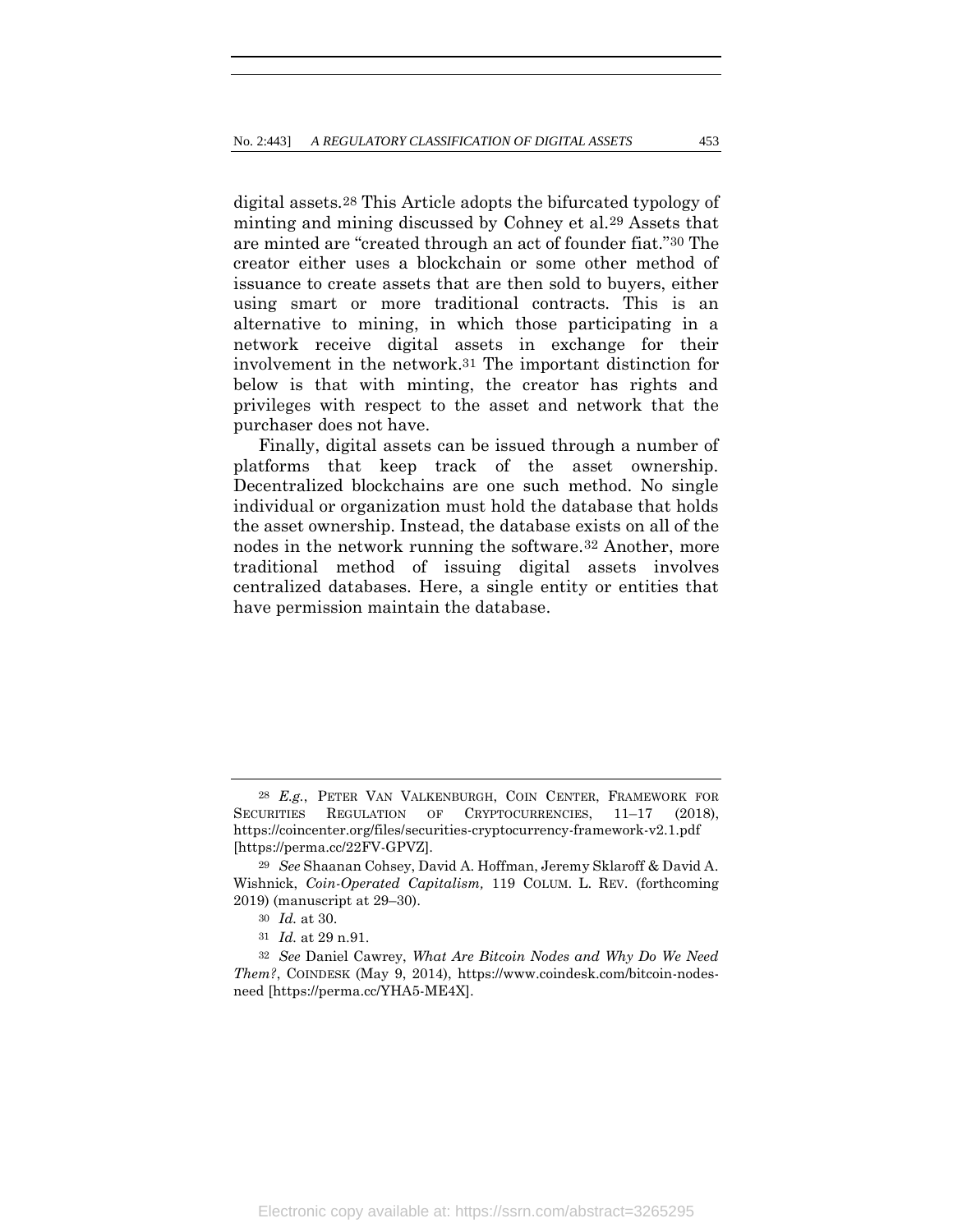# III. SEC STANCE AND EXISTING JURISPRUDENCE

The SEC has articulated its positions on digital assets through informal guidance,33 enforcement actions,34 and even a website that explains the perils of the ICO market and relays up-to-date information.35 Humorously,36 it also hosts a website promoting its own fake ICO called Howeycoin<sup>37</sup> to demonstrate the problems with parts of the market.38 To date, there have been no rulemakings, either formal or informal.

<span id="page-12-0"></span>The SEC's most significant policy statements on ICOs came in a speech delivered by William Hinman, director of the division of corporation finance and the Framework issued in April of 2019.39 While other commissioners spoke out about various issues in digital assets, Hinman was the first speaker to articulate a cognizable legal standard for classifying the assets.

The speech sought to answer the following question: "[Whether] a digital asset that was originally offered in a securities offering [could] ever be later sold in a manner that does not constitute an offering of a security[.]"40 First, Hinman answers that when terms like "coin," "token," or

40 *Id.*

<sup>33</sup> *See, e.g.*, *Framework*, *supra* note [16;](#page-7-0) Press Release, SEC, Statement on Digital Asset Securities Issuance and Trading (Nov. 16, 2018), https://www.sec.gov/news/public-statement/digital-asset-securitesissuuance-and-trading [https://perma.cc/2EH3-AVJB].

<sup>34</sup> *See, e.g.*, *supra* note [14.](#page-7-1)

<sup>35</sup> *See generally Spotlight on Initial Coin Offerings (ICOs)*, U.S. SEC. & EXCHANGE COMMISSION, https:[//www.sec.gov/ICO](http://www.sec.gov/ICO) [https://perma.cc/Q2GB-3HE4] (last modified Feb. 7, 2019).

<sup>36</sup> This Article uses this term relatively speaking.

<sup>37</sup> *Howeycoins Pre-ICO Sale,* U.S. SEC. & EXCHANGE COMMISSION, https://www.howeycoins.com/index.html [https://perma.cc/VN2X-PCWU].

<sup>38</sup> Press Release, SEC, The SEC Has an Opportunity You Won't Want to Miss: Act Now! (May 16, 2018), https://www.sec.gov/news/pressrelease/2018-88 [https://perma.cc/M5NF-VZHW].

<sup>39</sup> *See Framework*, *supra* note [16;](#page-7-0) William Hinman, Dir., Div. Corp. Fin., SEC, Remarks at the Yahoo Finance All Markets Summit: Crypto (June 14, 2018) [hereinafter Hinman Speech], https://www.sec.gov/news/ speech/speech-hinman-061418 [https://perma.cc/W7N4-RN8N].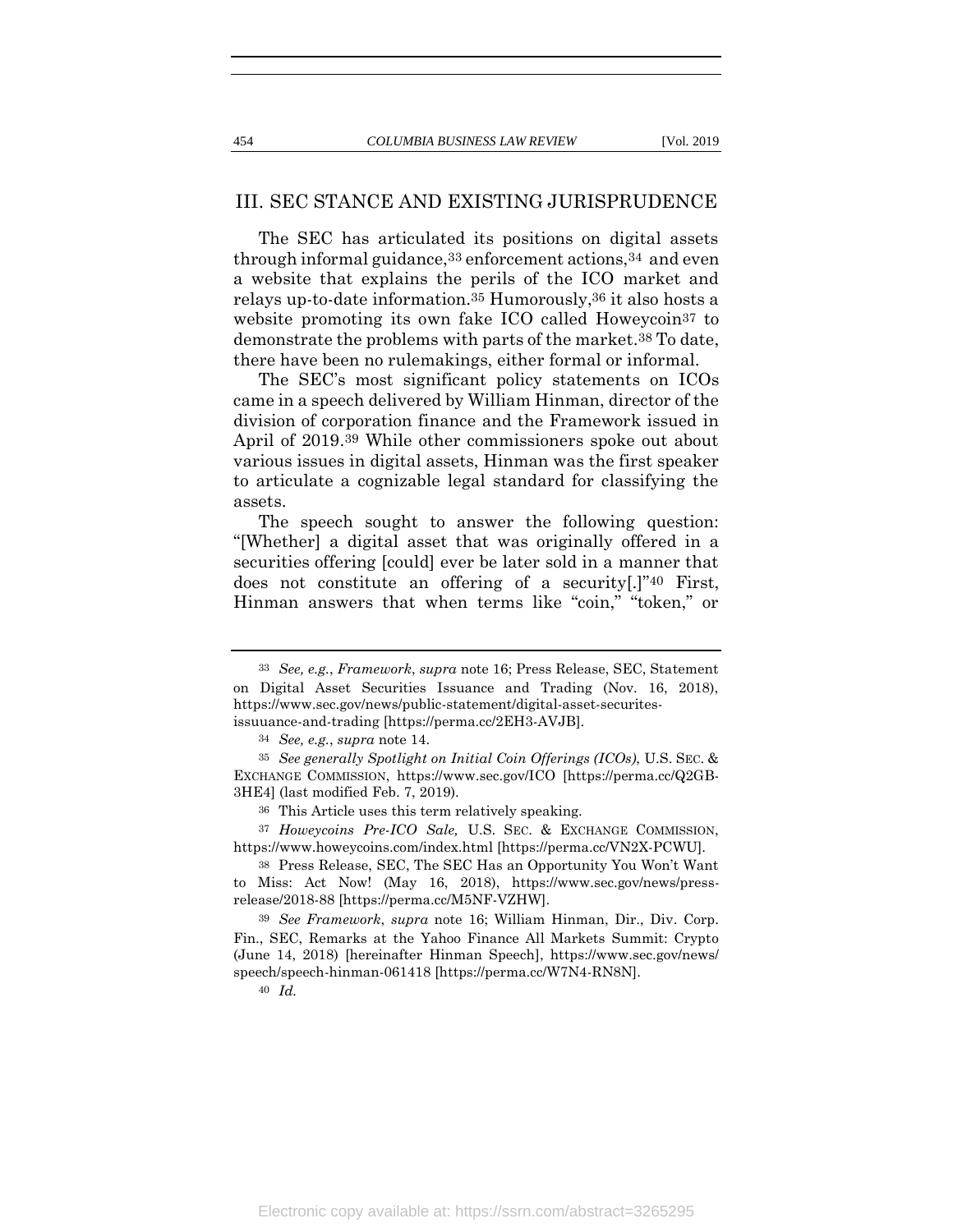"ICOs" are used in an attempt to evade registration requirements, the SEC will treat them simply as securities with a straightforward *Howey* analysis.<sup>41</sup> There are numerous examples of these types of assets.42 The second half of the speech, however, deals with instruments that may not be securities:

> If the network on which the token or coin is to function is sufficiently decentralized – where purchasers would no longer reasonably expect a person or group to carry out essential managerial or entrepreneurial efforts – the assets may not represent an investment contract. Moreover, when the efforts of the third party are no longer a key factor for determining the enterprise's success, material information asymmetries recede. As a network becomes truly decentralized, the ability to identify an issuer or promoter to make the requisite disclosures becomes difficult, and less meaningful.43

The most notable asset to meet this definition is bitcoin. Recognizing that such "sufficiently decentralized" digital assets may not be securities is an important foundational principle. But this raises a second question: how can the investment community know what Hinman and the SEC mean by "sufficiently decentralized"? No operational test has been offered, which is why this Article proposes the Bahamas Test.

The Framework focuses on the reasonable expectation of profits and efforts of others prongs of the *Howey* inquiry.44 Instead of this Article's more rigid rules-based approach, the Framework lists a number of characteristics for determining whether a purchaser had a reasonable expectation of profit

<span id="page-13-0"></span>

<sup>41</sup> *See id.*

<sup>42</sup> *See, e.g.*, CarrierEQ, Inc., Securities Act Release No. 10575, 2018 WL 6017664 (Nov. 16, 2018), https://www.sec.gov/litigation/admin/2018/33- 10575.pdf [https://perma.cc/NM4X-66VV]; Paragon Coin, Inc., Securities Act Release No. 10574, 2018 WL 6017663 (Nov. 16, 2018), https://www.sec.gov/litigation/admin/2018/33-10574.pdf [https://perma.cc/ TJ3D-93DL].

<sup>43</sup> Hinman Speech, *supra* note [39.](#page-12-0)

<sup>44</sup> *See Framework, supra* note [16.](#page-7-0)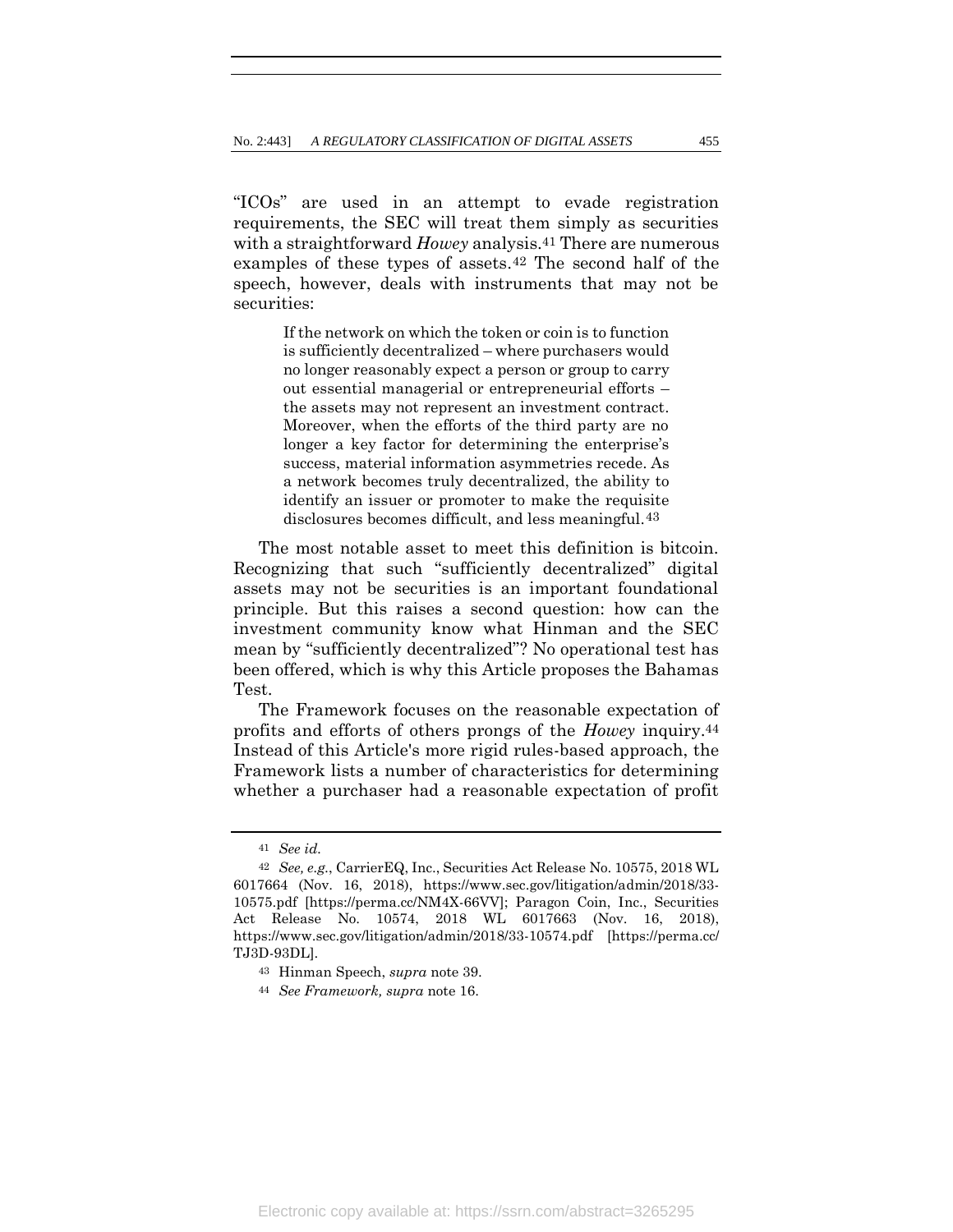derived from the efforts of others.45 In this standards-based approach, "no one of the . . . characteristics is necessarily determinative" but the "stronger their presence" the more likely the instrument is a security.46 The Framework then goes on to provide a long list of such characteristics. Some examples of them are:

- An active participant ("AP)<sup>47</sup> is responsible for the development, improvement (or enhancement), operation, or promotion of the network, particularly if purchasers of the digital asset expect an AP to be performing or overseeing tasks that are necessary for the network or digital asset to achieve or retain its intended purpose or functionality.
- There are essential tasks or responsibilities performed and expected to be performed by an AP, rather than an unaffiliated, dispersed community of network users (commonly known as a "decentralized" network).
- The digital asset gives the holder rights to share in the enterprise's income or profits or to realize gain from capital appreciation of the digital asset.
- The digital asset is transferable or traded on or through a secondary market or platform, or is expected to be in the future.
- There is little apparent correlation between the purchase/offering price of the digital asset and the market price of the particular goods or services that can be acquired in exchange for the digital asset.<sup>48</sup>

The above is not an exhaustive retelling of the Framework's list and the Framework's list is not exhaustive

48 *Id.*

<sup>45</sup> *Id.*

<sup>46</sup> *Id.*

<sup>47</sup> The Framework defines this as "a promoter, sponsor, or other third party (or affiliated group of third parties)." *Id.*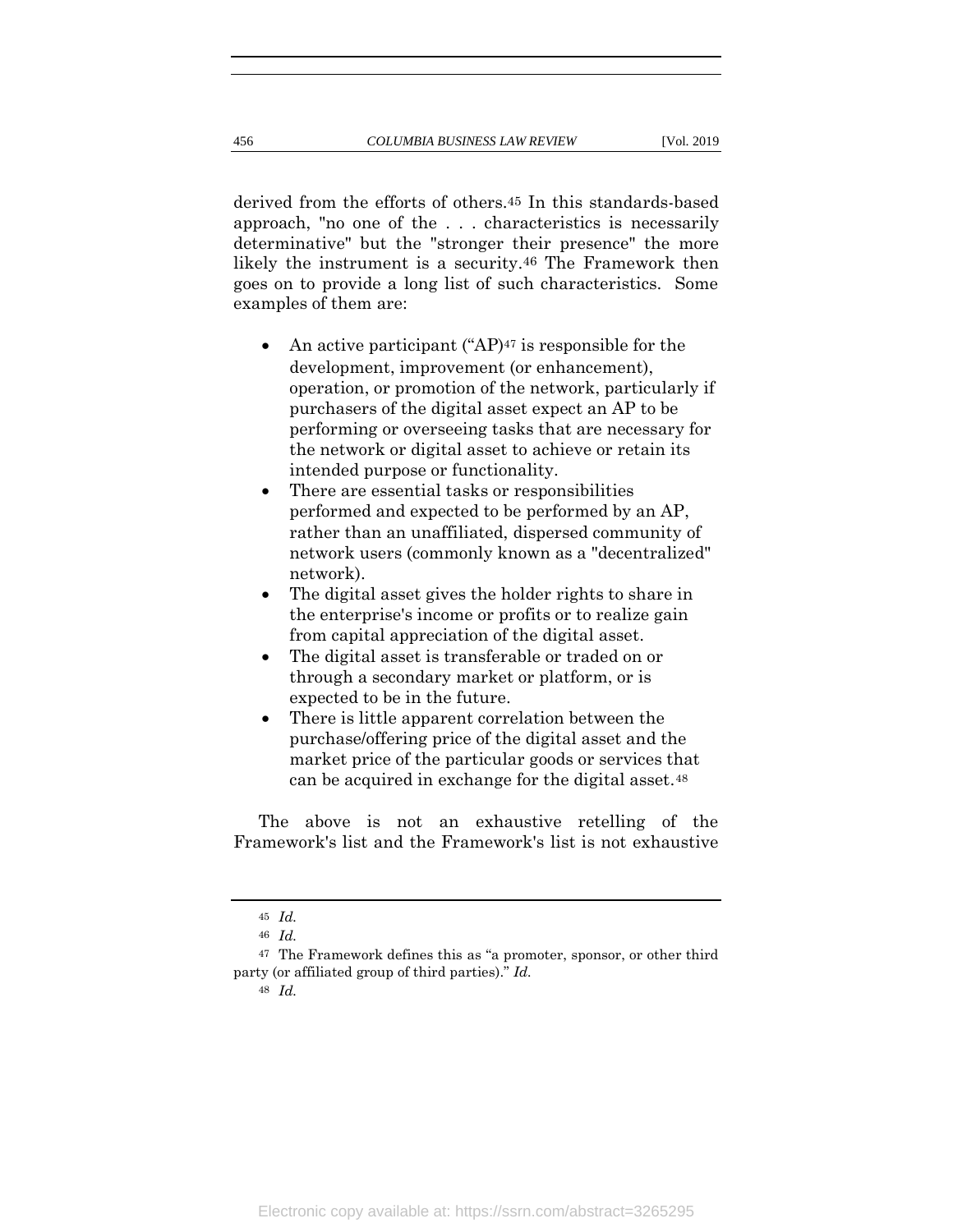of all things considered. But this should give a sense of the flexible standard reflected in the Framework.

Beyond the speech and the Framework, federal courts have opined on whether digital assets are securities. One federal district court, for instance, found no reason why *Howey* cannot be applied to digital assets and said that this was a factual question.49

<span id="page-15-0"></span>The three most significant SEC actions thus far are the socalled "DAO Report", an early cease-and-desist order against a company called Munchee, and a no-action letter issued following the release of the Framework to TurnKey Jet, Inc. ("TKJ").50 The Decentralized Autonomous Organization ("DAO") Report, discussed in greater detail below, declared the sale of shares in a company run by computer code a security offering, even though there were no employees or human issuers of the security other than the code that created the autonomous corporation.51

The *Munchee* order, relying on the DAO Report, found that the company's selling of digital tokens to help fund a food

51 *See* The DAO Report, *supra* note [50;](#page-15-0) *see also infra* Part IV.A.1.iii.

<sup>49</sup> United States v. Zaslavskiy, No. 17 CR 647, 2018 WL 4346339, at \*5 (E.D.N.Y. Sept. 11, 2018) ("For present purposes, we conclude that [REcoins] are [investment contracts]. However, the ultimate fact-finder will be required to conduct an independent *Howey* analysis based on the evidence presented at trial.") (citation omitted).

<sup>50</sup> Report of Investigation Pursuant to Section 21(a) of the Securities Exchange Act of 1934: The DAO, Securities Exchange Act Release No. 81207 (Jul. 25, 2017) [hereinafter The DAO Report], https://www.sec.gov/ litigation/investreport/34-81207.pdf [https://perma.cc/L5M7-ZXV8]; Munchee Inc., Securities Act Release No. 10445 (Dec. 11, 2017) [hereinafter Munchee Order], https://www.sec.gov/litigation/admin/2017/ 33-10445.pdf [https://perma.cc/Q4JY-RD2Q]; TurnKey Jet, Inc., SEC No-Action Letter (Apr. 3, 2019) [hereinafter TurnKey Jet No-Action Letter], https://www.sec.gov/divisions/corpfin/cf-noaction/2019/turnkey-jet-040219- 2a1.htm [https://perma.cc/8SZ4-MWWH]. There have also been a number of other enforcement actions. *See e.g.,* Press Release, SEC, SEC Charges ICO Superstore and Owners with Operating as Unregistered Broker-Dealers (Sept. 11, 2018), https://www.sec.gov/news/press-release/2018-185 [https://perma.cc/395P-37KR] (detailing the first action against an unregistered broker dealer).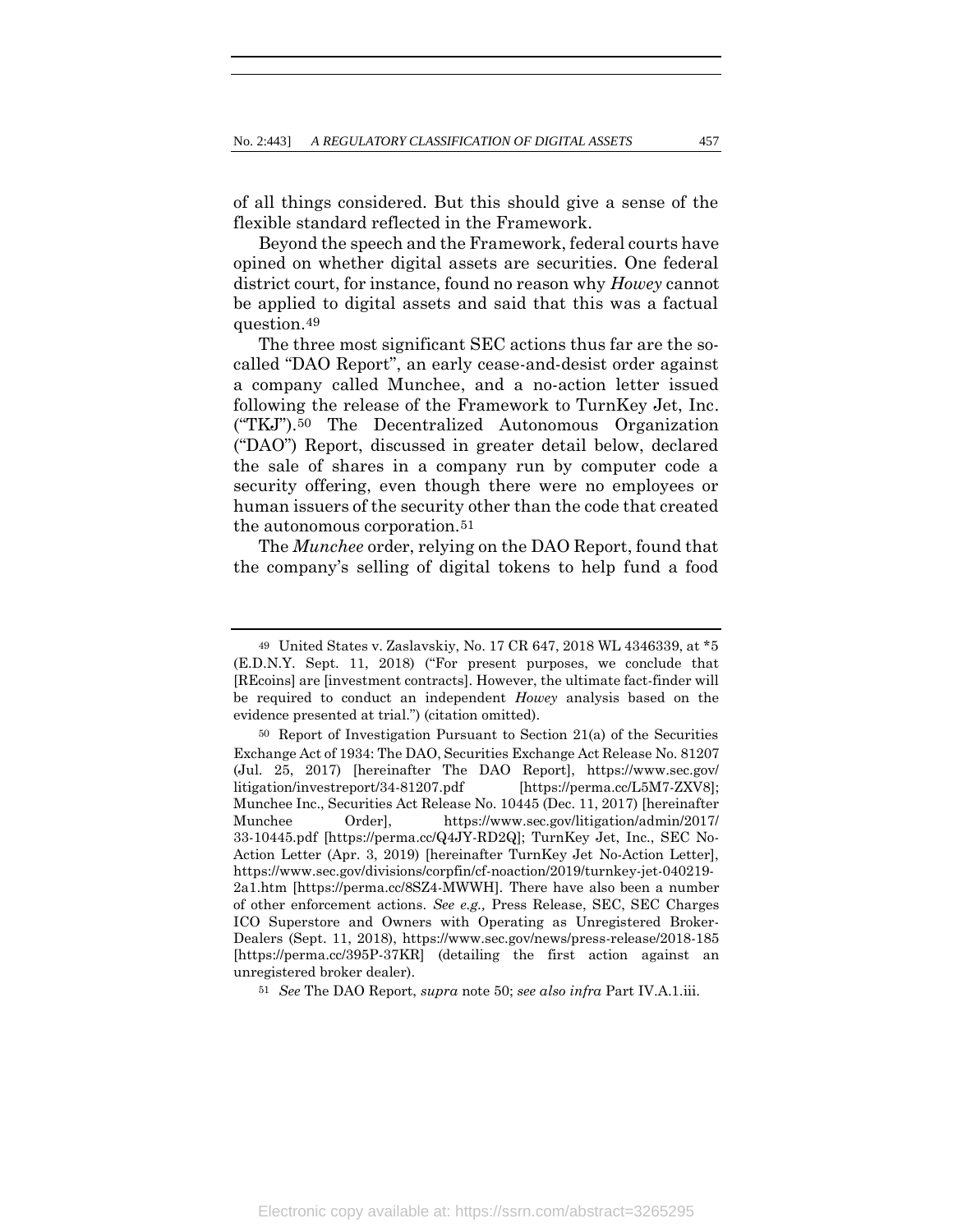review app was an unregistered security offering.52 This was in spite of the fact that users would be paid in "MUN token[s]" for writing food reviews and that there was an ecosystem promised that would allow individuals to spend their MUN tokens, potentially even at restaurants.53 The SEC's reasoning focused on (i) the reasonable expectation of profits by purchasers and (ii) the entrepreneurial and managerial efforts of Munchee.54 For purposes below, the following observation is important: "At the time of the offering and sale of MUN tokens, no other person could make changes to the Munchee App or was working to create an 'ecosystem' to create demand for MUN tokens."55

Finally, on the same day the Framework was released, the SEC issued a no-action letter to TKJ.56 The letter says that the company's tokens as presented to the SEC are not securities and therefore are exempt from registration under the Securities and the Securities Exchange Act of 1934.57 In making this determination the SEC relied on a number of factors including:

- TKJ will not use any funds from Token sales to develop the TKJ Platform, Network, or App, and each of these will be fully developed and operational at the time any Tokens are sold;
- The Tokens will be immediately usable for their intended functionality (purchasing air charter services) at the time they are sold;
- TKJ will restrict transfers of Tokens to TKJ Wallets only, and not to wallets external to the Platform;
- TKJ will sell Tokens at a price of one USD per Token throughout the life of the Program, and each Token will represent a TKJ obligation to supply air charter

<sup>52</sup> Munchee Order, *supra* note [50,](#page-15-0) at 9–10.

<sup>53</sup> *See id.* at 7.

<sup>54</sup> *See id.* at 5–7.

<sup>55</sup> *Id.* at 9.

<sup>56</sup> TurnKey Jet No-Action Letter, *supra* note [50.](#page-15-0)

<sup>57</sup> *Id.*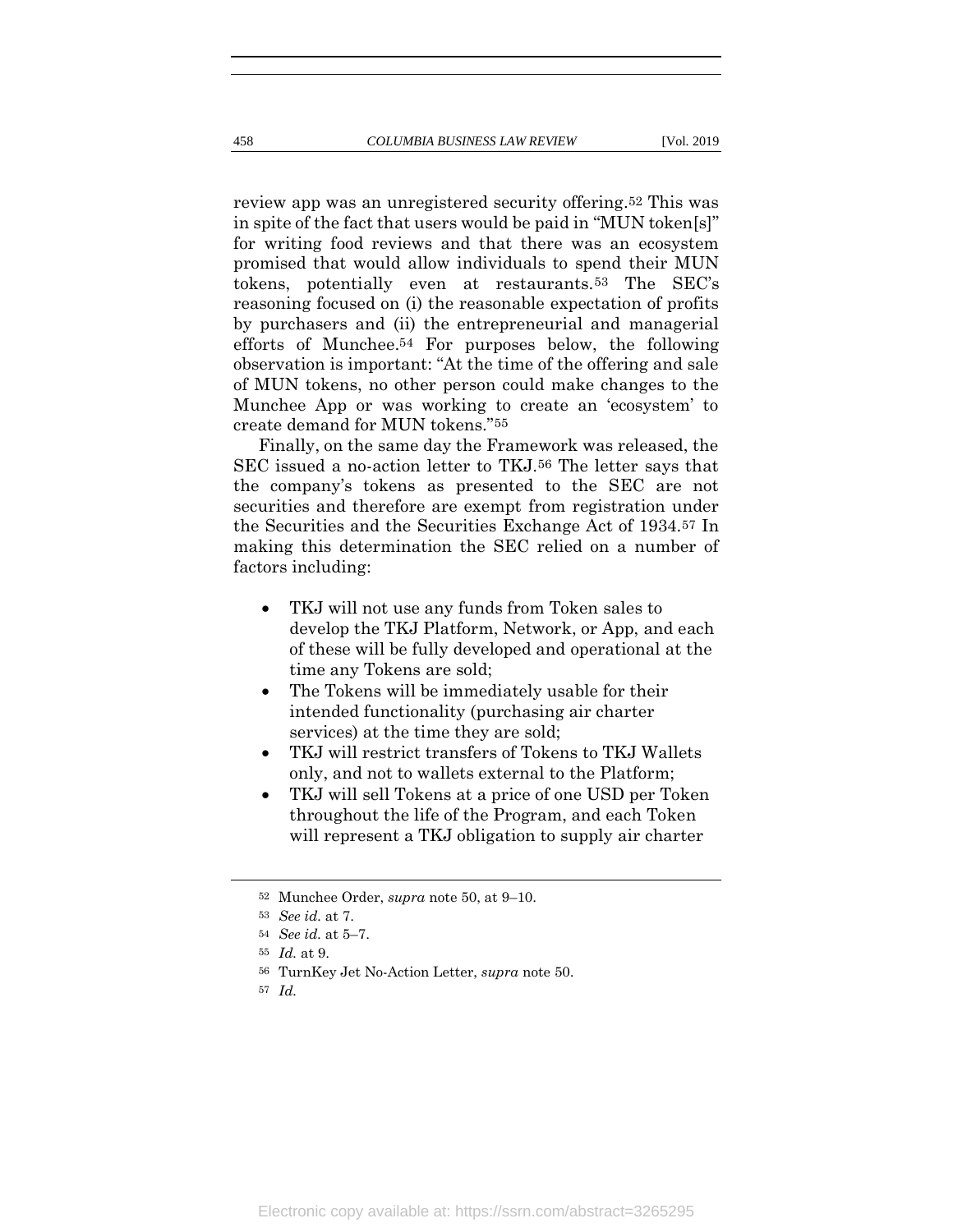services at a value of one USD per Token;

- If TKJ offers to repurchase Tokens, it will only do so at a discount to the face value of the Tokens (one USD per Token) that the holder seeks to resell to TKJ, unless a court within the United States orders TKJ to liquidate the Tokens; and
- The Token is marketed in a manner that emphasizes the functionality of the Token, and not the potential for the increase in the market value of the Token.<sup>58</sup>

As will be shown below, the tests proposed by this Article would reach the same conclusion in a more straightforward manner.

# IV. *HOWEY* FOR DIGITAL ASSETS

In applying the *Howey* test to digital assets, this Article sets forth a decision tree that will be helpful for determining whether a particular digital asset is an "investment contract" under *Howey*. When an instrument is presented and alleged to be a security, a court asks if the four *Howey* factors are met. This Article deals with two of those factors and proposes an operational test for helping a court answer whether the factors have been met. These tests are part of the *Howey* decision tree.

This Article assumes that there has been a payment of value in a collective venture. In most cases of digital asset purchases, this is the case; thus, the first two prongs of the test under *Howey*—an investment of money in a common enterprise—are presumed satisfied.

The first step of the decision tree is to determine whether the asset is "sufficiently decentralized"59 such that it does not satisfy the "efforts of others" prong of the *Howey* test. This standard was set forth by SEC Director William Hinman in the June 2018 speech discussed above.<sup>60</sup>

<sup>58</sup> *Id.*

<sup>59</sup> Hinman Speech, *supra* note [39.](#page-12-0)

<sup>60</sup> *See supra* not[e 43](#page-13-0) and accompanying text.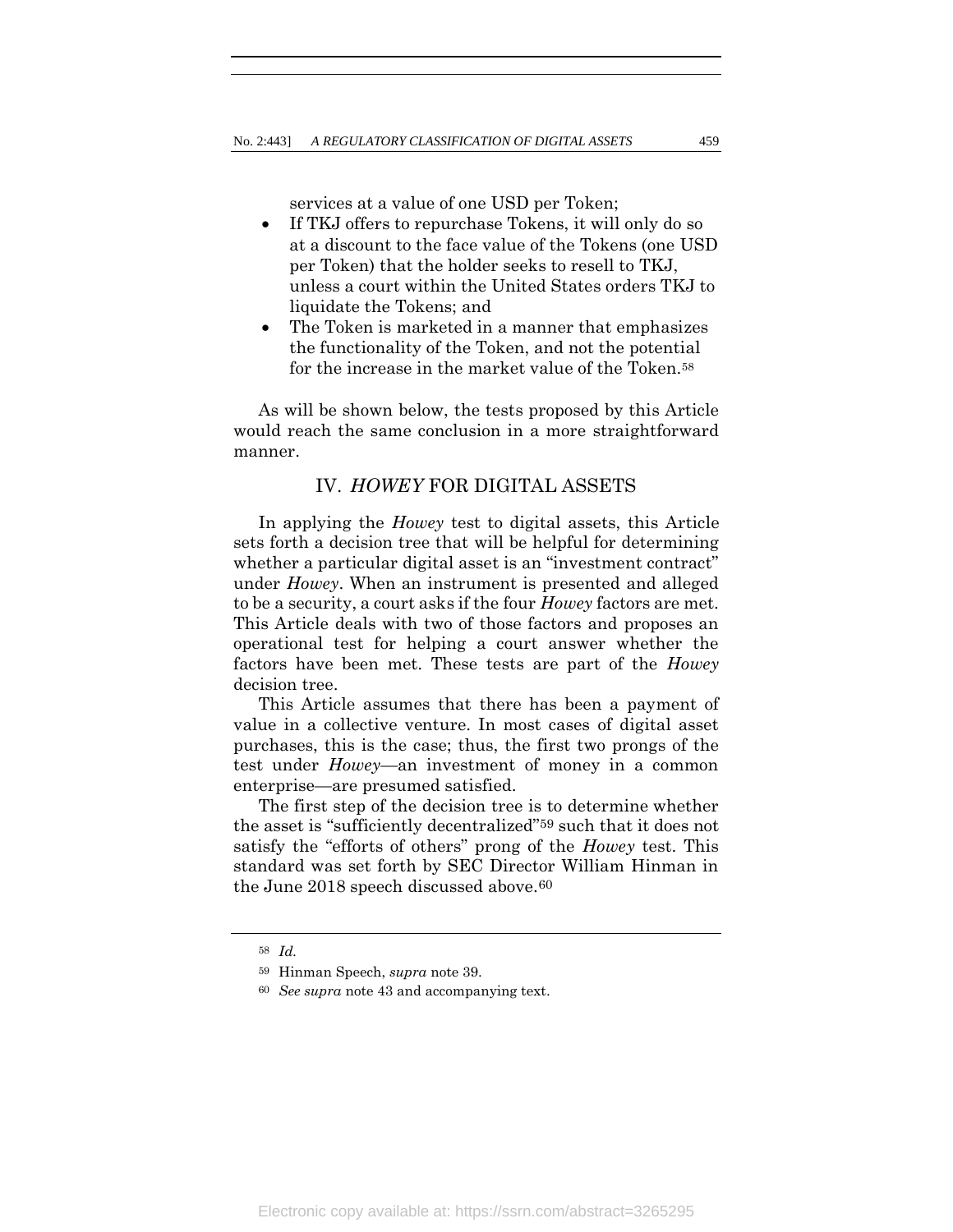Below we propose what we call the "Bahamas Test" for

Thus, if the purchasers *never* expected a person or group to carry out such efforts, then the assets are "sufficiently decentralized" and may not represent an investment contract.

# **Figure 1: A Decision Tree for Digital Assets**

determining sufficient decentralization.



The second step of the decision tree applies if the asset is not sufficiently decentralized. This step determines whether the investment is made with an expectation of profit. If it is not made with expectation of profit, then the asset is not a security. To make this determination, we consider a "Substantial Steps Test." This test has its benefits, but because of the inherent problems in determining an expectation of profit, we are willing to entertain a full rethinking of *Howey* as opposed to the imprecise fit attempted here.

Generally, the first step asks a more straightforward question than the second. Expectation of profit will necessarily involve casuistic determinations of borderline cases.

# A. Efforts of Others Prong – the "Bahamas Test"

The first step toward determining whether a digital asset is a security is determining whether it is sufficiently decentralized such that there is no "other" to satisfy the "... with profits to come solely from the efforts of others . . ." prong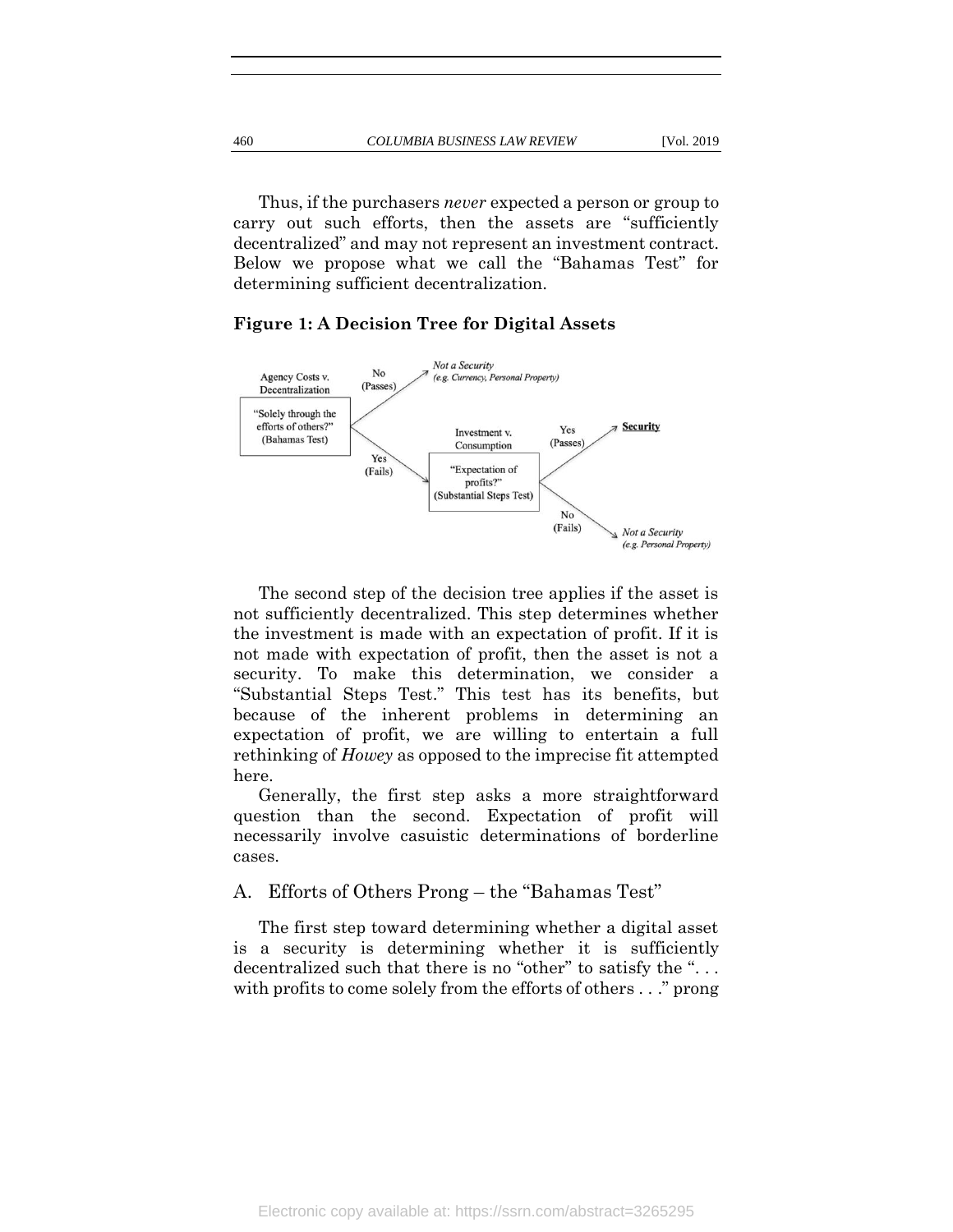of the *Howey* test.61 To operationally answer this question, this Article proposes a "Bahamas Test." At a high level, the test holds that if the instrument is a decentralized one that is not controlled by a single entity, then it is not a security. This comports with the truism that, for an investment contract to exist, there must be a contract of some sort, whether implicit or explicit. If there is no other party to the contract or any expectation of performance, then there is no contract. The Bahamas Test asks:

> If there is a minting and selling of an instrument, as opposed to open mining of it, is there either an explicit or implicit contract to build and manage software such that if there were a breach of that contract, the project would fail? If there is no such sale or if there is no such obligation, then the "efforts of others" prong of the test is not satisfied and the instrument is not a security.

Said differently: if the sellers fled to the Bahamas or ceased to show up to work—like Satoshi Nakamoto—would the project still be capable of existing?62 If the answer is "yes," then the risk of fraud is sufficiently reduced such that the instrument is not a security.

The Bahamas Test comports with lower courts' jurisprudence regarding the "efforts of others" prong of the *Howey* test. A literal reading of *Howey's* stipulation that the expectation of profit must come "*solely* through the efforts of the promoter or of someone other than themselves,"63 would suggest that any minor participation by the purchaser could render the asset not a security. Instead, lower courts have interpreted the language more broadly. For instance, in a widely-adopted explication, the Ninth Circuit articulated the standard as "whether the efforts made by those other than the investor are the undeniably significant ones, those essential

<sup>61</sup> SEC v. W. J. Howey Co., 328 U.S. 293, 301 (1946).

<sup>62</sup> *See infra* Section IV.A.1.i (discussing the background of Satoshi Nakamoto).

<sup>63</sup> *Howey,* 328 U.S. at 298 (emphasis added).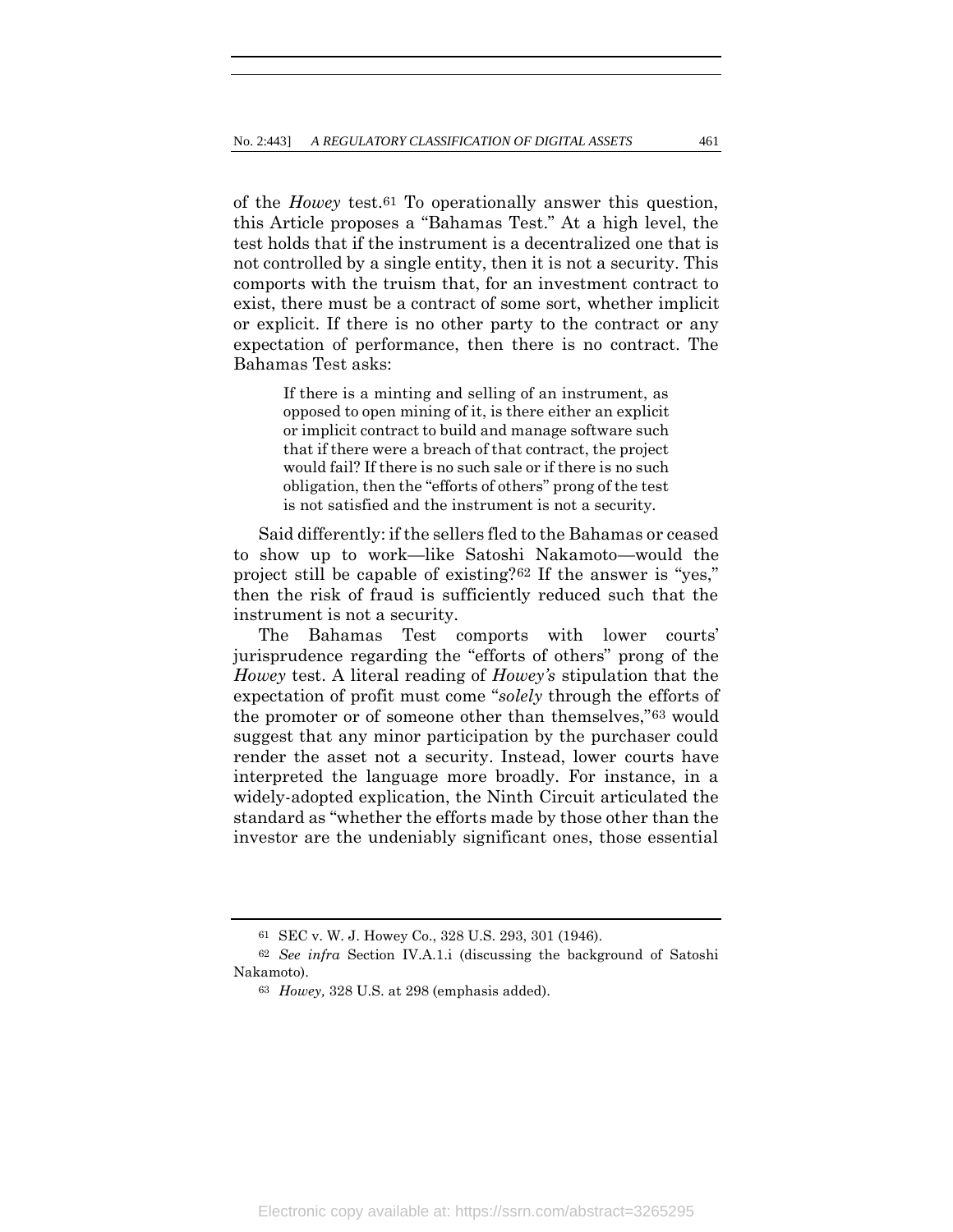managerial efforts which affect the failure or success of the enterprise."64

If read too literally, this text conflicts with both common sense and Hinman's articulation that sufficiently decentralized assets are not securities. So long as there are significant efforts made by others, for example, individuals other than the investor who coded the protocol, then every non-autarkic network would satisfy the "efforts of others" prong.65

A more natural reading, however, would be to focus on the concept of managerial efforts. Indeed, the Supreme Court in *United Housing Foundation v. Forman* stated that the efforts must be "entrepreneurial or managerial."<sup>66</sup> "Managerial" implies a kind of special position, either as a fiduciary or simply one with additional privileges, responsibilities, and abilities. In a sufficiently decentralized network, none of those managerial or entrepreneurial efforts are present because there are no managers or entrepreneurs.67 There are simply co-equals exerting effort, but none under a requirement to do

<sup>64</sup> SEC v. Glenn W. Turner Enters., Inc., 474 F.2d 476, 482 (9th Cir. 1973).

<sup>65</sup> For instance, the open source Bitcoin network has over 600 contributors who have written code for the software. *See Bitcoin Core Integration/Staging Tree*, GITHUB, https://github.com/bitcoin/bitcoin [https://perma.cc/EG58-N8BF]. These contributors are by no means united in any coherent manner. The vast majority of them have no connection to Satoshi Nakamoto and probably would not recognize each other while walking down the street.

<sup>66</sup> United Hous. Found., Inc. v. Forman, 421 U.S. 837, 852 (1975).

<sup>67</sup> Entrepreneur is a term of art. According to economist Ludwig von Mises, it implies acting in the face of uncertainty to allocate resources in more productive manners. 1 LUDWIG VON MISES, HUMAN ACTION: A TREATISE ON ECONOMICS 290–91 (Bettina Bien Greaves ed., 4th ed. 2007). The entrepreneur is not the capitalist, but instead has some kind of contractual arrangement with the capitalist who is risking her capital. In a sufficiently decentralized network where there are no implied or explicit contracts, those risking their money do not give it to entrepreneurs or managers with an expectation of performance.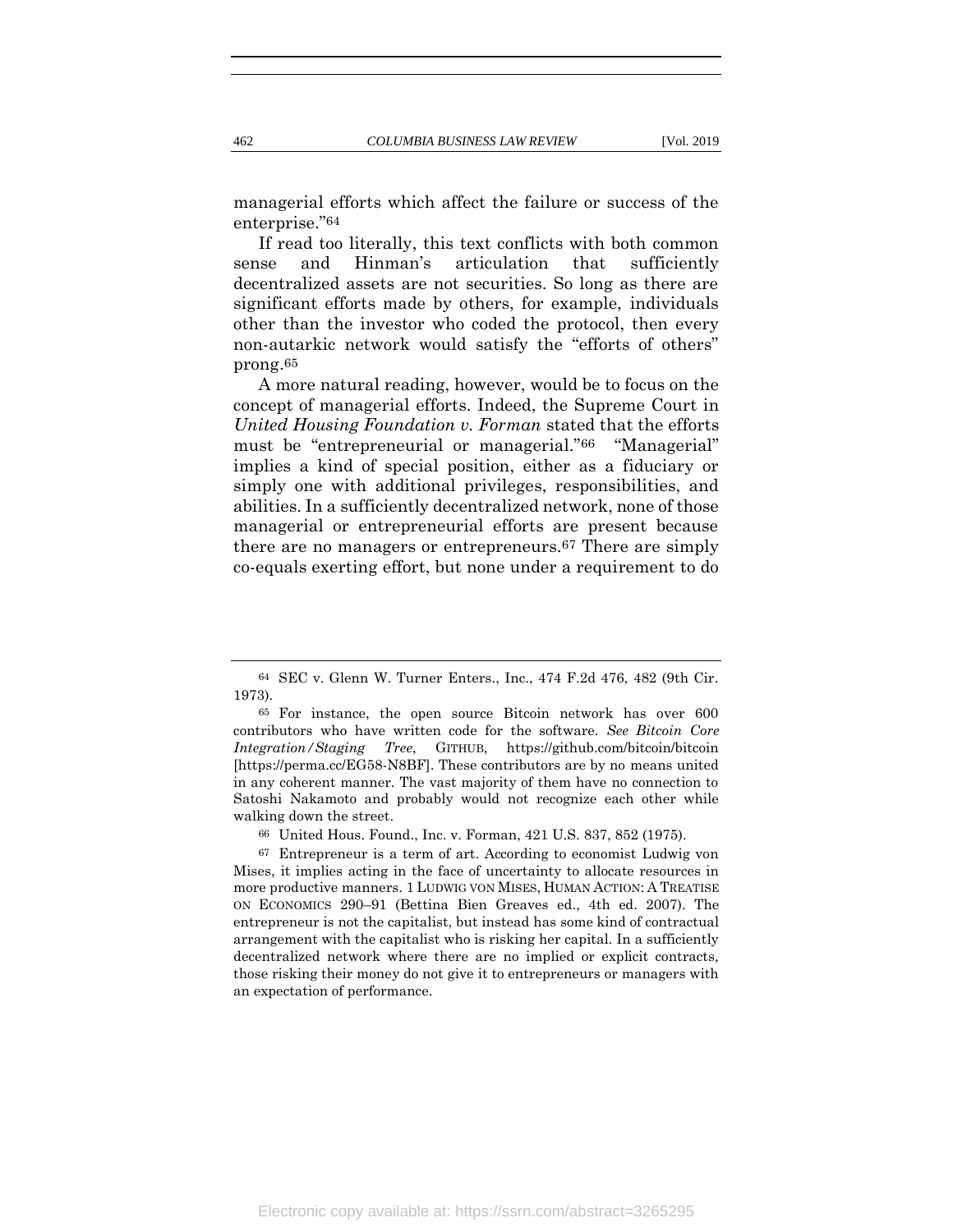so, and with the success of the enterprise not hinging on any one individual.68

There are two further issues to explain with respect to the "efforts of others" prong—the difference between minting and mining and the issue of contractual privity. First, there should be a fundamental difference between how the securities laws view minting and mining. When a token is minted, the minter is in a special position compared with the purchaser. He has the unilateral ability to change the economic nature of the asset. This could include changing the supply or some other characteristic of the asset. On the other hand, when a token is openly mined, then there is no technical distinction between promoter and participator as both are on even footing.69 They are interacting with code that can only be changed through consensus.70 If the investor is in the exact same position as the promoter, then the stated information asymmetry rationale falls away.71

71 Pre-mining rights at first blush may appear to pose a wrinkle to this articulation. In such a situation, there is open mining of the asset, but ab

<sup>68</sup> It could be said that decentralization of ownership of the asset is enough to establish decentralization. This is incorrect because most publicly traded companies have ownership that is decentralized throughout the public. Indeed, that is one of the points of public market capital formation. Instead, in determining decentralization, one should look towards the centralization of the organizational entity.

<sup>69</sup> This is not to say that minted digital assets are categorically "bad" and mined digital assets are categorically "good." There can certainly be bad actors that establish a mined digital asset to make a quick buck and there can certainly be good actors who mint digital assets, creating a healthy and vibrant community. What is relevant, however, is the reach of the securities laws. A diamond miner who sells fake diamonds is not selling securities simply because he is defrauding purchasers who may be investing money with an expectation of profit.

<sup>70</sup> Viz. consensus is the mechanism for making changes to the characteristics of the token, not unilateral action. Satoshi could have unilaterally changed the supply to forty-two million by pushing to the Github, but people could choose not to run this version of the code. This is different from a situation where individuals own tokens and more are minted in a closed-source environment without a choice not to run the code. Although ERC-20 is not closed source—anyone could create another version of a token with less supply—but the promoter can say that that token can no longer interact with her infrastructure.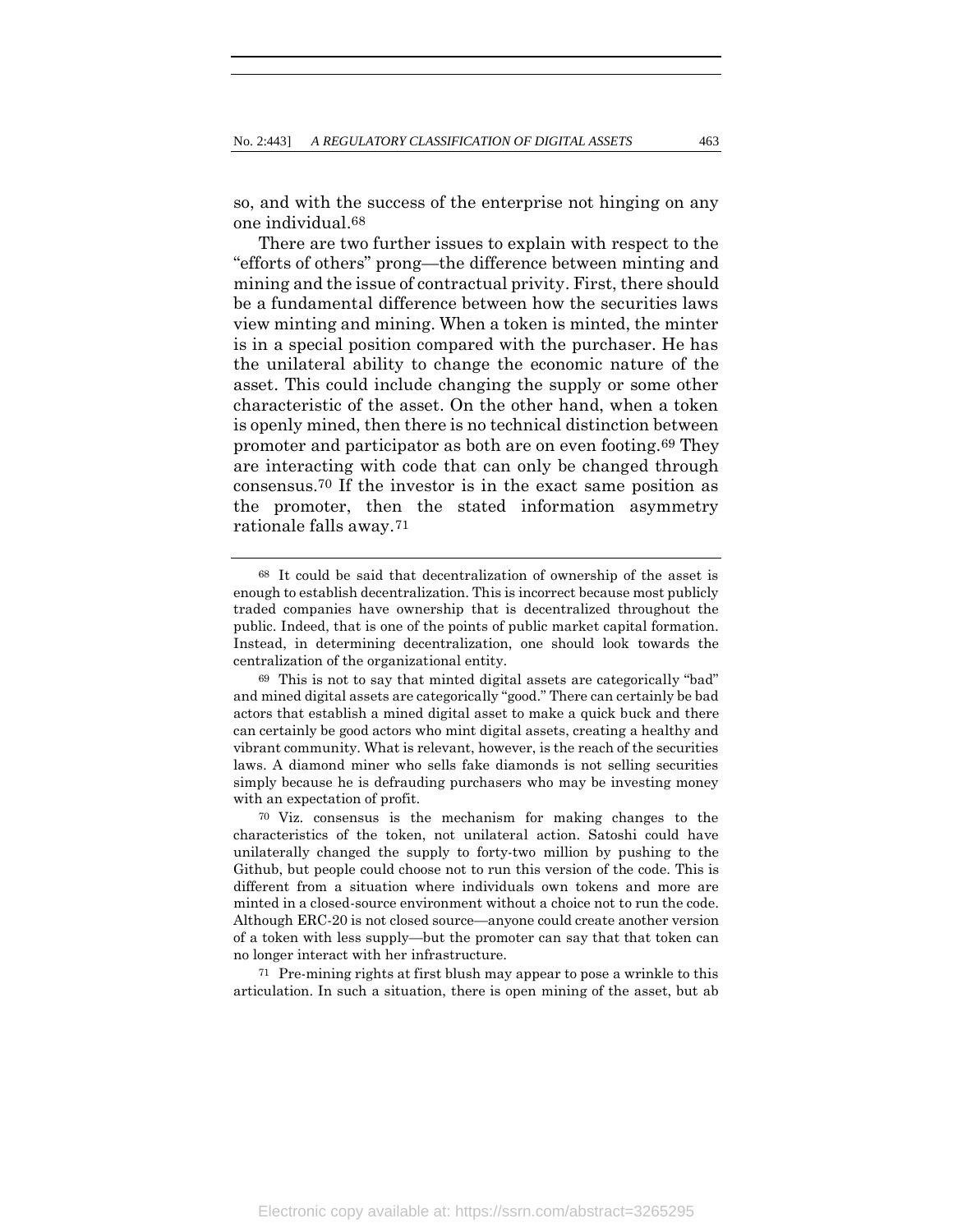That is why this Article proposes two distinct conclusions. First, assets that are mined in an open process where anyone can participate should be considered *prima facie* sufficiently decentralized. In such a case, there is an exchange not of money, but of computing resources for the digital asset. This fails the first element of the *Howey* test—that there must be an investment of money.72 Presales, ICOs, and their ilk, on the other hand, should presumptively fail the "efforts of others" prong of the test because there is an exchange of money not for an asset, but for a promise to create an asset or network that will make such an asset valuable.73 This has analogues in extant case law.74

initio the protocol included already-allocated coins that were reserved by the promoter for the ownership of pre-mine purchasers. On the one hand, a privileged group is going to have certain rights that others do not have, which would abut the open source nature of mining. This would be covered by the first part of the Bahamas Test, requiring open mining. On the other hand, if the privileges are openly known then that would qualify as open, or at least transparent, mining. It is unlikely that the SEC would view this as anything other than a workaround to the securities laws, and thus the Bahamas Test would not likely allow the sale of pre-mining rights to fall outside of the SEC's jurisdiction.

<sup>72</sup> *See, e.g.*, SEC v. Blockvest, LLC, No 18-CV-2287, 2019 WL 625163, at \*7 (S.D. Cal. Feb. 14, 2019) (finding that a company's offer to exchange its own tokens for potential investors' digital currencies satisfied the first prong of the *Howey* test).

<sup>73</sup> *See* COINBASE, A SECURITIES LAW FRAMEWORK FOR BLOCKCHAIN TOKENS 16 (2016), https://www.coinbase.com/legal/securities-lawframework.pdf [https://perma.cc/HN7C-BN3V] ("This may similarly apply in the case of a presale made prior to the launch of the system. For example, one court has found that a purchase agreement that was entered into prior to the construction of a resort community demonstrated a common enterprise. This was in part because the construction company was pooling presale purchase commitments in order to obtain financing to fund the project, and thus the completion of the project was dependent on generating sufficient investor interest."); *see also* Wooldridge Homes, Inc. v. Bronze Tree, Inc., 558 F. Supp. 1085 (D. Colo. 1983).

<sup>74</sup> *See* Silver Hills Country Club v. Sobieski, 55 Cal. 2d 811 (1961); All Seasons Resorts, Inc. v. Abrams, 68 N.Y.2d 81 (1986); *see also* VAN VALKENBURGH, *supra* note [28,](#page-11-0) at 49 ("The information asymmetries inherent in a token pre-sale agreement are by-necessity more pronounced than a sale of a token powered by a running decentralized network.").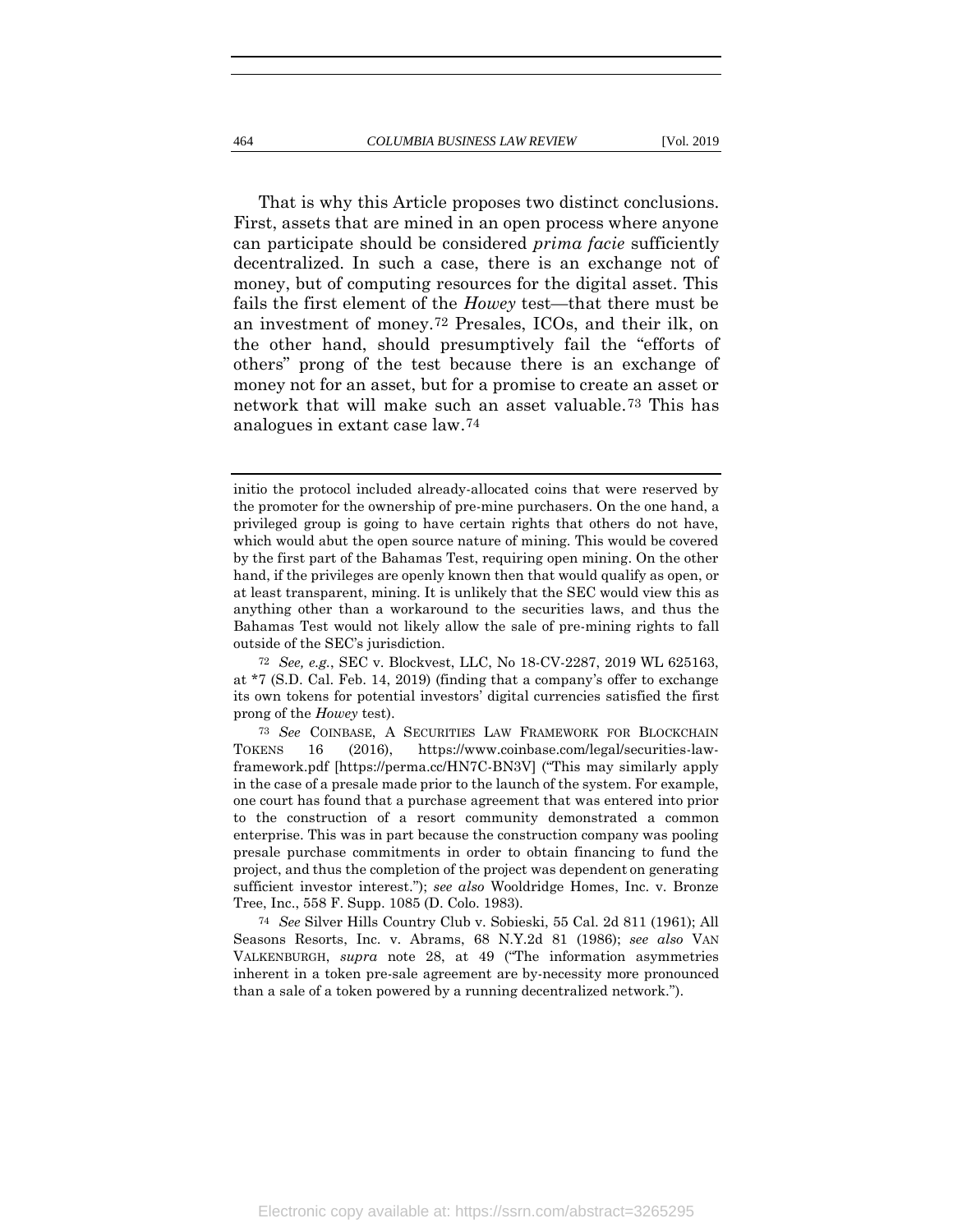The second issue is that of privity and disclaiming liability. Many ICOs include warranty disclaimers or promises to actually build the project to completion. However, this kind of disclaimer cannot be the final word when a court or regulator determines whether there is an explicit or implicit promise to build. That is because implicit promises exist even if they are disclaimed; it is a settled principle of law that disclaimers are not the final word on whether liability exists.75 Suppose for instance that the promoters of a project called Colacoin76 promote that their coins will be used to interact with Colacoin vending machines. Were the promoters to abscond before creating any such machines—even though they might attempt to disclaim any responsibility with respect to actually building and stocking the vending machines—a court would quickly look past such disclaimer. Looking past this would not be based on a subjective expectation of the purchaser of the security, but rather on the objective actions of the seller in marketing the coin. The central point of this inquiry into the seller's objective actions is whether there was a product or service implied in marketing the coin that would necessarily require actions of the promoter to complete.

One key factor in the above analysis is whether there are technical barriers to entry to participation in the projectnetwork. The SEC weighed the existence of such barriers in the *Munchee* order above when they found it relevant that "no other person could make changes to the Munchee App[.]"77 If there are no technical barriers, however, and anyone can make changes to the project-application or network, then there is much less of a reason to think the instrument is centralized.

There can be both formal and economic barriers to entry in any market.78 A formal barrier to entry would be ex ante

<sup>75</sup> For example, a defendant manufacturer cannot disclaim product liability, and a merchant cannot simply disclaim implied warranty of merchantability.

<sup>76</sup> *See* Cohsey et al., *supra* note [29,](#page-11-1) at 10–11.

<sup>77</sup> Munchee Order, *supra* note [50,](#page-15-0) at 9.

<sup>78</sup> *See generally* JOE S. BAIN, BARRIERS TO NEW COMPETITION: THEIR CHARACTER AND CONSEQUENCES IN MANUFACTURING INDUSTRIES (1956).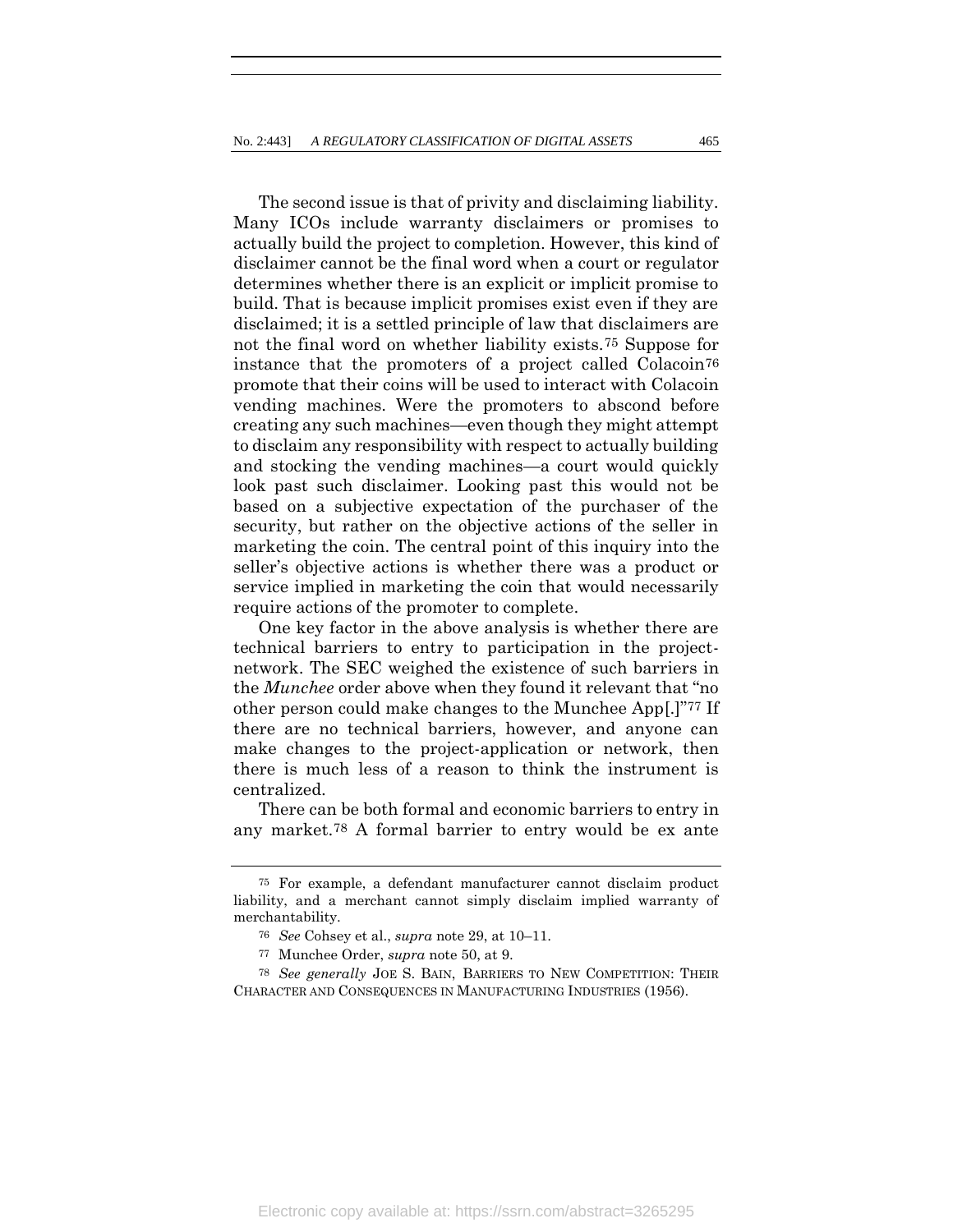regulation or grants of exclusivity by the government. An economic barrier to entry, on the other hand, is something like imposing high upfront capital requirements in an industry with economies of scale, which makes it costlier for a newcomer to enter the market. Economic barriers can be efficient barriers but are not by any means necessarily pernicious or welfare-decreasing. The formal definition of barriers, however, is the one that the SEC adopted in *Munchee*—it referred to investors' reliance on the promoters' stated ability to create an ecosystem that only the company itself would be able to create.79 Others were not allowed to run the Munchee software or contribute to the project.

This is not the case with the decentralized Bitcoin network, where there are no formal barriers to entry, but solely economic ones. Even though mining bitcoin today is a much more *expensive* proposition than it was when it was still possible to do on central processing units (CPUs), there are still no formal barriers to mining, nor other formal barriers to enter the network.80 The promoter is not in any privileged position relative to investors, except perhaps that she has earlier knowledge of the project and thus could have mined without others having heard about it.<sup>81</sup> This contrast between the accessibility of Munchee and Bitcoin illustrates a central point: Formal barriers to entry are what authorities should look at when evaluating sufficient decentralization.

<sup>79</sup> Munchee Order, *supra* note [50,](#page-15-0) at 8–9.

<sup>80</sup> Cade Metz, *Why A.I. and Cryptocurrency Are Making One Type of Computer Chip Scarce*, N.Y. TIMES (May 8, 2018), https://www.nytimes. com/2018/05/08/technology/gpu-chip-shortage.html [https://perma.cc/VY R9-YQPT].

<sup>81</sup> If the promoter tries to hide her intentions and mine such that it becomes functionally the same as minting, this case seems like a concert promoter who does not tell anyone who the concert is so that she can buy the tickets ahead of time. However, if the network is open, then the future participants would have knowledge of the activity before their buy-in. To analogize to the concert promoter—there would be a ledger showing that tickets were already owned by the promoter herself. The decision to then participate is on the purchaser and the fact that an individual owns a high proportion of the outstanding issue is something that the participant can weigh.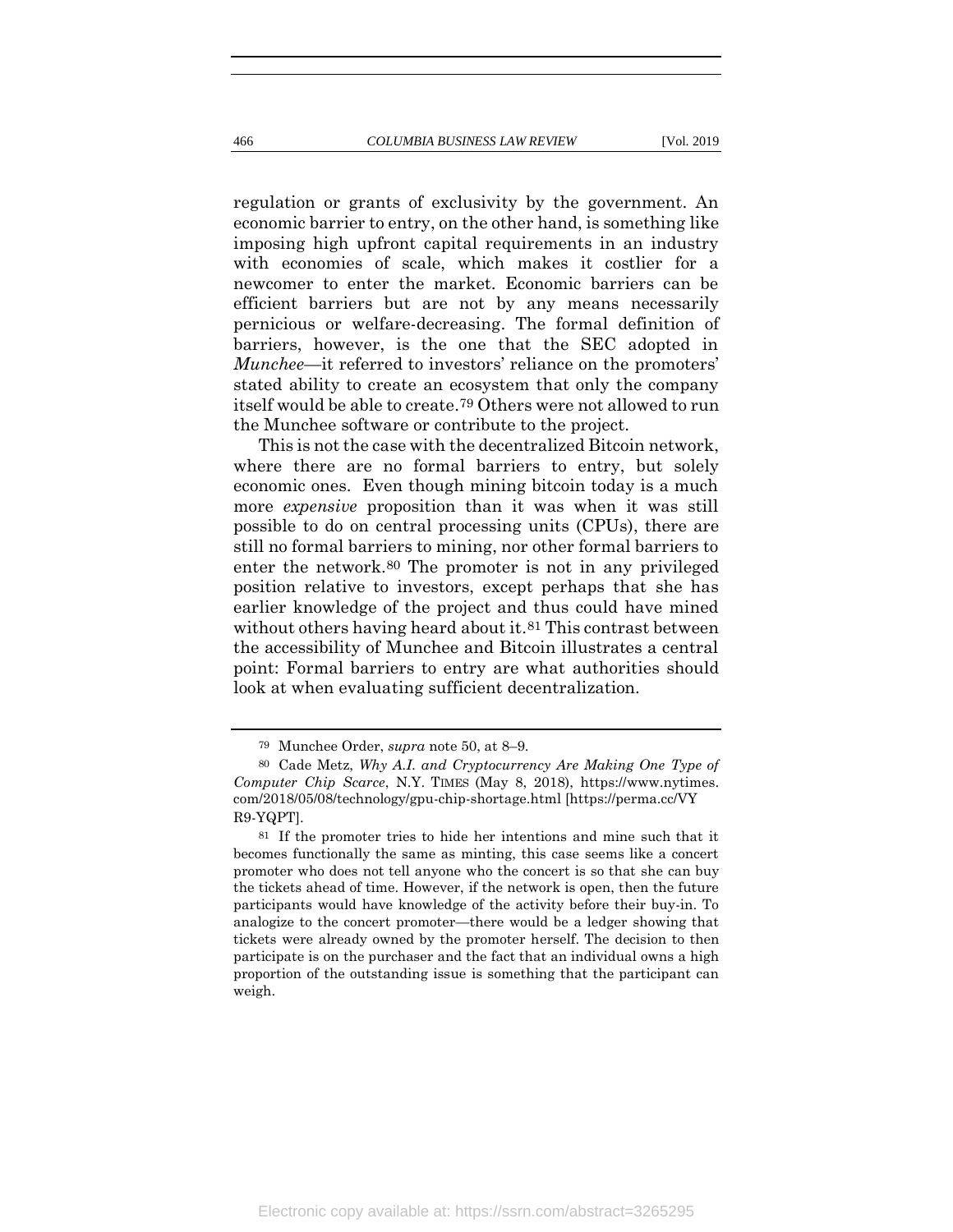A counterargument is that economic barriers to entry can be as powerful as formal ones, and should also factor into the decentralization analysis. This suggests a more expansive definition of monopoly and centralization than the formal barriers definition. Such arguments are premised on a weak conception of voluntariness—the thought being that an individual no more "chooses" to use a popular social network like Facebook than she chooses to eat every day. Similarly, the critic would say that participation in the most popular cryptocurrency network at the time, like Bitcoin, is not voluntary because economic and social pressures have made it the dominant, unavoidable, player.

The response first is that the history of American business—and especially the history of the software industry with its low barriers to entry—has shown that so long as free entry is possible, there is rarely an entity that maintains its dominance for long, particularly if it is harming the market or behaving badly more generally.82 In other words, robust market forces provide a powerful check on supposed centralized monopolies. If, for instance, Satoshi Nakamoto were to have suggested new code early on that would have increased his share of bitcoins, it is hard to imagine the community approving. There are examples where miners and others have resisted forks even though influential groups supported them.83 This behavior is akin to the market's reaction to an industry leader's misstep. Economic barriers to entry can be efficient if they are the result of natural benefits of bigness, such as economies of scale or network effects. These

<sup>82</sup> *See, e.g.*, Jeffrey Dorfman, *What Antitrust Should Look Like in a World of Low Entry Barriers*, FORBES (Oct. 24, 2016), https://www.forbes.com/sites/jeffreydorfman/2016/10/24/what-shouldantitrust-look-like-in-a-world-of-low-entry-barriers/#195a5da11b46 [https://perma.cc/7HMZ-KASL].

<sup>83</sup> *See* Nathaniel Popper, *Some Bitcoin Backers Are Defecting to Create a Rival Currency*, N.Y. TIMES (July 25, 2017), https://www.nytimes.com/ 2017/07/25/business/dealbook/bitcoin-cash-split.html [https://perma. cc/793Q-U35M].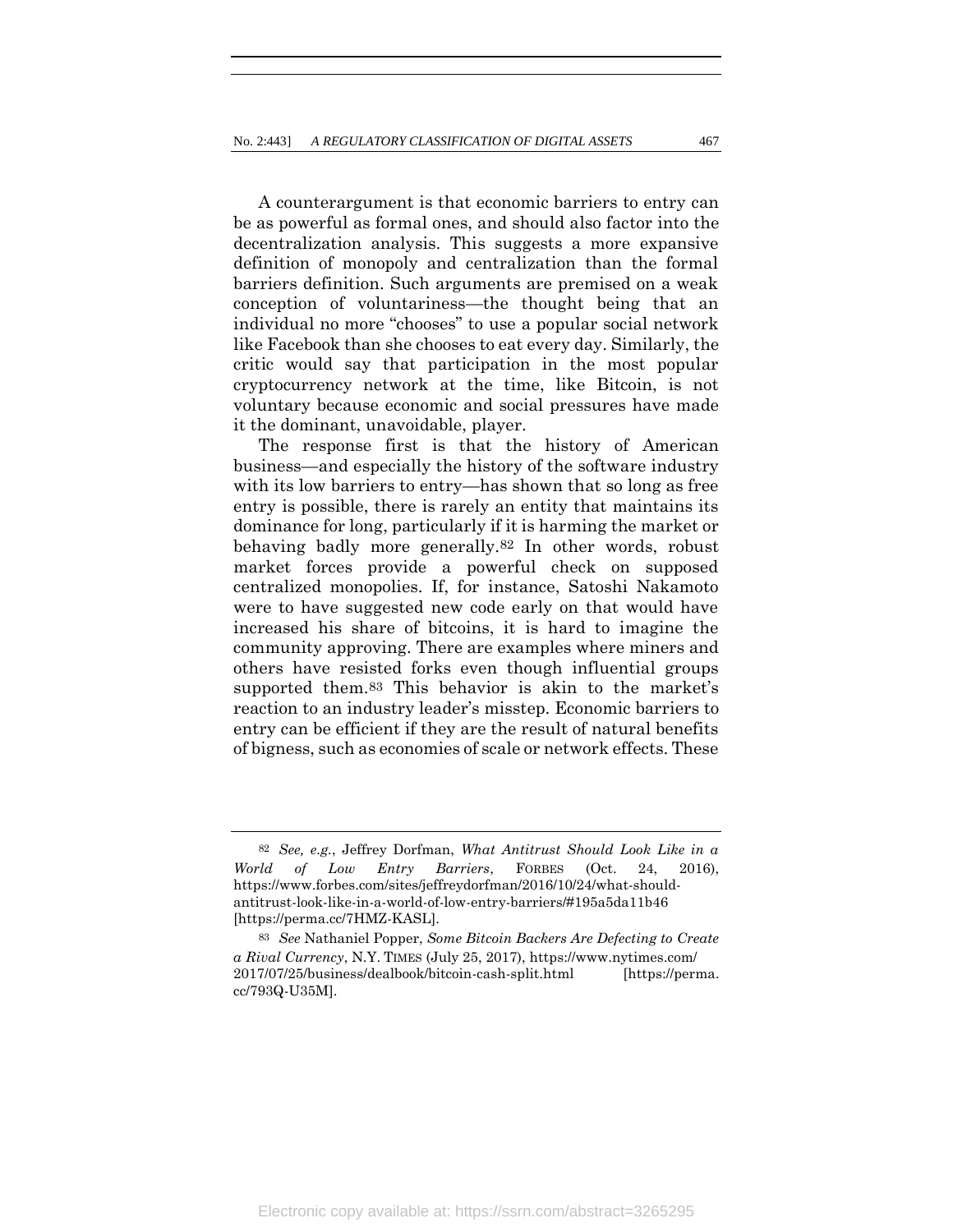effects are not enough to overcome either corporate sins of commission84 or omission.85

A second response to this critique of the definition of centralization is that viewing consent in terms of legal and technical terms is a clearer line that better comports with society's general notions of consent. Individuals may think using Facebook is not a free choice because they are forced into doing it as a result of the network effects (i.e. "all my friends are using it"), but legally speaking, this is at worst *damnum absque injuria—*a loss without a legally cognizable injury. Too broad a definition of involuntary action could lead to a legal regime where every contract and agreement is open to rescission, injecting uncertainty and chaos into society.

One potential objection to this test is that the binary nature of this Bahamas inquiry is inferior to evaluating a promoter shirking his managerial activity on a sliding scale. For instance, a sliding scale would treat differently a promoter who flees when there is a ninety percent chance of the project's success than one who flees when there is a ten percent chance of success. In the latter, the intuition would be that the promoter does not "deserve" a big chunk of the investment if he dramatically reduces the probability of the project's success.

The trouble with this argument is that it fails to appreciate the fundamental difference between open source projects and traditional companies. The nature of open source software projects is that there is no inherent ownership over the codebase, and it is one of the norms of the open source software community that there is a *decentralized* ownership

<sup>84</sup> Joe Nocera, Opinion, *The Inside History of the 'New Coke' Debacle,*  BLOOMBERG (Nov. 3, 2017), https://www.bloomberg.com/opinion/articles/ 2017-11-03/the-inside-history-of-the-new-coke-debacle (on file with the *Columbia Business Law Review*).

<sup>85</sup> JLuo, *The Rise and Fall (and Rise Again?) of BlackBerry*, HARV. BUS. SCH. (Feb. 1, 2018), https://digit.hbs.org/submission/the-rise-and-fall-andrise-again-of-blackberry/ [https://perma.cc/D3E6-ZWJX].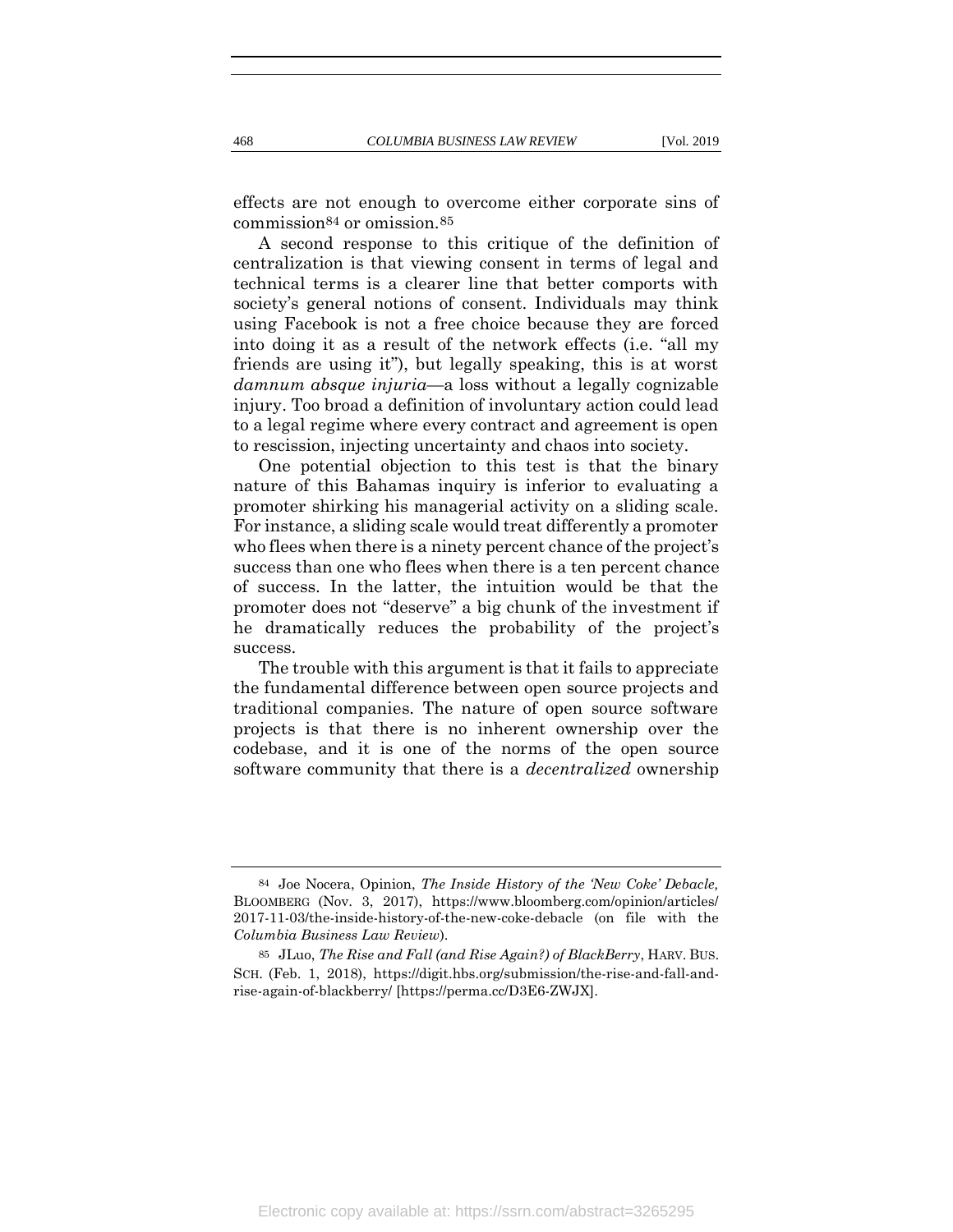structure.86 In a traditional company, there are both duties of care and loyalty that are legally cognizable; no similar norms or duties are legally, or even morally, assumed in the very libertarian ethos of open source projects.87 The Bahamas Test is therefore well-tailored to the realities of open source digital assets because it incorporates a workable definition of consent and emphasizes only technical barriers to entry.

# 1. Applying the Bahamas Test

This Section considers the decentralized status of three networks under the Bahamas Test: Bitcoin,88 Ethereum,89

<sup>86</sup> Certain aspects of an open source project may be closed source. If it is possible to sever those aspects from the project itself, then they should be analyzed under a different rubric than the open source parts.

<sup>87</sup> *But see* Angela Walch, *In Code(rs) We Trust: Software Developers as Fiduciaries in Public Blockchains*, *in* THE BLOCKCHAIN REVOLUTION: LEGAL & POLICY CHALLENGES (Georgios Dimitropoulos et al. eds.) (forthcoming 2019), https://papers.ssrn.com/sol3/papers.cfm?abstract\_id=3203198 [https://perma.cc/84UF-Z9FL]. Walch argues that a fiduciary duty can exist in open source projects. *Id.* at 3. One of the criteria she uses to determine if there is a fiduciary duty is whether there is an entrustment of either property or power. *See id.* at 10. She claims that a duty exists in certain open source projects because certain core developers can have significant power and control over the property of the network. *Id.* at 3. The trouble with this argument is that mere exercise of power does not create a fiduciary. It is the entrustment of that power. For example, individuals who agreed to participate in an open source project or the network it forms did not have any powers they entrusted to the network. They chose to participate, which gave the developers power by virtue of their participation. This is no different from attending a speech—the speaker has not been granted a fiduciary duty simply because he is more powerful because he has a platform. In other words, the power is created by the network participant—neither it nor property is entrusted to the developers.

<sup>88</sup> For a general background of Bitcoin, see Max I Raskin, *Realm of the Coin: Bitcoin and Civil Procedure*, 20 FORDHAM J. CORP. & FIN. L., 969, 971– 72 (2015).

<sup>89</sup> For a general background of Ethereum, see Bernard Marr, *Blockchain: A Very Short History of Ethereum Everyone Should Read*, FORBES (Feb. 2, 2018), https://www.forbes.com/sites/bernardmarr/ 2018/02/02/blockchain-a-very-short-history-of-ethereum-everyone-shouldread/#549791d01e89 [https://perma.cc/3DUN-Z2DA].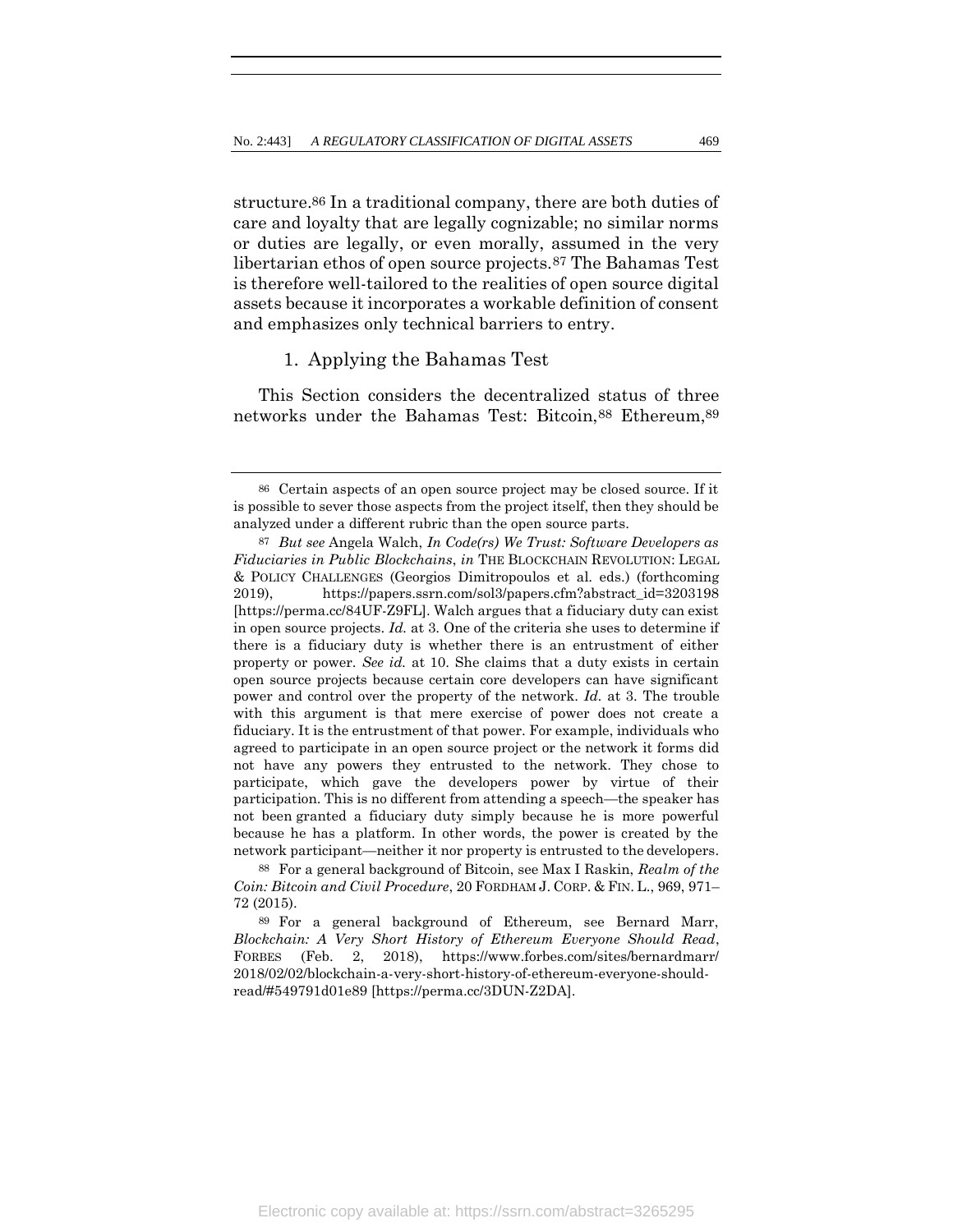and The DAO.90 This is to show that the test works not only prospectively but retrospectively—it ensures that the test is not simply our normative view of what the law should be, but what the law is.

i. Bitcoin

The Bitcoin project was originally created by a person or group called Satoshi Nakamoto. Nakamoto wrote a white paper in which he91 presented the idea of the Bitcoin network and then worked with a group of new individuals to release the first version of the software.92 The Bitcoin White Paper (the "White Paper") made no investment claims, nor did Nakamoto make any promises regarding seeing the project to fruition.93 This closely adheres to how open source communities work. In fact, only a few years after launching the Bitcoin network, Nakamoto disappeared and no longer wrote code for the project or contributed in any meaningful way. He still retained the huge amount of bitcoin that he initially mined, having an estimated 980,000 bitcoin.94 Yet the

94 *See* Evelyn Cheng, *There Are Now 17 Million Bitcoins in Existence – Only 4 Million Left to 'Mine*,*'* CNBC (Apr. 26, 2018), https://www.cnbc.com/

<sup>90</sup> For a general background of The DAO, see Nathaniel Popper, *A Hacking of More Than \$50 Million Dashes Hopes in the World of Virtual Currency*, N.Y.TIMES (June 17, 2016), https://www.nytimes.com/2016/06/18/ business/dealbook/hacker-may-have-removed-more-than-50-million-fromexperimental-cybercurrency-project.html [https://perma.cc/J2J6-V3HK]. A corollary to the Bahamas Test is a Capitalization Test—if the first letter of the network is capitalized, then it is not sufficiently decentralized.

<sup>91</sup> Some will object to using "he" as the personal pronoun for Nakamoto when it is not known if Nakamoto is a male, let alone an individual. This article uses "he" for brevity's sake, fully aware that this footnote defeats this purpose.

<sup>92</sup> *See* Satoshi Nakamoto, *Bitcoin: A Peer-to-Peer Electronic Cash System*, BITCOIN.ORG, https://bitcoin.org/bitcoin.pdf [https://perma.cc/N55D-LTXA].

<sup>93</sup> Even if the White Paper did make investment claims, it is unlikely that bitcoin would be classified as a security any more than baseball cards are classified as a security even though they can be sold by dealers promising an increase in value. This is precisely because there is no satisfaction of the "others" prong of *Howey*.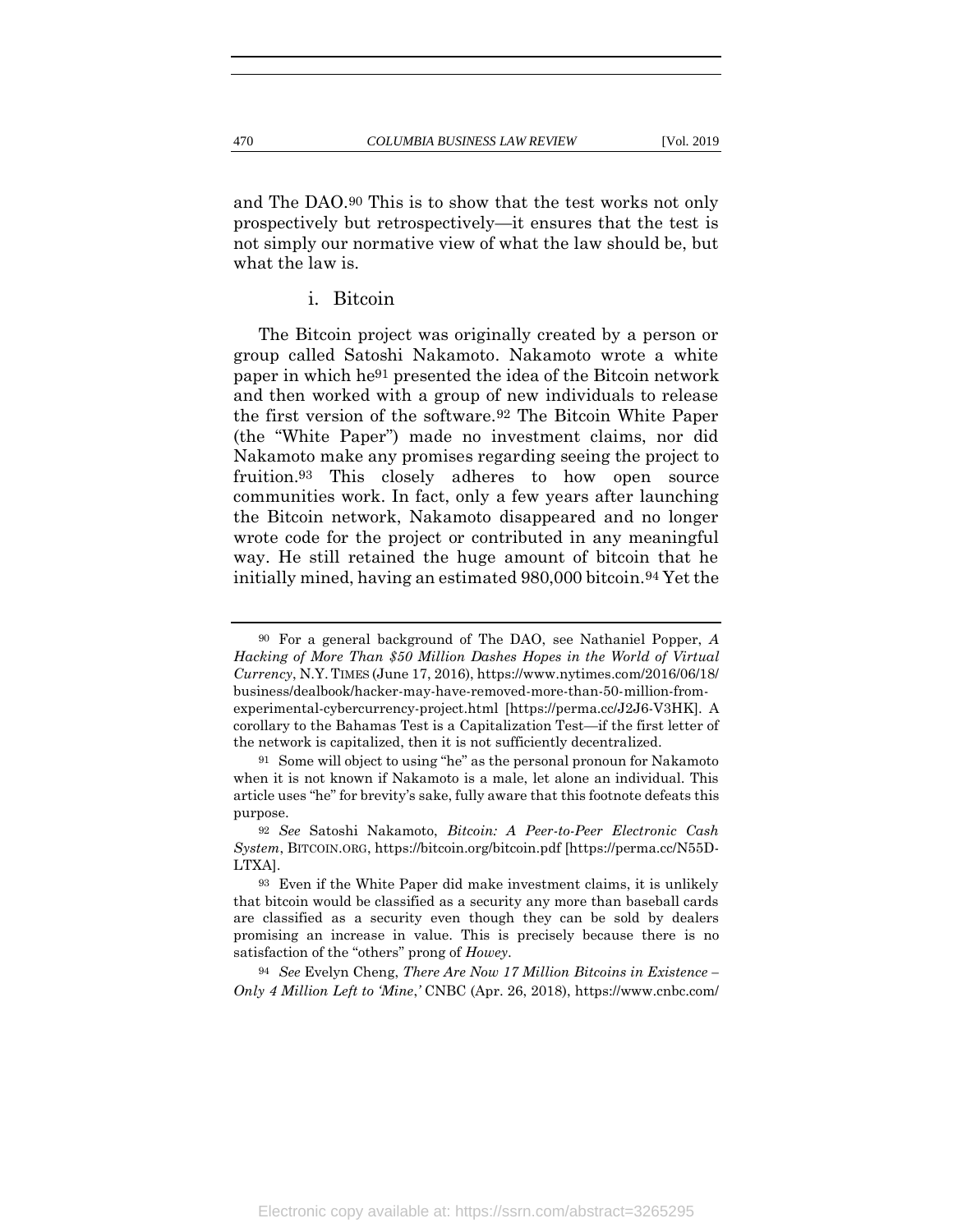SEC, as heard through Hinman, believes bitcoin is not a security.95 This determination did not hinge on the effort Nakamoto contributed. Had Nakamoto left the project a month or even a year earlier, he could do so because he was under no obligation; he made no promises—implicit or explicit—to those involved with the project. The real analysis was whether he was an "other" at all.96 He clearly was not. The law ought to encourage innovators in the open source field to create decentralized projects and not calculate the exact time they can jump ship—at least in these kinds of projects, it is better that the ship has no captain.

This is an easy case. As Director Hinman said in his speech, "when I look at Bitcoin today, I do not see a central third party whose efforts are a key determining factor in the enterprise."97 Thus, bitcoin appears sufficiently decentralized to pass the Bahamas Test and should not be regulated as a security under *Howey*.

### ii. Ethereum

The Ethereum Network is a more difficult case. Vitalik Buterin conceived and promoted the network, and Buterin held a presale and made promises to build software.<sup>98</sup> In Buterin's words, "You are trusting us to take the bitcoin and

<sup>2018/04/26/</sup>there-are-now-17-million-bitcoins-in-existence--only-4-millionleft-to-mine.html [https://perma.cc/XN49-CW72]. Given the considerable volatility in bitcoin price, we leave it to the reader to calculate the current value in U.S. dollars. *See Bitcoin Price (BTC)*, COINDESK, https://www.coin desk.com/price/bitcoin (on file with the *Columbia Business Law Review*).

<sup>95</sup> *See generally* Hinman Speech, *supra* note [39.](#page-12-0)

<sup>96</sup> There is also an issue of whether there was a sale directly from Nakamoto—this, however, is a proxy for determining whether there was any promise made. The existence of consideration is a good indication that there was something exchanged on the other side. In the case of a presale, as opposed to mining, this promise is often to build or maintain a network.

<sup>97</sup> Hinman Speech, *supra* note [39.](#page-12-0)

<sup>98</sup> Victoria van Eyk, *Ethereum Launches Own 'Ether' Coin, with Millions Already Sold*, COINDESK (July 23, 2014), https://www.coindesk.com/ethereum-launches-ether-coin-millions-alreadysold [https://perma.cc/H7J4-T7FM].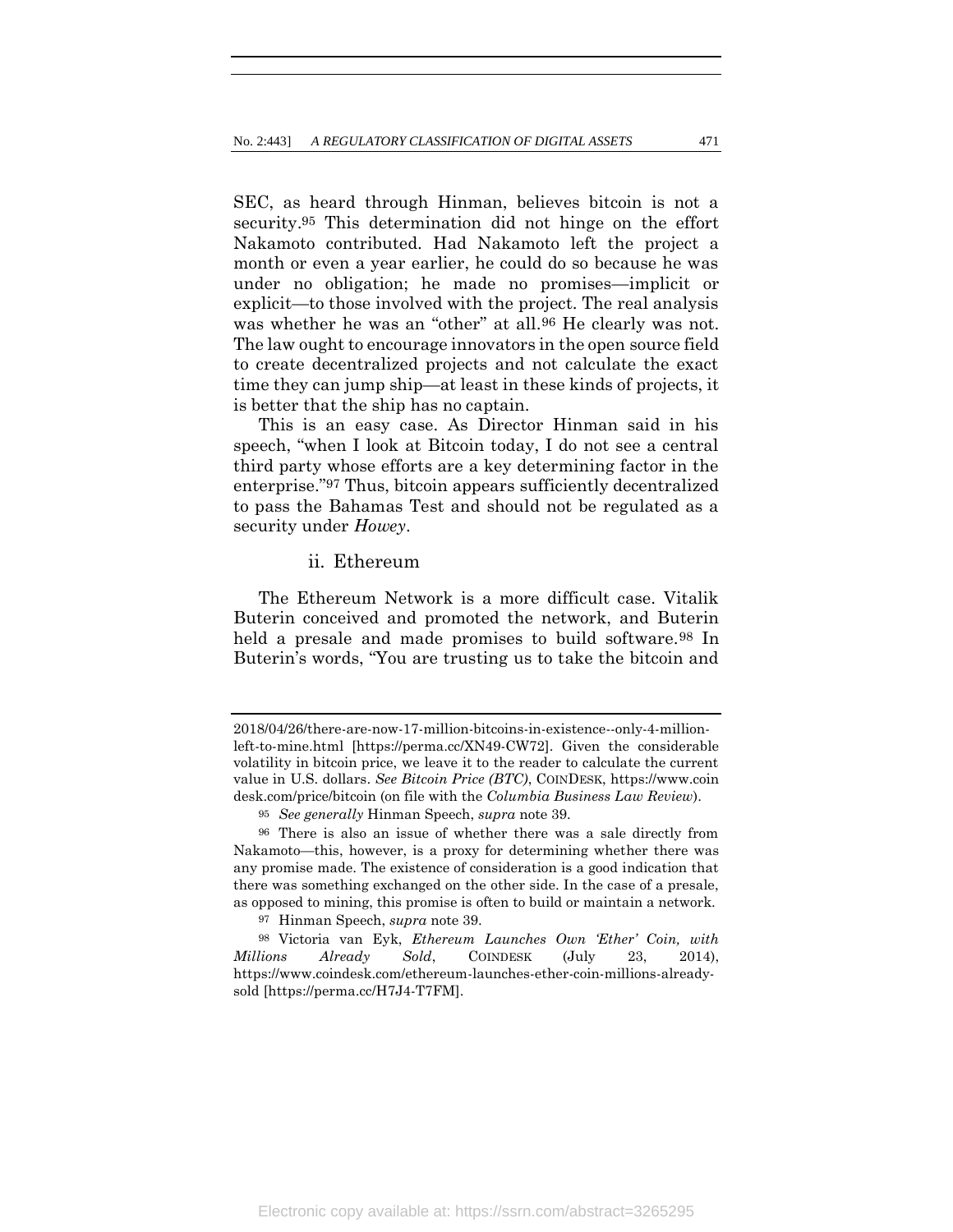use it to develop Ethereum."99 If, following the presale, Buterin and his team had absconded to the Bahamas, his proposed project almost certainly would have collapsed. Thus, Ether would fail the Bahamas Test. This alone, however, does not mean that Ether is a security. There is still the second step of the test.100

Furthermore, as Director Hinman pointed out, an asset that was once issued as a security—and even an unregistered security—can later lose its security characteristics.101 Peter Van Valkenburgh gives a particularly useful analogy:

> [T]ake the facts of the *Howey* case itself, and make a small change. As before, Mr. Howey convinces people to give him money for land in Florida; he says they own the land and he says he'll maintain the orange trees that grow on the land. But, instead of promising to pay investors profits from selling the oranges at market, he promises to give them the oranges. This fact does not change the outcome in *Howey*—*the* [sic] court would still have found that investment contracts for an orange grove in Florida had been sold—but, of course, the oranges themselves would never have been found to be securities. If one of the resultant oranges ends up in a grocery store, you don't need a broker dealer to buy it for you. People know this intuitively with oranges and other scarce physical things (of course this inert object I hold in my hand isn't a security—it's just a thing), but many haven't yet internalized that scarce digital things now exist and the same reasoning applies.102

On the other end of the spectrum is an ICO like REcoin, for which the issuers made specific promises about backing tokens with real estate.103 This is a contractual statement,

103 Cali Haan, *RECoin and Diamond Reserve Coin ICO Issuer Pleads Guilty to Fraud*, CROWDFUND INSIDER (Nov. 16, 2018),

<sup>99</sup> *Id.*

<sup>100</sup> *See infra* Section IV.B (discussing the "expectation of profit" analysis of Ethereum, which concludes Ether could pass the Substantial Steps Test).

<sup>101</sup> Hinman Speech, *supra* note [39.](#page-12-0)

<sup>102</sup> VAN VALKENBURGH, *supra* note [28,](#page-11-0) at 61.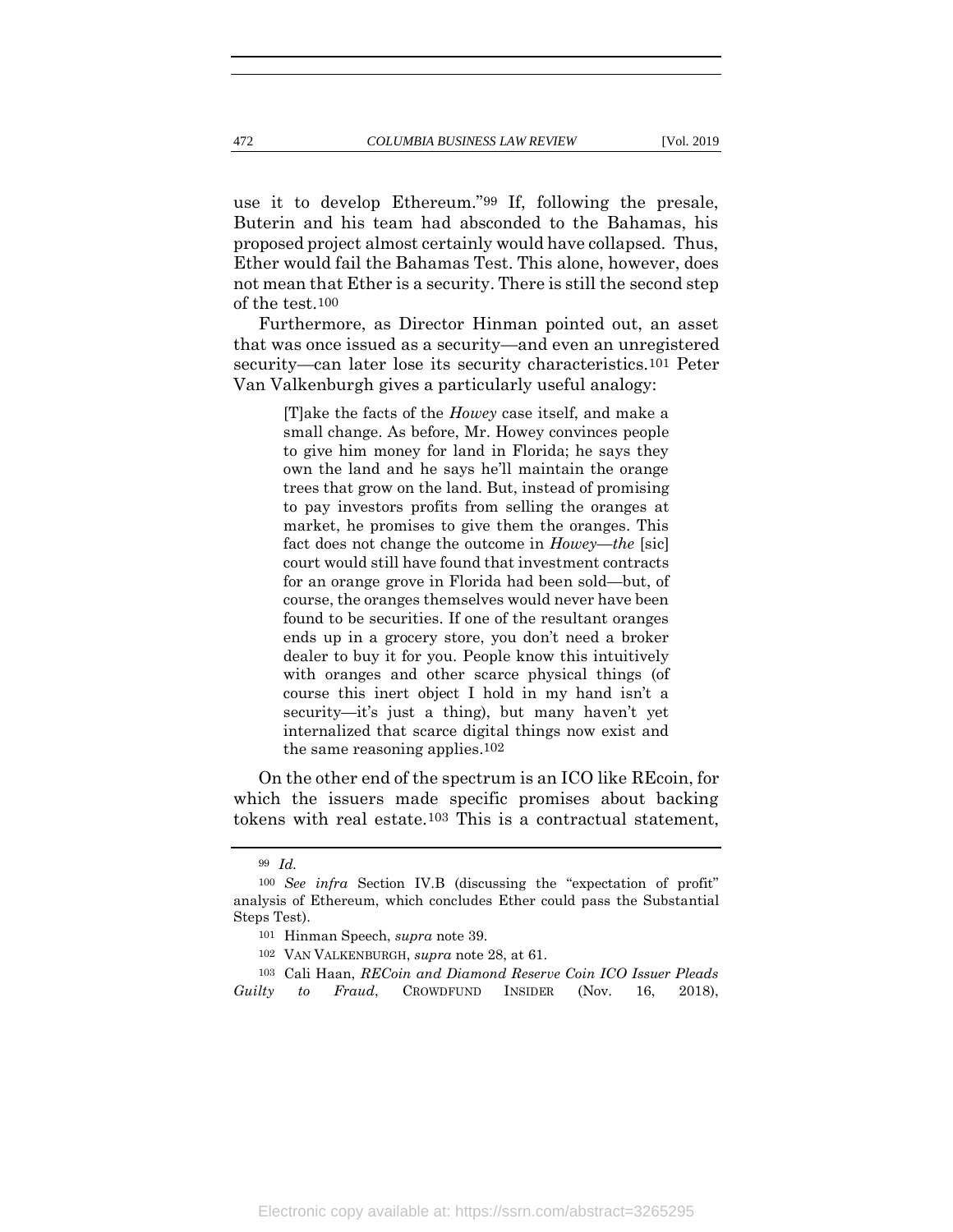and were the promoters to flee, the project would cease to exist because it would not fulfill its primary claim of economic value. REcoin would thus fail the Bahamas Test because it is not decentralized. This easy case provides a meaningful contrast to Ether's more ambiguous status.

# iii.The DAO

An even more difficult case than Ether is The DAO. The DAO was meant to operate as an investment fund, in which investors would fund an entity that would later make distributions to fund business ventures.104 The DAO would not be like other venture capital funds in a key way—there would be no general partner making decisions on behalf of the limited partners. Instead, using an open-source code, members of the Ethereum community would use a coding framework—Slock.it—to build a smart contract on the Ethereum blockchain. The smart contract would be selfexecuting, meaning once it was built and deployed, the smart contract would make investment-funding decisions. Anyone with a project could pitch an idea to The DAO community which raised 12.7 million Ether (valued at about \$150 million at that time). Individuals with tokens could vote on the plan, and if the projects were profitable, they would receive distributions.

Things fell apart.105 A hacker found a weakness in the code, which allowed him to steal nearly \$55 million, about a

https://www.crowdfundinsider.com/2018/11/141403-recoin-and-diamondreserve-coin-ico-issuer-pleads-guilty-to-fraud/ [https://perma.cc/362G-SEB9].

<sup>104</sup> Christoph Jentzsch, Decentralized Autonomous Organization to Automate Governance Final Draft – Under Review (unpublished manuscript), https://download.slock.it/public/DAO/WhitePaper.pdf [https://perma.cc/YNS3-Q23G].

<sup>105</sup> *See* Osman Gazi Güçlütürk, *The DAO Hack Explained: Unfortunate Take-off of Smart Contracts*, MEDIUM (Aug. 1, 2018), https://medium.com/@ogucluturk/the-dao-hack-explained-unfortunatetake-off-of-smart-contracts-2bd8c8db3562 [https://perma.cc/A8WV-D9DD].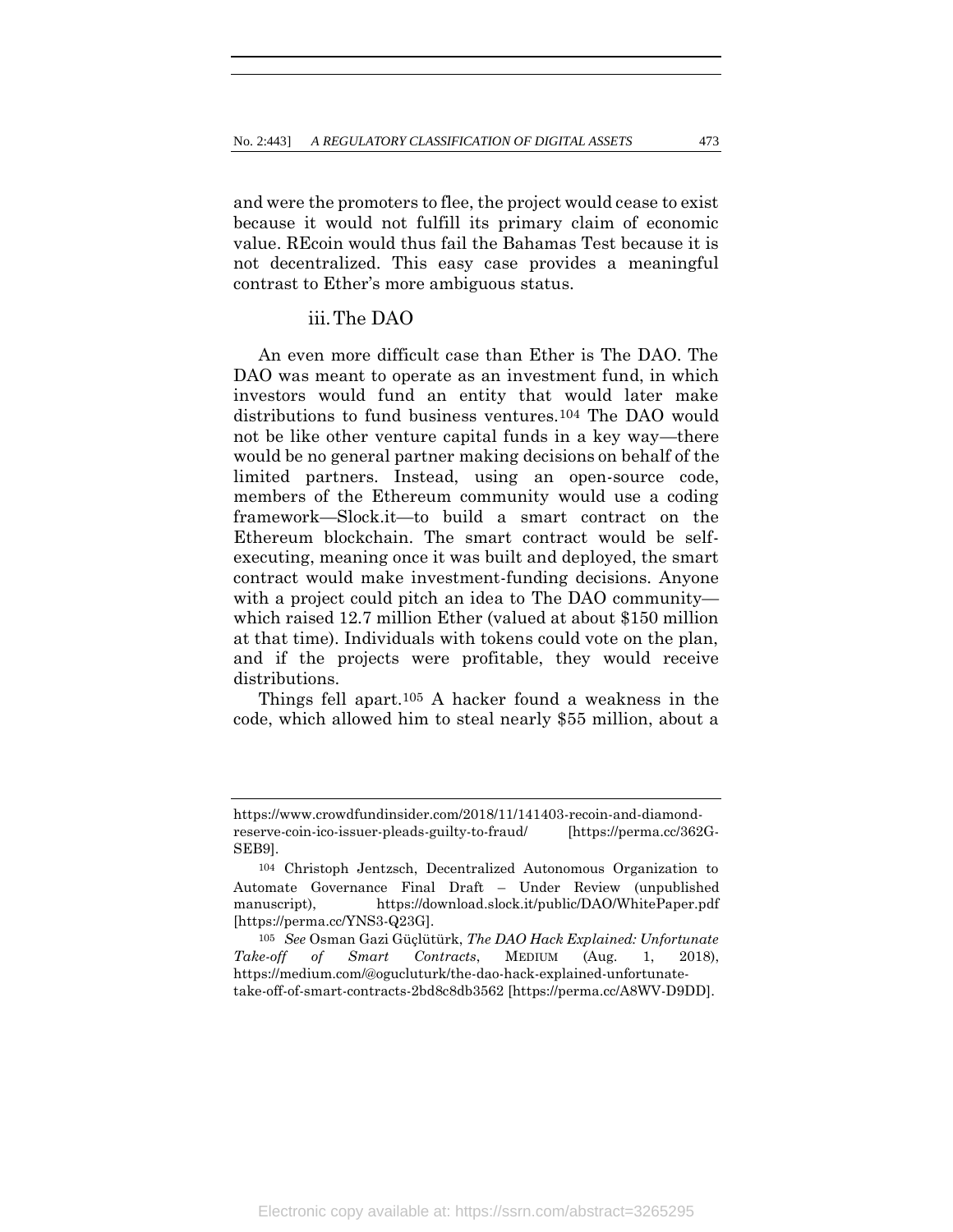third of the fund.106 The hacker was not the person who set up The DAO, since no single individual set up The DAO. Instead, the hacker simply observed the weakness—which had to do with the timing of how the smart contracts and token balances were updated—and exploited it.

At first blush, it would seem The DAO was sufficiently decentralized. The founders of the project could have left the project, and it would not fail because others could and did participate in the network.107 Furthermore, Slock.it had denied implicit or explicit obligations to those participating in the project. Thus, under the Bahamas Test, The DAO would appear to not satisfy the definition of an investment contract, and could not be regulated as a security.

The SEC, however, disagreed.108 It declared The DAO was, in fact, offering unregistered securities.109 The SEC focused on the "Curators"—a group of individuals chosen by Slock.it to manage aspects of The DAO.110 Though the SEC decided not to pursue any enforcement action,111 the pronouncement still stands. The answer to reconcile this outcome with the Bahamas Test, however, is that our initial intuition from the Bahamas Test was wrong and that The DAO was not sufficiently decentralized.

There are two reasons for this. The first is the simple explanation that the Curators had specific responsibilities and obligations to the DAO project. Most importantly, they whitelisted Ethereum addresses that could receive Ether from

<sup>106</sup> *See* Matthew Leising, *The Ether Thief*, BLOOMBERG (June 13, 2017), https://www.bloomberg.com/features/2017-the-ether-thief/ (on file with the *Columbia Business Law Review*).

<sup>107</sup> *See* Michael del Castillo, *The DAO: Or How a Leaderless Ethereum Project Raised \$50 Million*, COINDESK (May 12, 2016), https://www.coin desk.com/the-dao-just-raised-50-million-but-what-is-it [https://perma. cc/26DG-DRCN].

<sup>108</sup> *See* The DAO Report, *supra* note [50.](#page-15-0)

<sup>109</sup> *Id.* at 11–16.

<sup>110</sup> *Id.* at 7.

<sup>111</sup> *Id.* at 1.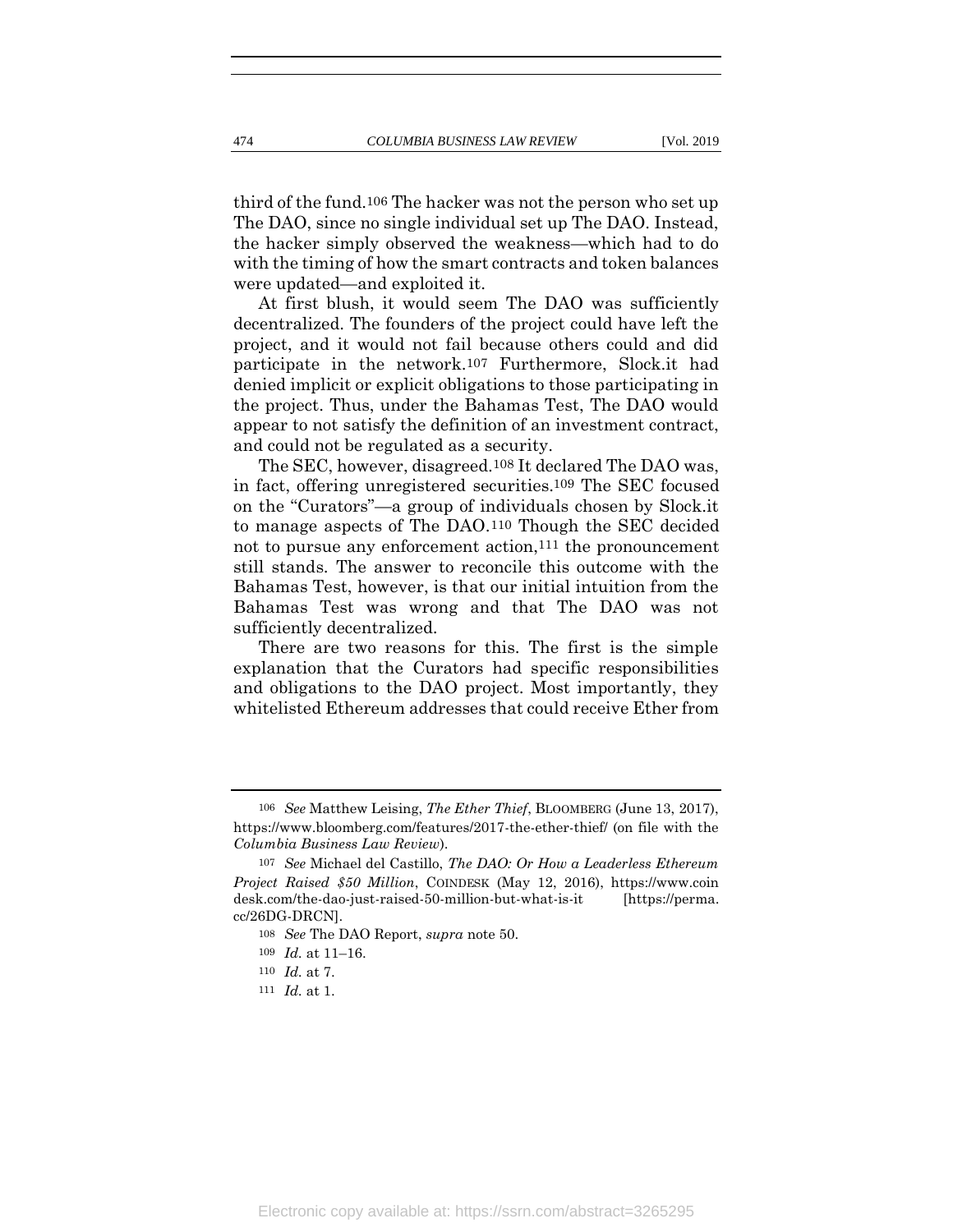The DAO. This certainly fails the Bahamas Test, and therefore, The DAO was not sufficiently decentralized.112

Had there been no Curators, the case would be closer, so it is worth discussing the second reason the initial intuition is wrong: a conflation of decentralized networks and decentralized corporations. Decentralized networks generally do not make promises to their participants other than to abide by certain protocols.113 They do not use computer code to place obligations on third parties to manage the effort. A decentralized corporation, on the other hand, can still make promises to investors—and in the case of The DAO, did make promises to investors. The promises were not about performance, but about distributions. The DAO codified these promises, albeit in smart contracts. The DAO entity itself was the offeror of the security and the SEC's reasoning was that those behind The DAO were the coders and the Curators. Contrast this with Bitcoin, where there was no promise made to a certain share of profits or any obligation on any third party.

An additional reason for finding insufficient decentralization is that the Curators of The DAO had special rights and powers that average users did not have.114 This was baked into the code and created obligations. For instance, they had the power to change the governance of the DAO such that they could lower the threshold for voting on proposals.115 This is a special power that can be characterized as a privilege or contractual arrangement. This whitelisting of proposals fails the Bahamas Test because if the users were to walk away, they would be in breach.

<sup>112</sup> For purposes of argument, this Article accepts the *Howey*  framework of the expectation of profit and assumes that this was present in this case.

<sup>113</sup> Were a decentralized network to encode certain promises to investors that put obligations on others, this would change the analysis. Admittedly, the line between promises to investors and encoded protocols is blurry.

<sup>114</sup> *See id.* at 7–8.

<sup>115</sup> *Id.* at 8.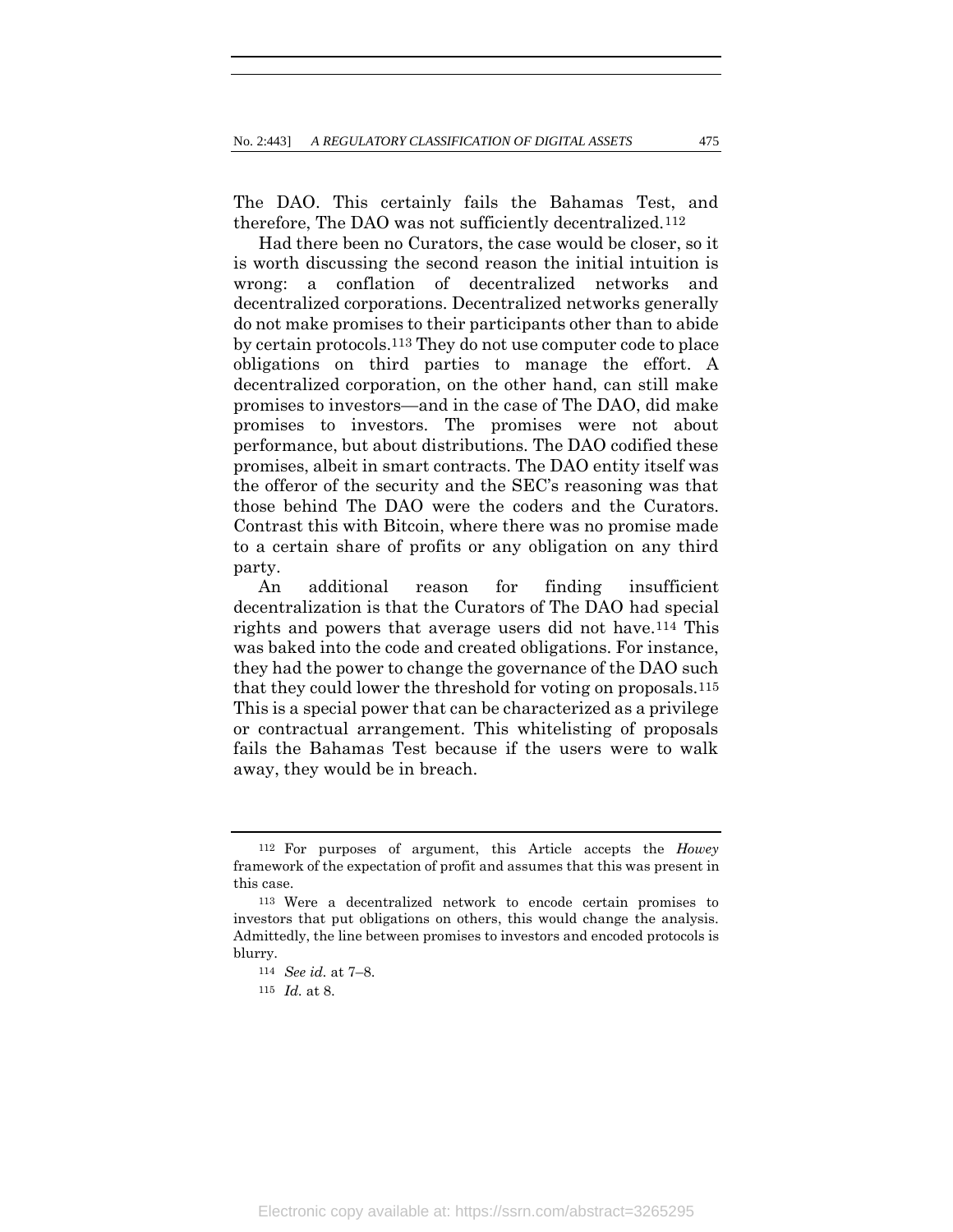The SEC's reasoning, however, muddies the waters by focusing on users' reliance on Slock.it, instead of their reliance on The DAO. The SEC in its opinion stated, "The DAO's investors relied on the managerial and entrepreneurial efforts of Slock.it and its co-founders, and The DAO's Curators, to manage The DAO and put forth project proposals that could generate profits for The DAO's investors."116 The SEC then goes on to list a number of technical ways in which investors relied on Slock.it.117 This is unnecessary because the smart contracts that encoded the DAO made certain promises. That itself is enough to fail the Bahamas Test because if the decentralized DAO was to abscond, the project would necessarily fail.

Imagine, for a moment, that Apple's board of directors and managers were replaced by computer code. This computer could either execute the wishes of decentralized shareholders or be artificially intelligent and autonomous, but otherwise behaved and invested like any other board. Now suppose the computer code was "hacked"118 and money was transferred from Apple's coffers to the hacker. Whether this "hack" is fraud or a clever use of code does not change the fact that the decentralized shareholders still hold, albeit now less valuable, securities. This is because there were promises, either implicit or explicit, that the offeror (Apple) was going to do something for the purchaser. Whether it was a computer or group of humans who were doing the promising, there was still a promise. In this case, the promises were not explicit, but rather implicit because the purchaser of DAO tokens had an expectation. That being said, there is an intractable problem of who is making the promises, and by extension, who is selling those securities.

Slock.it was promoting here—it is not that they were involved with the DAO. The question for the SEC was whether they were involved in the promotion of selling the securities,

<sup>116</sup> *Id.* at 12.

<sup>117</sup> *Id.* at 12–13.

<sup>118</sup> This is a loaded term in The DAO context because the "hack" involved someone taking advantage of a loophole but not stealing any information—such as a password—to gain unauthorized access.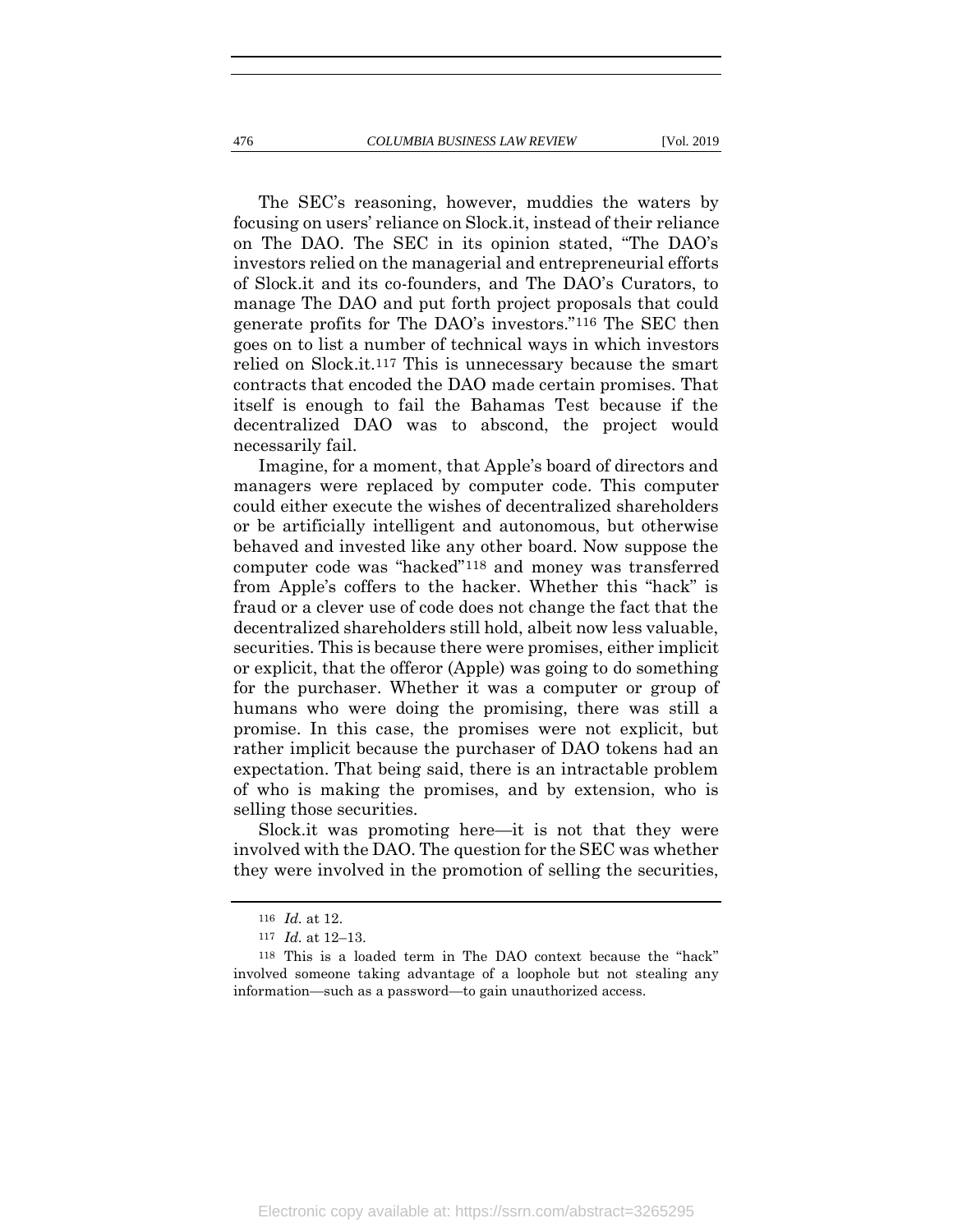made the promises to the purchasers, and were expected by the purchasers to promote and manage the venture. An individual who owns no equity in a company can still be liable for selling securities—the *Howey* test looks at the instrument itself.119 That the SEC did not bring any kind of case against Slock.it is telling. This was clearly more of an example of experimentation than investment defrauding. The "bad actor" here was not anyone related to The DAO, but rather a hacker.<sup>120</sup> The SEC's non-enforcement was the right outcome—The DAO hack is not a situation that the Securities Act was meant to cover.

# iv. Summary of the Bahamas Test

The virtue of the Bahamas Test is that it gets at what the securities laws aim to prevent: individuals being taken advantage of based on information asymmetry.121 It does this in a manner that it easy to operationalize because it is not difficult to distinguish open from closed networks or instances where promises have been made from those where promises have not. This is a fairly simple determination and one that courts make regularly.

## B. Expectation of Profit Prong

The second node of the decision tree shown in Figure 1, and thus the second step in our analysis, is whether the instrument is primarily about investment or about consumption—this is the "expectation of profit" prong from *Howey.* If an instrument fails the Bahamas Test, i.e., it is not sufficiently decentralized, and passes the expectation of profit

<sup>119</sup> *See, e.g.*, SEC v. Chinese Consol. Benevolent Ass'n, 120 F.2d 738 (2d Cir. 1941) (holding intermediary in bond sales that was not even earning a commission sold unregistered securities in violation of securities laws by arranging sale).

<sup>120</sup> There is an open question of whether the hacker even was a bad actor.

<sup>121</sup> Whether one accepts that the state needs to play this role is beyond the scope of this Article.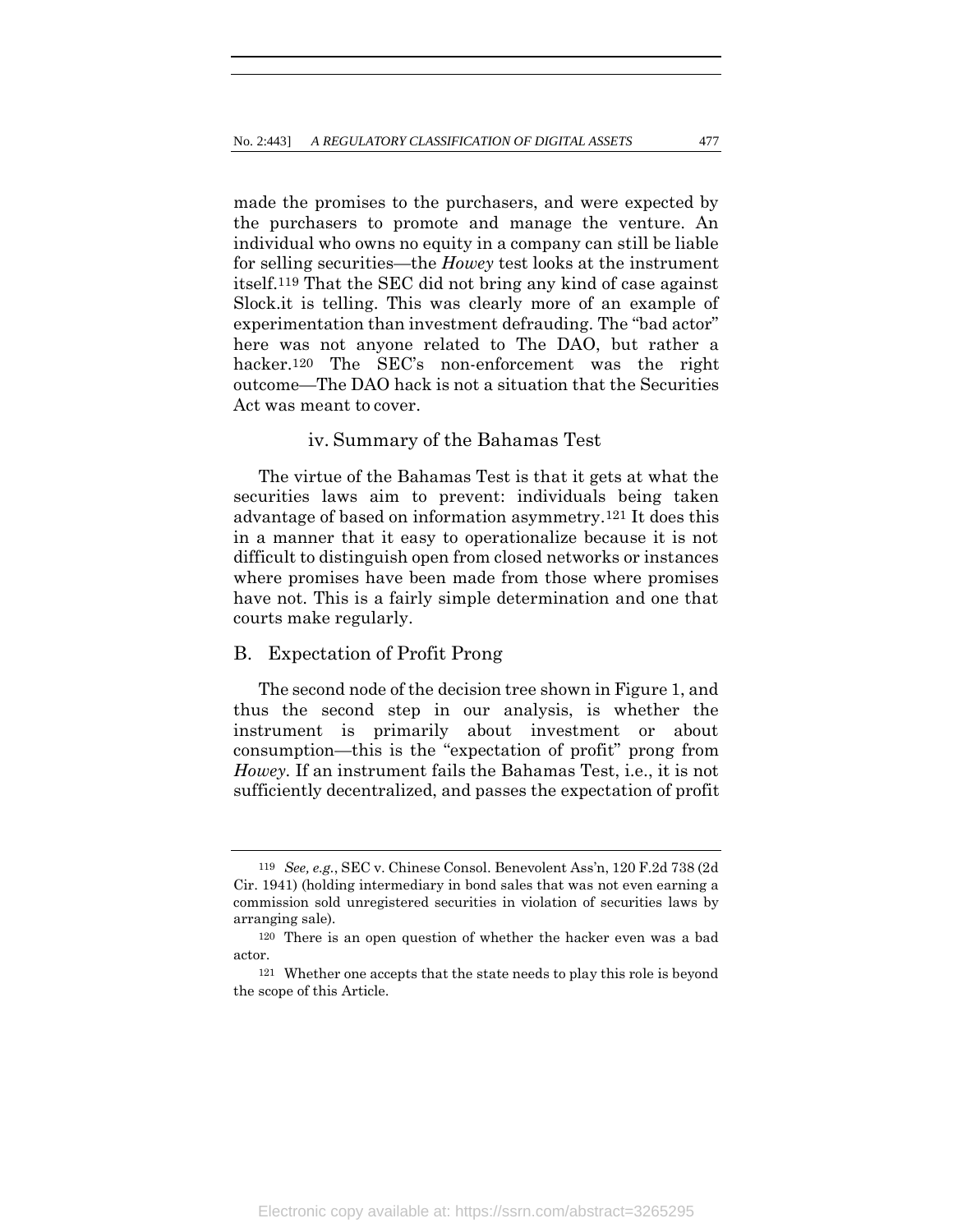prong—as evaluated under the two standards described below—it should be regulated as a security.

This prong is, frankly, a more difficult one to analyze than the first discussed. The structure of this Section hopefully reflects this difficulty by posing more theoretical concerns. This Section begins with a recap of the current test for expectation of profits, and includes a discussion on the amount of resale in the secondary market. Then, it proposes the "Substantial Steps Test."

## 1. Current Test—Facts and Circumstances

With respect to the "expectation of profit" prong of the *Howey* test in the digital asset context, there is a temptation to use a multi-factor test or employ a "I know it when I see it" analysis.122 The SEC relied on this in *Munchee*.123 Among other things, the trouble with multi-factor analyses is that they create legal uncertainty—their virtue is flexibility to the regulator. That is why this multi-factor analysis—"facts and circumstances"—is largely the approach chosen by the SEC in its enforcement actions and articulated in its Framework.124

One of the factors that could be relevant for determining whether there is an expectation of profit is the ratio of individual buyers who consume the instrument versus resell the instrument—that is, the velocity of the secondary market. Certainly, in the vast and overwhelming number of ICOs, the purchasers are profit-seeking because in many instances there is no useable product, nor will there ever be a useable product.125 This latter result could be because of fraud or

125 *See* Cohsey et al*.*, *supra* note [29](#page-11-1) (noting a number of important features of smart contract ICOs—including scarcity, lock-in, and

<sup>122</sup> *See* Jacobellis v. Ohio, 378 U.S. 184, 197 (1964) (Stewart, J., concurring).

<sup>123</sup> "Determining whether a transaction involves a security does not turn on labeling – such as characterizing an ICO as involving a 'utility token' – but instead requires an assessment of 'the economic realities underlying a transaction.'" Munchee Order, *supra* note [50,](#page-15-0) at 9.

<sup>124</sup> *See Framework*, *supra* note [16](#page-7-0) ("Whether a particular digital asset at the time of its offer or sale satisfies the *Howey* test depends on the specific facts and circumstances.").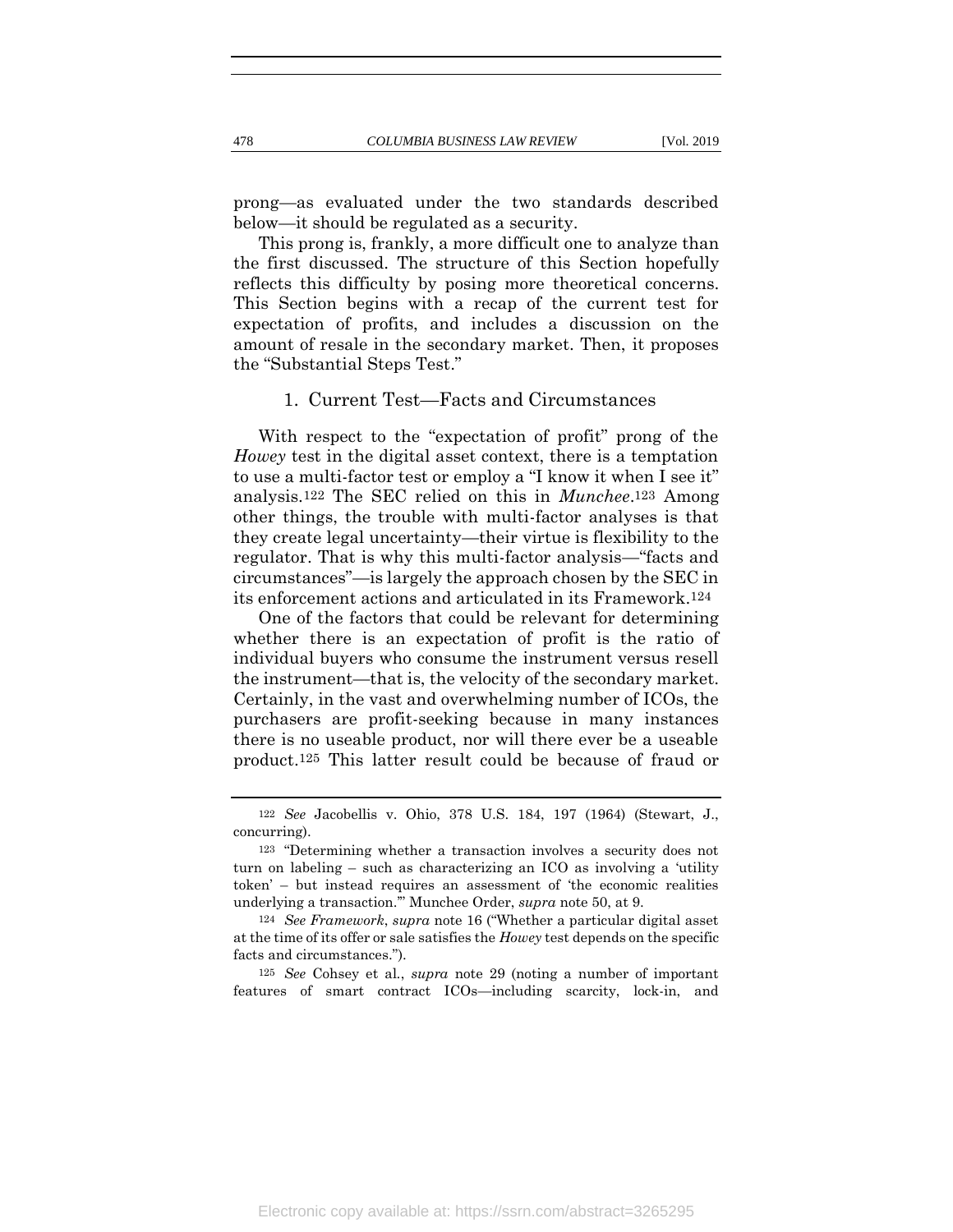because the business simply failed. But this factor is not dispositive because there are certainly instances where a low ratio of consumers-to-sellers does not deem an instrument an "investment contract." For instance, a concert promoter may sell 50,000 Lady Gaga concert tickets to various dealers knowing that these dealers (and many of their customers) may turn around and resell them for a profit depending on how the supply and demand change over time. No one believes, and the SEC has never taken the position, that the intent of the initial buyers in such a case would turn a concert ticket into a security. This is in large part because it is the market as a whole that determines the price, not the effort of the individual promoters. Courts have consistently held that markets where supply and demand, and not the managerial efforts of others, determines the market price are not securities markets.126

One could complicate the concert ticket case by imagining the concert promoter does not yet have Lady Gaga signed up yet but rather offers the following deal: the promoter will sell 50,000 tickets for a venue and an act to be determined, based in part on how much money the promoter is able to raise through the sale. This is a more difficult case for reasons that have little to do with the expected velocity of the secondary market. Instead, the concern is that the promoter might abscond with the money or, perhaps, not exert the effort or expend the resources that the buyers expect. The latter concern—low promoter effort—seems to prove too much, since this is present in every exchange of money for value, whether it is going to the movies or eating out or buying any product.

modifiability). These features are often not encoded in the actual software, leading them to conclude that there is something inherently fraudulent in the ICO market. *See id.* The trouble with this analysis is that it implies that sticking to the smart contract is what the purchasers value, where it may be the case that the low cost of non-SEC issuance is the real value in these markets.

<sup>126</sup> *See, e.g.*, SEC v. Belmont Reid & Co., Inc., 794 F.2d 1388 (9th Cir. 1986) (dealing with a sale of gold coins); Noa v. Key Futures, Inc., 638 F.2d 77 (9th Cir. 1980) (involving a forward contract for silver); Sinva, Inc. v. Merrill, Lynch, Pierce, Fenner & Smith, Inc., 253 F. Supp. 359 (S.D.N.Y. 1966) (addressing a futures contract for sugar).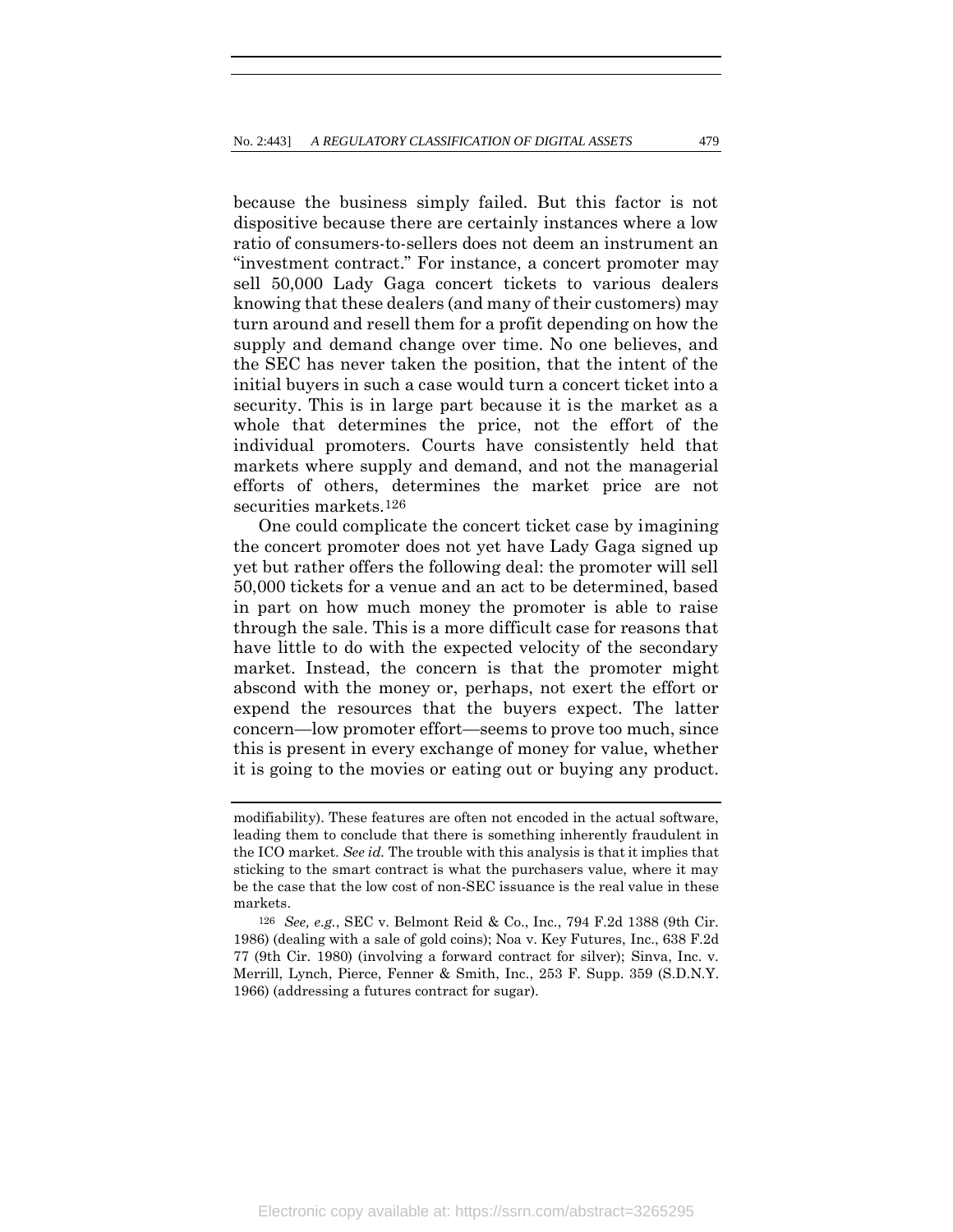It might be worth less than expected. In general, one expects markets and general anti-fraud rules, enforced by both private actions and the government, to take the edge off this concern. The former concern—fully absconding—is significant, and this Article addresses it below. But it is doubtful that if a concert promoter offered this contract the SEC would intervene.

The case of tokens can be similarly difficult. A token that is redeemable for a product or service might not be considered a security, but what if an entity bought most or all of the tokens with the goal of reselling them to consumers? This might look like a distribution, with the initial seller engaged in a scheme to avoid the securities laws. But, if the initial buyer were purchasing bananas to resell, the initial seller of bananas would not be engaged in a securities transaction.

Other problems arise. When considering resales, how should one weigh the tokens—by number of tokens or individual person? Tokens are also mixed-use—unlike concert seats, they can be used for multiple things. How does one compare the utility of one individual who is consuming the token with the utility of another purely speculating?127 Ether used to power smart contracts may have tremendous value to a small number of individuals actually running smart contracts and building their applications on them—but the vast majority of Ether owners are likely owning for profitseeking reasons. The fundamental problem is that an investment contract for one individual may not be an investment contract for another, but as the SEC cannot make these individual determinations, it must necessarily draw a line, which creates imprecision.

Other tests could be used. One might look at the intent of the buyer. If the buyer intends to resell, or perhaps enough buyers intend to resell, then the expectation of profit prong

<sup>127</sup> This challenge for utilitarian theory formed the basis of Robert Nozick's "Utility Monster" thought experiment. *See generally* ROBERT NOZICK, ANARCHY, STATE, AND UTOPIA (1974). This theory is accepted in contemporary analyses. *See, e.g.*, Jeffrey L. Harrison, *Happiness, Efficiency, and the Promise of Decisional Equity: From Outcome to Process*, 36 PEPP. L. REV. 935 (2009).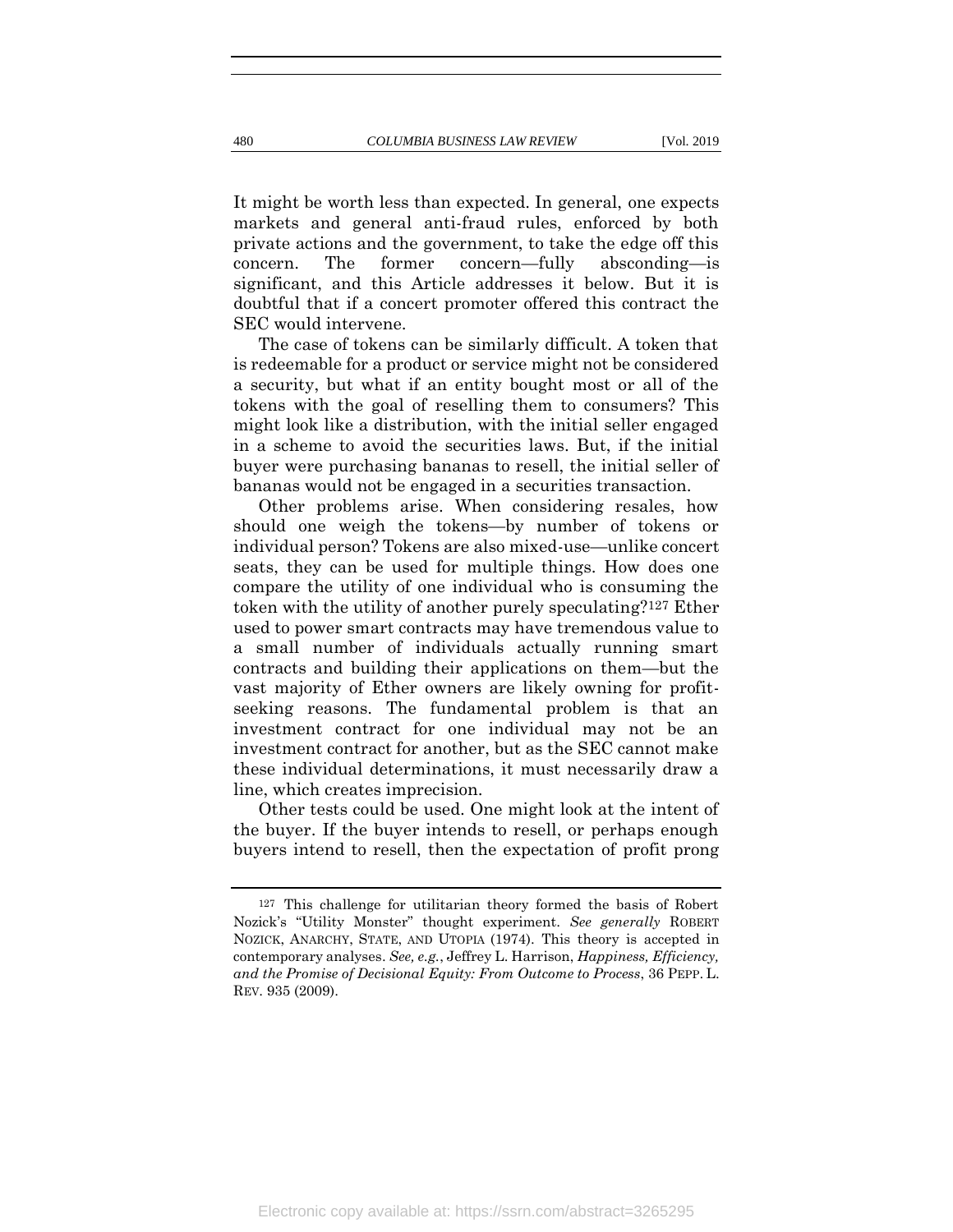might be satisfied. This raises significant line-drawing problems, as noted above. How many buyers motivated by resale would be enough to turn something into a security? But, more problematically, it would create significant uncertainty for issuers, who would have to guess as to the motivation of buyers, which they cannot control. This would effectively kill any exemption along these lines.

It is for perhaps this reason that the SEC and courts have eschewed the motive of buyers, focusing instead on the intent of the issuer regarding what the issuer is offering, as reflected through the marketing of the offering. This approach is illustrated by the SEC's consideration of these issues in the context of condominiums. After all, a real estate developer might build a condo building and sell the initial condos to individuals who intend only to resell them. One can easily see how the situation could look much like the concert promoter examples above. Another option would be for the developer to sell interests in condos to individuals who would continue to own them but had no intention to live in them, preferring to rent them out. A few tweaks could make this into an investment scheme that looked just like the facts of *Howey*. Individuals might invest money in a condo development motivated entirely or primarily by the money that the investment would generate, instead of a desire to live in the condo.

The SEC addressed this problem through the issuance of an informal lawmaking known as a "release." Release 5347, issued on January 4, 1973, set forth the conditions under which an investment condo would be considered a security.128 The goal was to reduce the uncertainty for real estate developers and buyers and sellers of condos. The release provided:

> <span id="page-39-0"></span>... condominiums, coupled with a rental arrangement, will be deemed to be securities if they

<sup>128</sup> Guidelines as to the Applicability of the Federal Securities Laws to Offers and Sales of Condominiums or Units in a Real Estate Development, Securities Act Release No. 5347 (Jan. 4, 1973) [hereinafter "SEC Release No. 5347"], https://www.sec.gov/rules/interp/1973/33-5347.pdf [perma.cc/U9M4-ZNA9].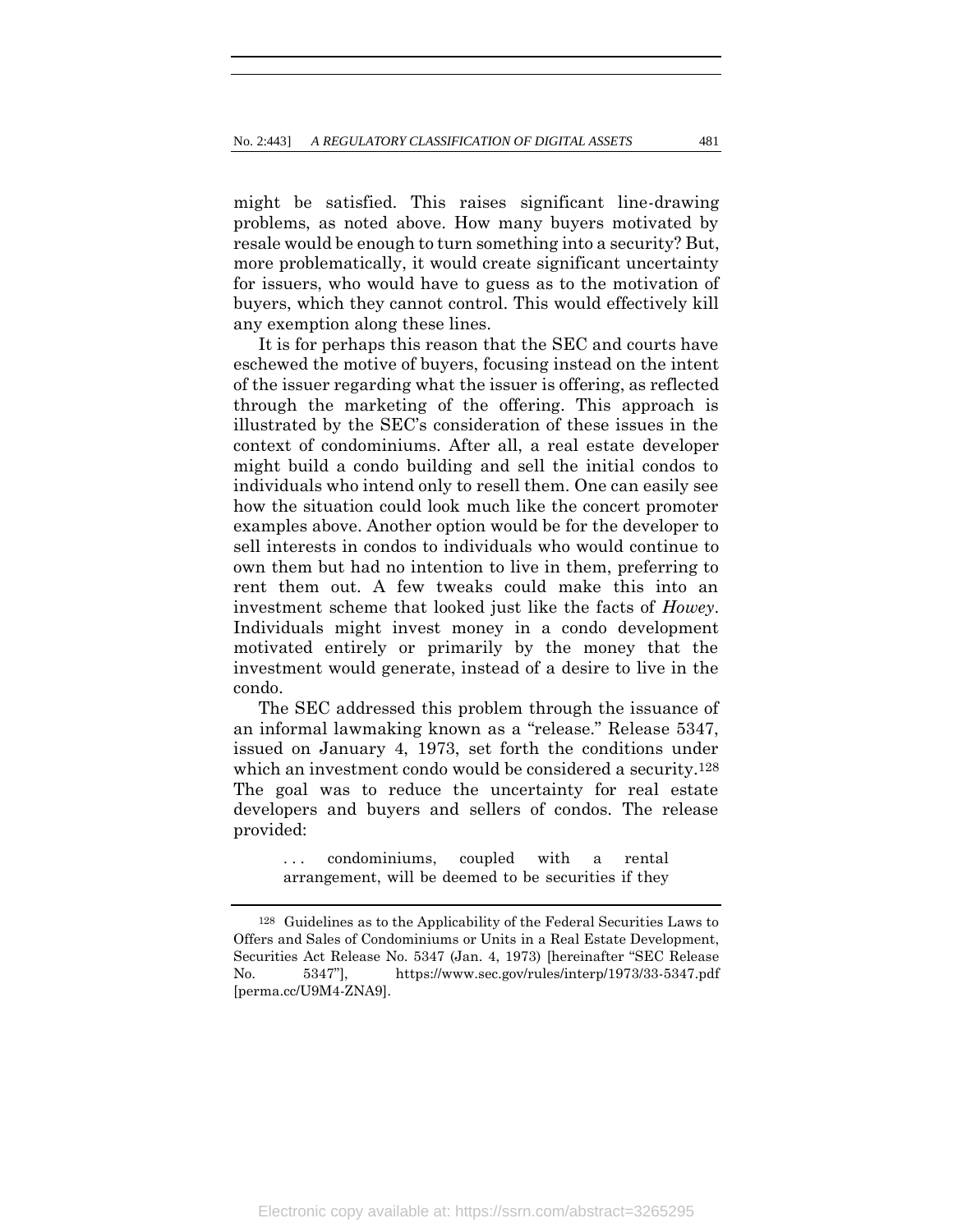are offered and sold through advertising, sales literature, promotional schemes or oral representations which emphasize the economic benefits to the purchaser to be derived from the managerial efforts of the promoter . . . in renting the units.129

This test is designed to draw a jurisdictional line, putting the scarce resources of the SEC to work in cases in which there is a greater risk of fraud or irrational behavior that might implicate the capital markets. By focusing on marketing materials, the test may risk being both under-inclusive and over-inclusive, but it in turn gives some certainty to buyers and sellers. And, at least in the condo case, it avoids the more complicated inquiries into buyers' intents, the nature of the resale markets, and so on.

One could imagine deploying a similar test for digital assets—if they are sold through materials emphasizing "the economic benefits to the purchaser" from reselling them, then they would be securities, while if they are pitched as opportunities for consumption of goods or services, they would not be. Although potentially useful, there is a problem with this approach. In a context in which the public has an expectation about ICOs that is already formulated—perhaps, that they are a way to get rich quick—then the marketing materials may not matter very much. Of course, such a concern might also have been true during the condo craze during the recent run up in housing prices before the financial crisis, but it was not enough to move the SEC to regulate condos.

Compounding the problems of the expectations of profit test is the approach of the SEC. The SEC's analysis thus far has not been static, which has reduced the certainty of any regulatory action. As the SEC has recently pointed out, Ether may have begun as a security—because there was an expectation of profit stemming from a centralized promoter but is now no longer a security.130 Even the advertisements

<sup>129</sup> *Id.* at 3.

<sup>130</sup> *See* Hinman Speech, *supra* note [39.](#page-12-0)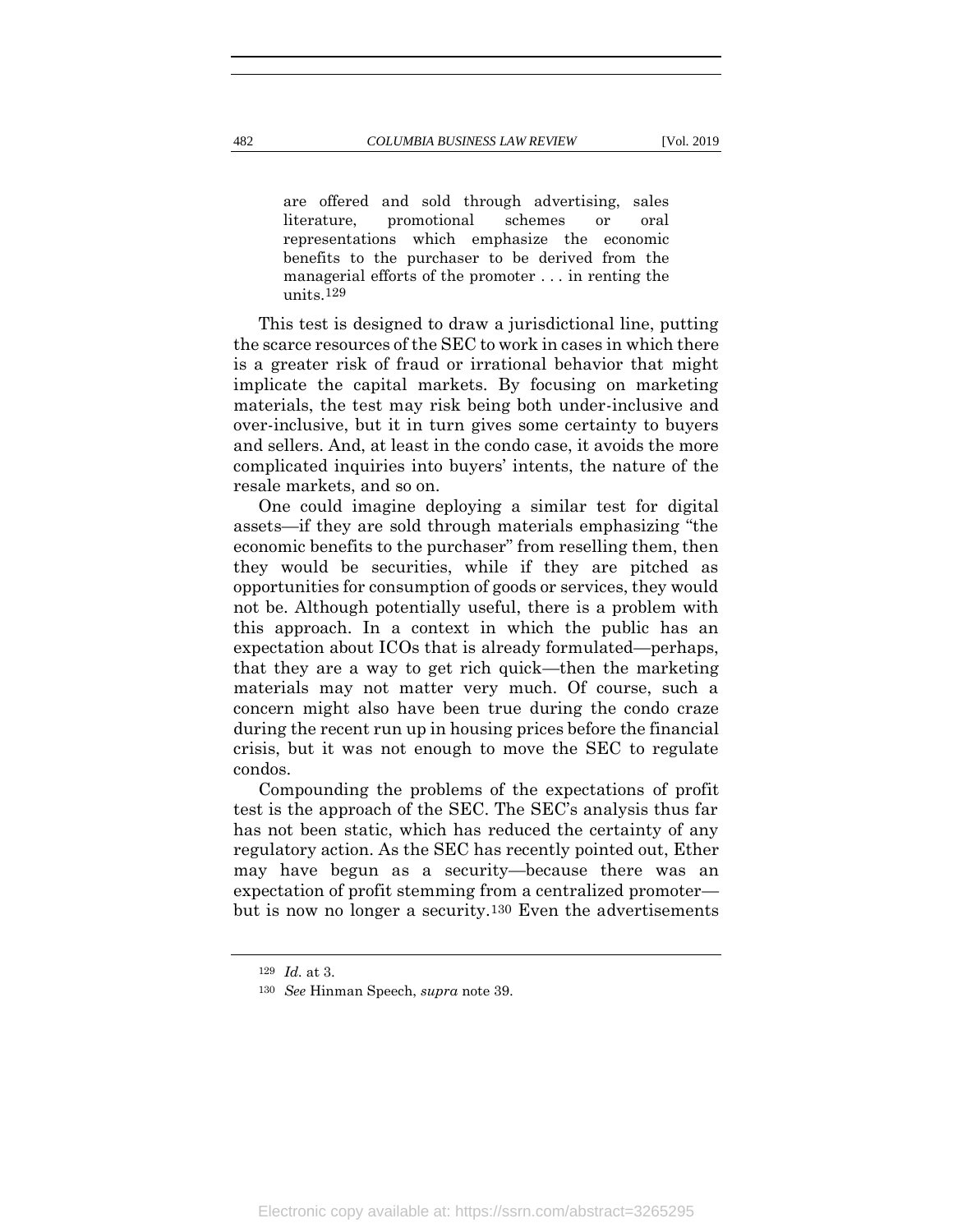and presale by the Ethereum Foundation were not enough to counteract what the Ethereum network had become.

Thus, any new test must incorporate the facts that: (a) an instrument that did carry with it an expectation of profit can morph into one that does not; and (b) expectation of profit with respect to utility is a nebulous concept, especially when involving multiple buyers and sellers131 of an instrument.

# 2. Proposal—Substantial Steps Test

This Article proposes a Substantial Steps Test for determining whether a token is purchased with an expectation of profit. The focus of this test is not on how the object of the token or coin is marketed, but on whether someone is actually producing it. The purpose of this shift in the inquiry is to reflect concerns over the fact that the marketing test may be under-inclusive on fraud protection in the current chaotic environment for digital assets. The possibility that the test could evolve as conditions change remains open.

The Substantial Steps Test is as follows:

Are the promoters taking good faith, substantial steps towards completion of a project that they believe will have use to some users of the token beyond resale value or economic income? If so, then the instrument is not sold with an expectation of profit and thus is not classified as an investment contract.

So long as the issuer of a token is in fact engaged in a good faith effort to build the underlying product or service for which the token will be redeemable, then the token is not an investment, but rather purchased for consumption. This is true even if there is a robust secondary market for tokens. After all, there is a robust secondary market for condos, homes, cars, boats, and practically all other real and personal property.

<sup>131</sup> Some of the sellers may have an intent to build a network, while others may be snake oil salesmen.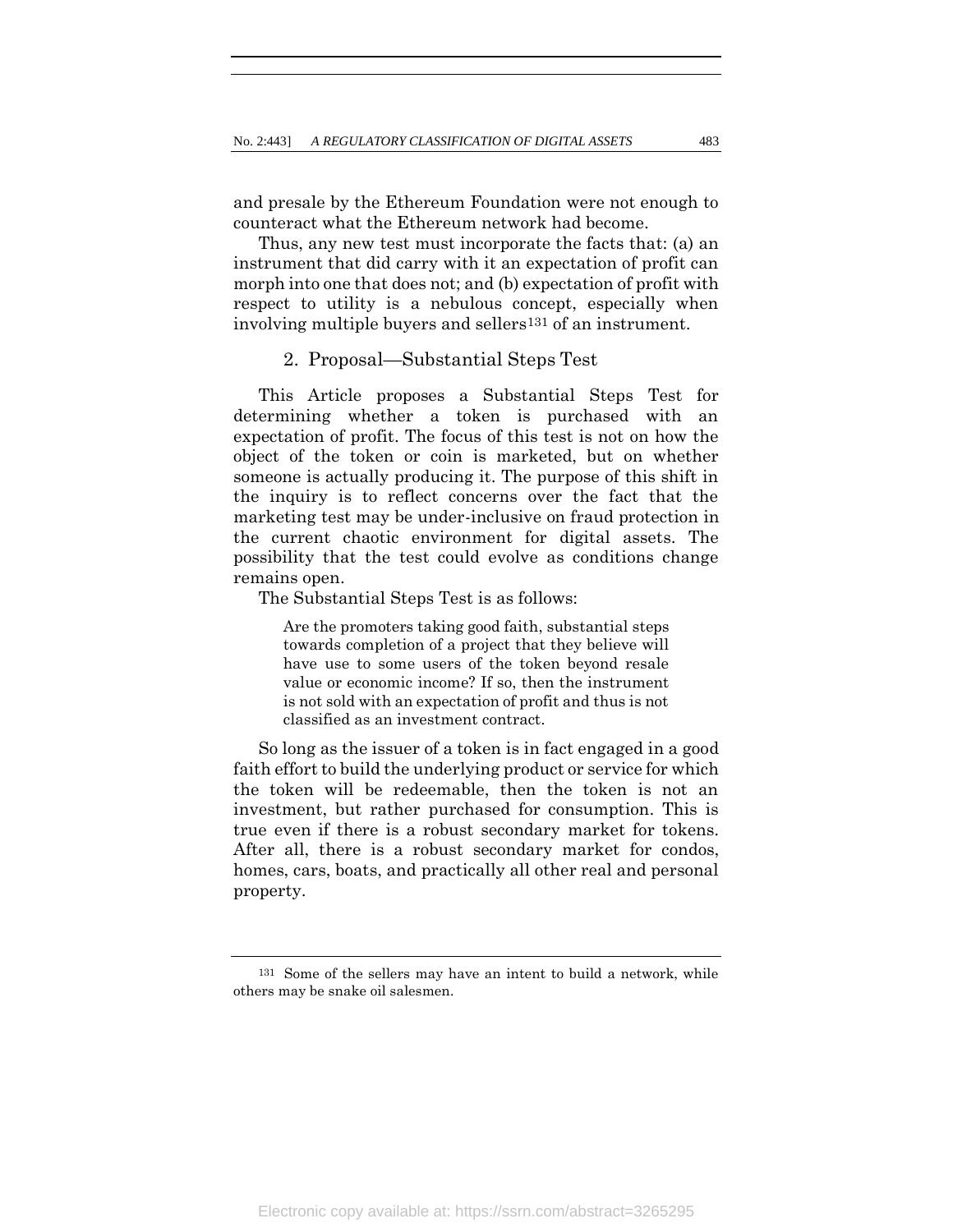Return to the concert promoter hypothetical discussed above.132 The Substantial Steps Test applied to the case of the Lady Gaga concert yields an easy answer—it is not a security because obtaining a venue and a performer would clearly constitute substantial steps. This result is in accord with how the SEC views the case, since concert promoters do not even feel the need to request a no-action letter. After all, concert tickets are not marketed as an investment opportunity, as dictated by Release 5347.133

But what about the tougher case of the concert promoter without a venue or a performer who pitches the offer as a way of raising money to afford a top venue and performer in the first place? Under the marketing test, one would simply look to how the promoter packaged the opportunity—if it were sold as a way of getting in early so as to profit from the efforts of the promoter, then it would be a security; if it were instead sold as a concert lottery ticket of sorts (instead of an economic one), then it would not. But, as noted above in the exploration of the facts and circumstances test, for digital assets, this might not paint a full picture. Instead, the Substantial Steps Test asks whether the promoter is in fact taking concrete steps to put on a concert, or is merely trying to create a frenzy in which the whole game is the secondary market.

The virtue of this test to a federal regulator is that it encourages the development of useful projects and it discourages the sale of unregulated securities that are solely designed to enrich the promoter and its affiliates through creating a secondary market. It essentially says that when a seller of an instrument uses those proceeds to build a product in some way connected to the instrument, then the seller does not have to register the sale.

Importantly, the test has a requirement of continuousness—as soon as the promoters cease trying to create an actual, functional software project, the consumers can no longer have a reasonable expectation of some

<sup>132</sup> *See supra* Section IV.B.1.

<sup>133</sup> *See* SEC Release No. 5347, *supra* note [128.](#page-39-0)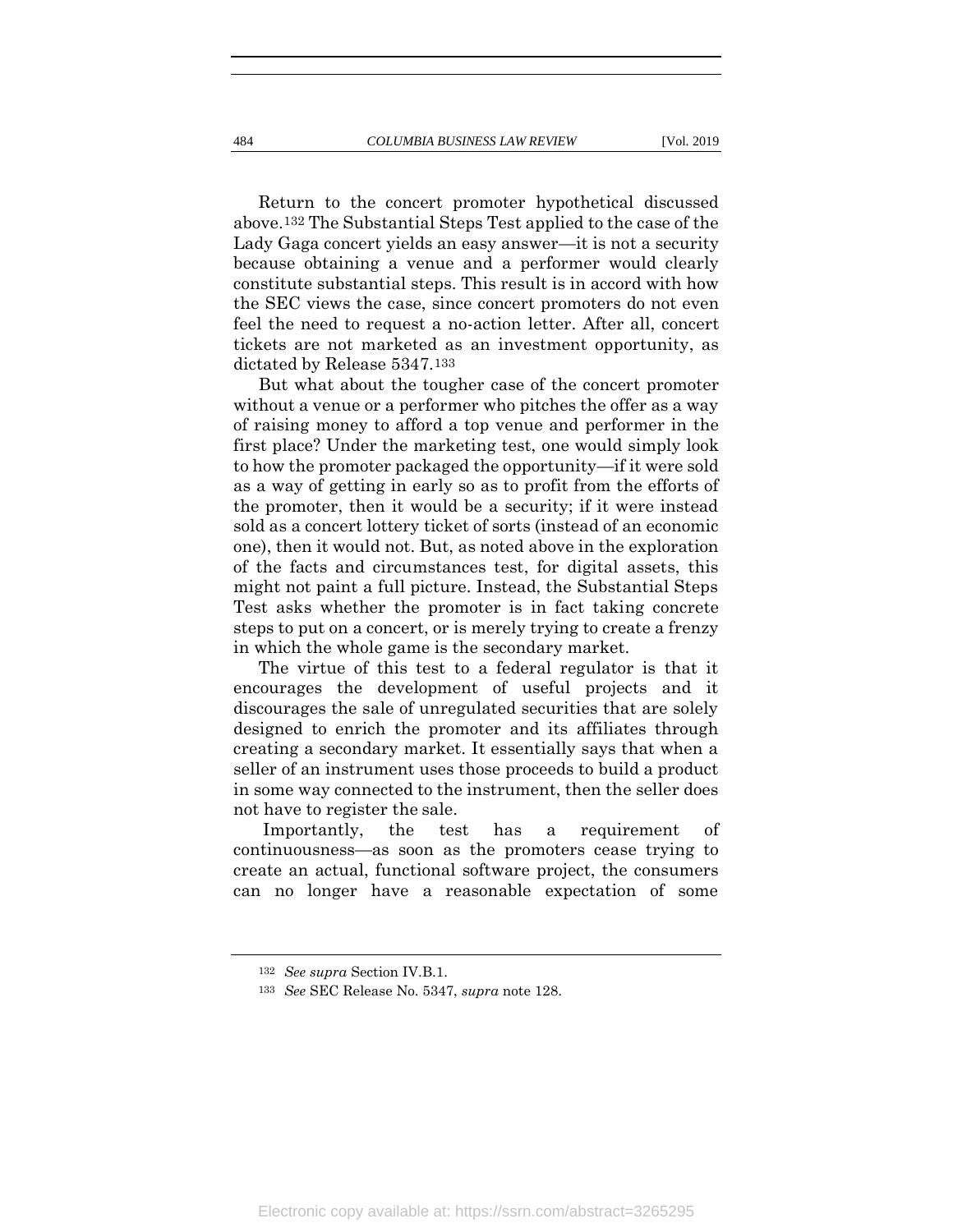consumptive utility and any sales are likely done with an expectation of profit.

The challenge of this test, beyond determining the subjective intent of the promoters, is that it creates the possibility of a non-security becoming a security. This poses two problems: monitoring and creating proper incentives. After discussing both these problems, this Article lays out a solution for regulators to adopt.

On the monitoring side, the regulator must ensure that the promoter is compliant by continuing to take those substantial steps towards the creation of a useful project.134 One can imagine lots of ways in which ongoing compliance with these regulatory expectations could be measured. Regulators could require periodic updates, involving affidavits from promoters filed on a periodic basis, for example. This could be done whether the regulator is the government or, in a likely better approach, a self-regulatory body that acts as a first-line regulator, such as the Financial Industry Regulatory Authority (FINRA). Such affidavits, under penalty of felony, could provide a basis for ex post enforcement, including a loss of membership fees and bans in the case of a self-regulatory organization (SRO) or civil and criminal sanctions in the case of the government regulator.

On the incentives side, entrepreneurs are in a difficult position. Put simply, fraud is not the only reason projects fail. For example, an entrepreneur acting in good faith may have raised money through a coin offering to build a service she cannot complete. At some point, she will need to stop taking substantial steps to establish the business as a useful creation as it winds down. This potential ex post security label would disincentivize entrepreneurs from the outset. The flip side of this disincentive, however, is deterring the bad faith entrepreneur who initially takes substantial steps toward her

<sup>134</sup> It may not be the SEC itself that has jurisdiction to engage in this monitoring, but rather the Commodity Futures Trading Commission or some other entity.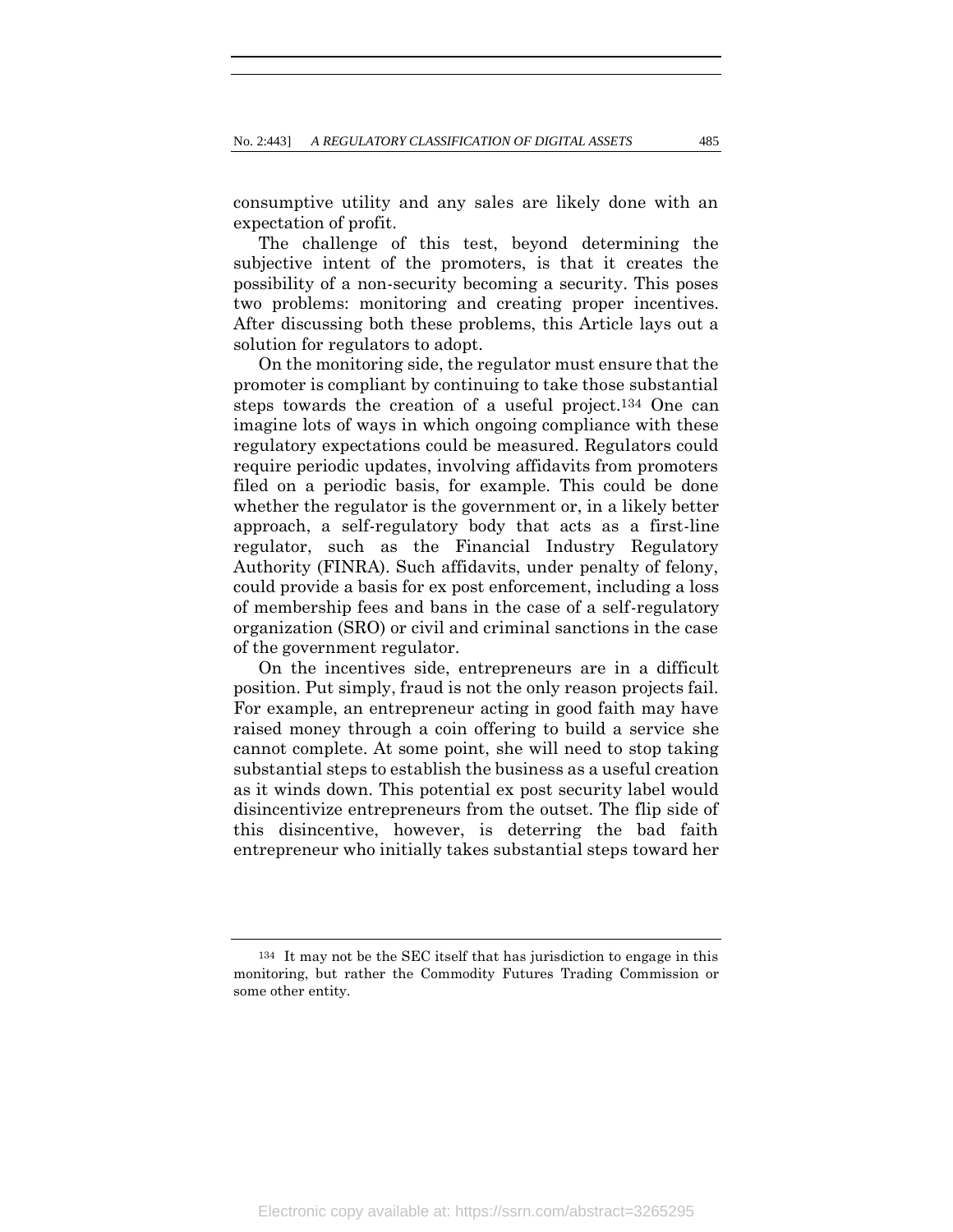business's development and subsequently spends the rest of the business funds on Lamborghinis and alpaca socks.135

A registration system discussed below, whether it is with the government or an SRO would help address this problem. Affidavits regarding substantial steps could be withdrawn based on changes in business facts. When that happens, the tokens would become unregistered securities, and therefore could not be resold without registration. Those who initially sold instruments that later became unregistered securities would not be liable under securities laws unless they sold the instruments after they were deemed unregistered securities.

This solution, however, presents some problems under current law because a security cannot currently arise from a non-security in this fashion. Accordingly, if something is deemed to be a security, and it were sold or resold without registration or an exemption therefrom, it would subject the seller of the security to liability. Under the Substantial Steps Test, this would turn business risk into legal risk—any good faith effort to create a product or service that failed would subject the promoter to legal liability for selling unregistered securities. The market would therefore need a safe harbor for token issuers who would otherwise be subjected to liability through this quirk of adding the test to current law.

To solve the above problems and operationalize the Substantial Steps Test, this Article endorses a safe harbor similar to one previously offered.136 The proposal is as follows:

> A developer, seller, or token exchange shall be free from civil and criminal liability for violations of securities laws if they:

<sup>135</sup> It is worth mentioning that a perfect subjective test would take care of this second challenge by allowing reviewers to read the mind of the entrepreneurs to separate the good from the bad actors. But this side of Eden, there are only proxies for intent.

<sup>136</sup> *See* VAN VALKENBURGH, *supra* note [28;](#page-11-0) *see also* Peter van Valkenburgh, *Principles for Clarifying SEC Jurisdiction over Cryptocurrencies and ICOs*, COIN CENTER (May 24, 2018), https://coincenter.org/entry/principles-for-clarifying-sec-jurisdiction-overcryptocurrencies-and-icos [https://perma.cc/U8L7-EQNK].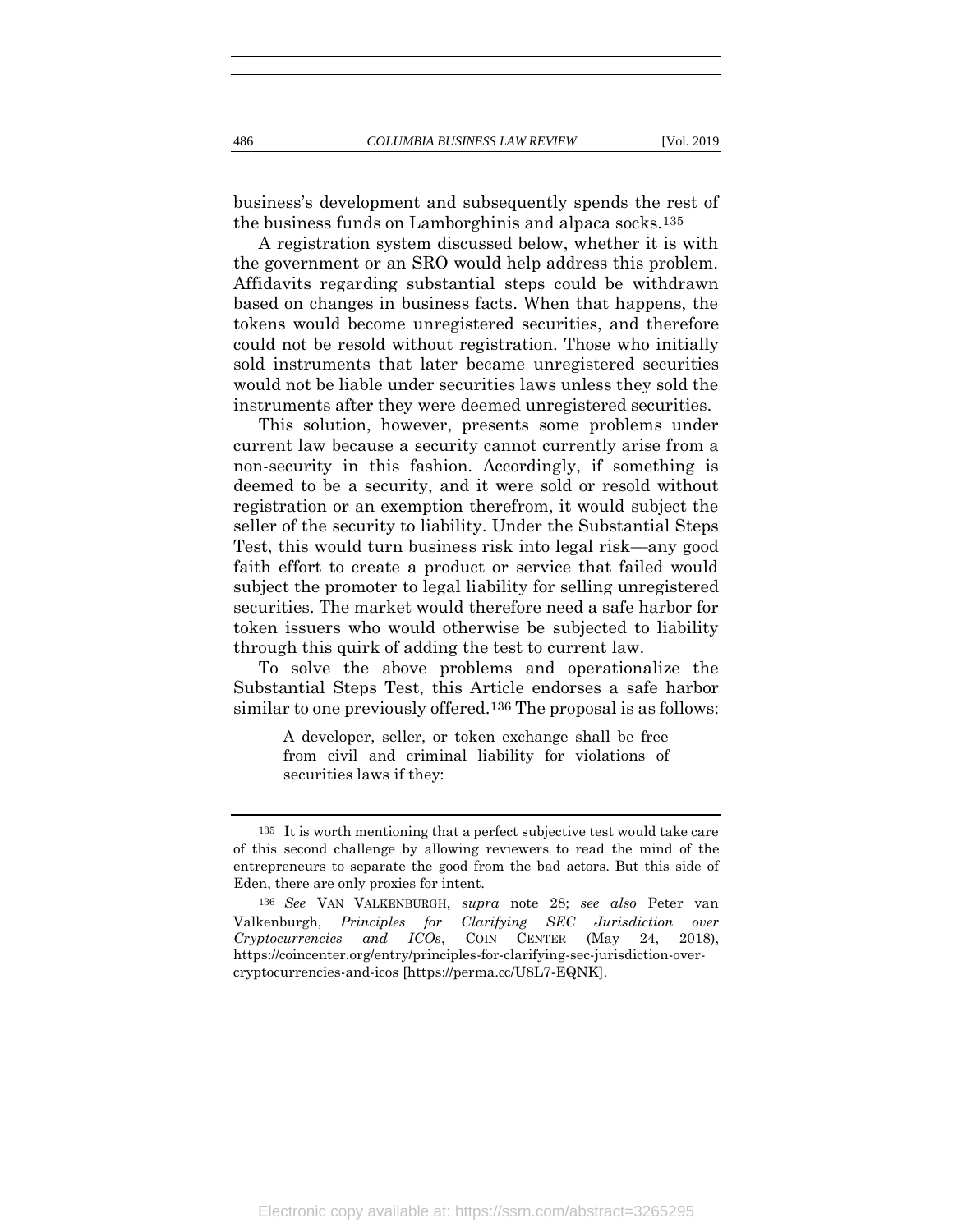1. Register as a developer, seller, or token exchange with the SEC or approved self-regulatory organization, providing [name, contact information, and a brief description of the token related activities in which they intend to engage or have previously engaged], and

2. Have a reasonable and good faith belief that the tokens they are developing, selling, or exchanging are not either:

a. Tokens that represent a promise by a developer or seller to deliver a future open blockchain token if the developer or seller accepted money from purchasers and advertised that said future token will be a valuable investment; or

b. Tokens that represent specific contracted-for rights to profits derived from the efforts of the developer or seller beyond mere appreciation of the token's value if the developer or seller has accepted money from purchasers; and

3. Take reasonably prompt and effective action to cease development, sale, or exchange of a token that is identified as a security by the SEC or otherwise ceases to meet the criteria described in  $(2)(a)$ –(b) above.<sup>137</sup>

This lighter registration requirement goes beyond the antifraud rationale by helping to bridge the information asymmetry between the seller and purchaser. The prospective purchaser would see a clear statement about the asset, given the ease of articulating the value of a product in a short simple statement. For instance, a token could allow an individual to watch television over the Internet or could be used to backup files. Such statements could also provide a basis for future civil or criminal actions against the seller. One possible concern, however, is that such a light registration requirement would quickly come to resemble the current regulatory regime in which there is a risk of too much regulatory discretion. Having a link to a tangible product mitigates this risk.

On the front end, the Substantial Steps Test encourages entrepreneurs to take substantial steps towards building a

137 *Id.*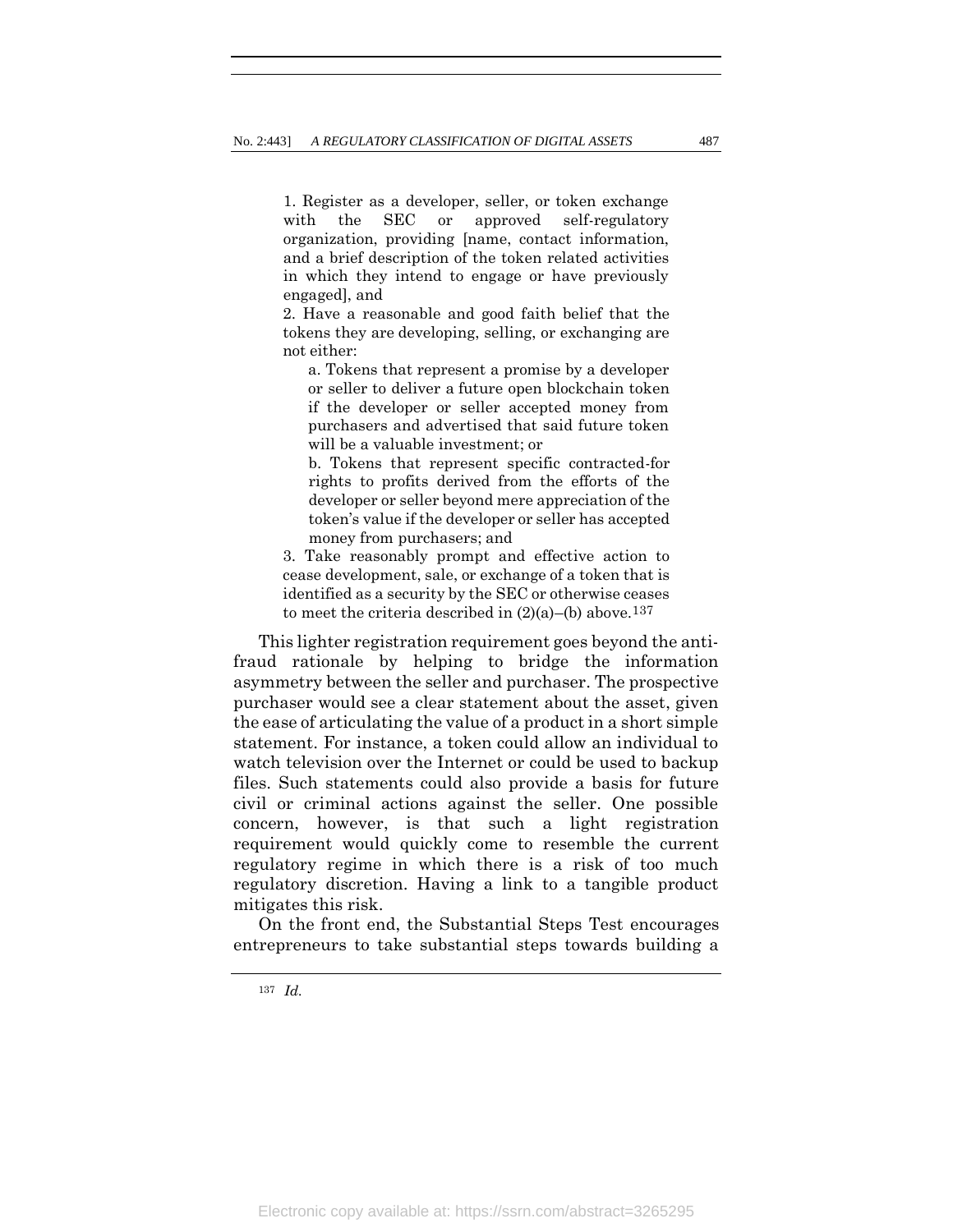useful product. On the back end, the safe harbor discourages them from stopping because what was once not a security can ex post attain the status of a security.138 This is the mirror image of Ethereum, which was once possibly a security, but now is no longer.

As a coda to this Section, the SEC's no-action letter issued to TKJ confirms the validity of the Substantial Steps Test. Clearly the tokens issued by TKJ would fail the Bahamas Test as there were rights, privileges, and obligations the promoters had that would doom the project were they to abscond to the Bahamas. On the Substantial Steps Test, it is clear that the promoters here are taking good faith, substantial steps towards completion of a project that they believe will have use to some users of the token beyond resale value or economic income. Specifically, they are building and maintaining a platform for purchasing air charter services that has value beyond secondary trading of the tokens.139 Merely marketing a digital asset as a "utility token" does not allow a promoter to evade a determination that the asset is, in fact, a security. But in applying the Substantial Steps Test, certain utility tokens are certainly not securities and the SEC's TKJ no-action letter confirms this.

<sup>138</sup> *See* Samuel Issacharoff, *Regulating After the Fact*, 56 DEPAUL L. REV. 375, 377 (2007).

<sup>139</sup> TurnKey Jet No-Action Letter, *supra* note [50.](#page-15-0)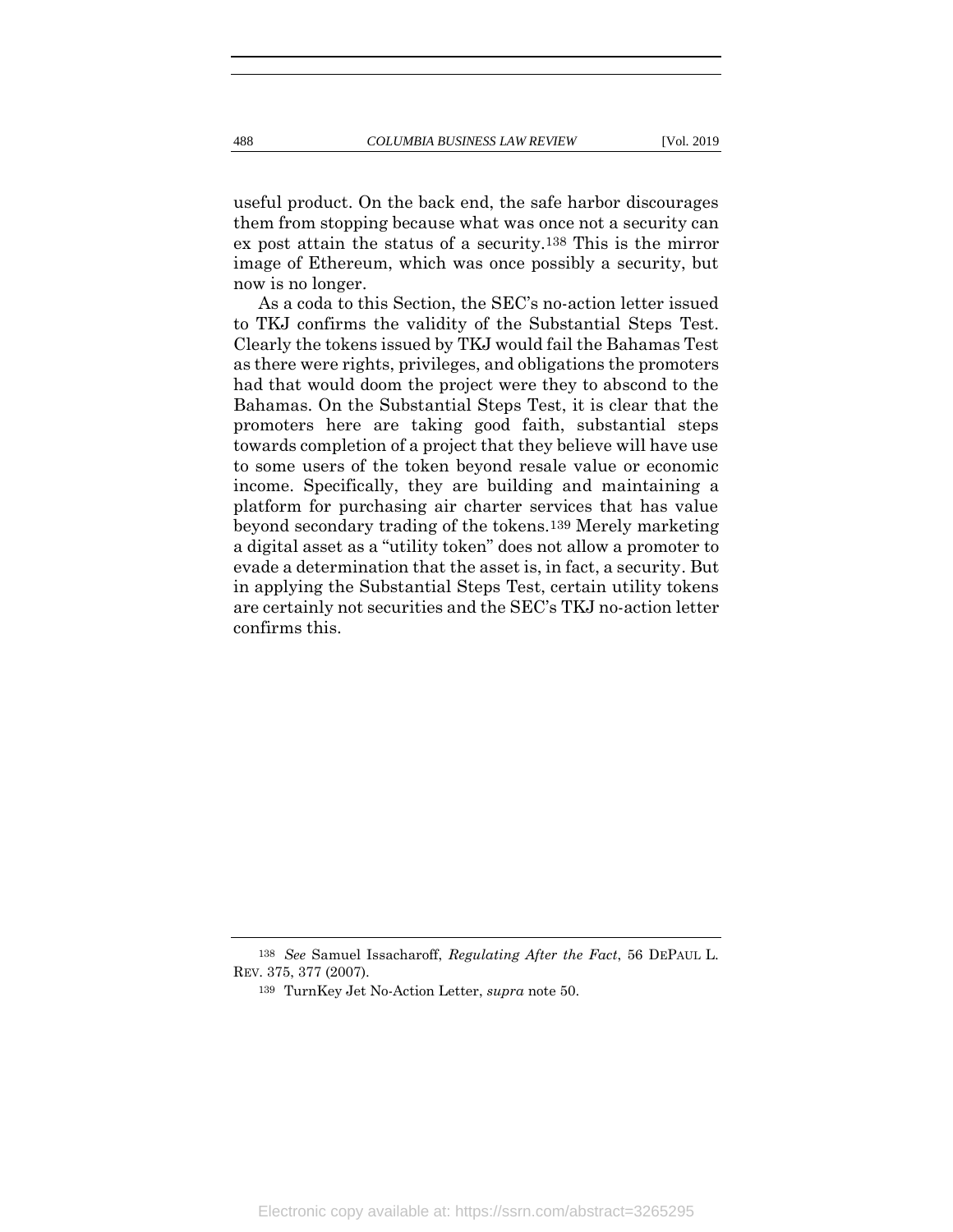# 3. Summary of Our Tests

#### **Issue** *Howey* **Element Proposed Test Examples** Agency Costs v. Decentralization (2) "Solely through the efforts of others" Bahamas Test Currency, bitcoin, Ethereum, Real Estate, Personal Property Investment v. Consumption (3) "Expectation of profits" Substantial Steps Test Tokens, Real Estate, Personal Property

**Figure 2: A Summary of New Tests for Digital Assets**

There are two primary issues that motivate securities regulation: "agency costs" and "investment versus consumption." The first issue goes to the possibility that promoters will take advantage of investors, whether this amounts to fraud or something short of fraud. This is the "other peoples' money" problem—when anyone turns over money to someone else, the possibility exists that the recipient will abuse the trust of the investor. Economists and lawyers call this possibility an agency problem, and the costs associated with it—costs of monitoring agents, bonding by agents, and the inevitable wedge between interests of the principal and the agent—"agency costs."140 This issue is addressed in the *Howey* test by the prong that triggers securities regulation in cases when agency costs may be high. When investors turn over their money to strangers with only

<sup>140</sup> *See, e.g.*, Michael C. Jensen & William H. Meckling, *Theory of the Firm: Managerial Behavior, Agency Costs and Ownership Structure*, 3 J. FIN. ECON. 305 (1976).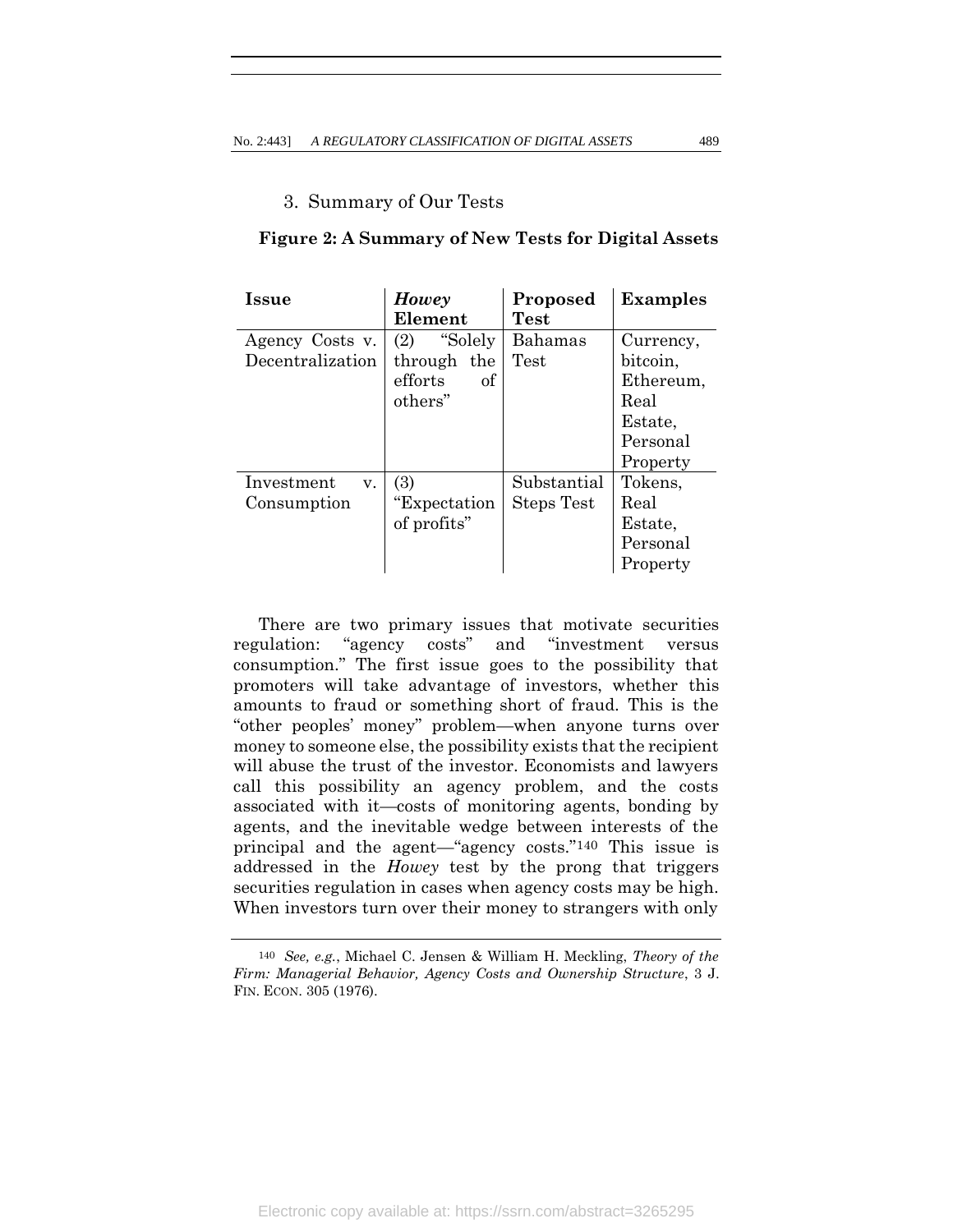a promise in return, securities laws will generally apply. When, however, investors are not held to the whim of the promises of other individuals, the securities laws will generally not apply. In such cases, the decentralization of the system cuts strongly against treating investments as securities.

The other issue is whether the thing being purchased for value is for consumption purposes (as one buys a house or a car) or for investment purposes (as one buys a stock or bond). Although there are robust secondary markets for houses and cars, these things do not become securities, and thus subject to the jurisdiction of the SEC, simply because an individual buys one with the sole intent of reselling it quickly for a profit. The SEC has tried to draw the line instead based on whether a piece of property, like a condo, is marketed for consumption or rather as an alternative investment to the stock market. The concern is that if investment opportunities are not regulated, money will flow out of the stock market and into real estate or other markets.

While marketing materials may be probative of whether a digital asset is a security, those materials alone are insufficient to make a determination, especially in the current environment for digital assets.141 Therefore, this Article proposes a "Substantial Steps Test." It focuses on whether the digital asset is linked to an actual physical product or service, such as computing power, consulting services, or the like. If it is, then it follows that the digital asset looks more like a car or a house, rather than a stock or bond. To avoid the empty promise problem, this Article proposes that issuers of coins be required to register their products or services with either the SEC or an approved self-regulatory organization, and then certify on an ongoing basis that they continue to take substantial steps to develop the product or service.

<sup>141</sup> *See* Chris Brummer, Trevor I. Kiviat & Jai Massari, *What Should Be Disclosed in an Initial Coin Offering?*, *in* CRYPTOASSETS: LEGAL AND MONETARY PERSPECTIVES (forthcoming 2019) (manuscript at 13, 22), https://ssrn.com/abstract=3293311 [https://perma.cc/V4ZR-3VW9] (discussing disclosure generally).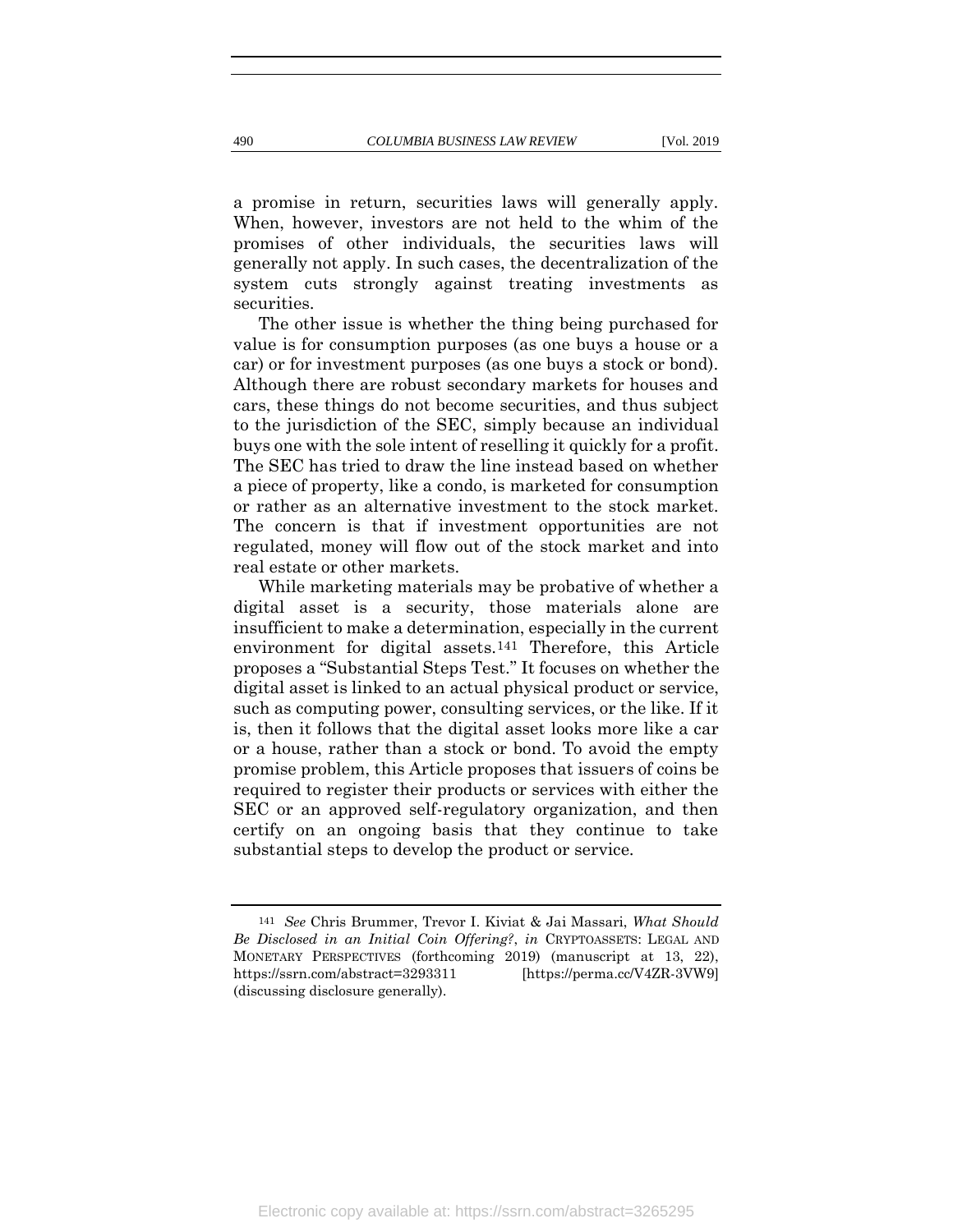If the product or service failed or started to fail for business reasons—that is, it was not a fraud related failure—the issuer of the coin would not file an affidavit certifying the Substantial Steps Test. This would likely have two impacts. First, the coin would transition from being a simple piece of property to being a security. This would mean any sale of it by any person could not take place without registering the security or having an exemption from registration, such as a private placement pursuant to Regulation D. Second, the trading value of the coin could fall to zero, since the underlying business would no longer be viable as a means of assessing the coin's fundamental value.

# 4. A Note on Self-Regulatory Organizations

In several instances above, this Article has made reference to a self-regulatory organization as a means of regulating digital assets. As one of the authors has written elsewhere, self-regulatory organizations—such as FINRA for stockbrokers—are a potentially elegant solution to the shortcomings of government regulation.142 A discussion of the advantages and disadvantages of SROs are beyond the scope of this Article, but we believe an SRO would be a welcome entity as a means of providing best practices or certification of traders in this market. Additionally, in accordance with the proposed solution, a SRO could act as a mechanism for registration and certification of compliance with the Substantial Steps Test. We expect that the SEC or other government regulators would lurk in the background, supervising any such SRO, as well as bringing civil or criminal charges against fraudsters in digital asset markets, just as in other markets.

As of this writing, there are discussions underway among many major digital asset players to create a new selfregulatory organization for digital asset markets.143 Known

<sup>142</sup> *See* William A. Birdthistle & M. Todd Henderson, *Becoming a Fifth Branch*, 99 CORNELL L. REV. 1 (2013).

<sup>143</sup> *See, e.g.*, Nikhilesh De, *CFTC Meeting Hears Renewed Calls for Crypto Self-Regulation*, COINDESK (Oct. 5, 2018), https://www.coindesk.com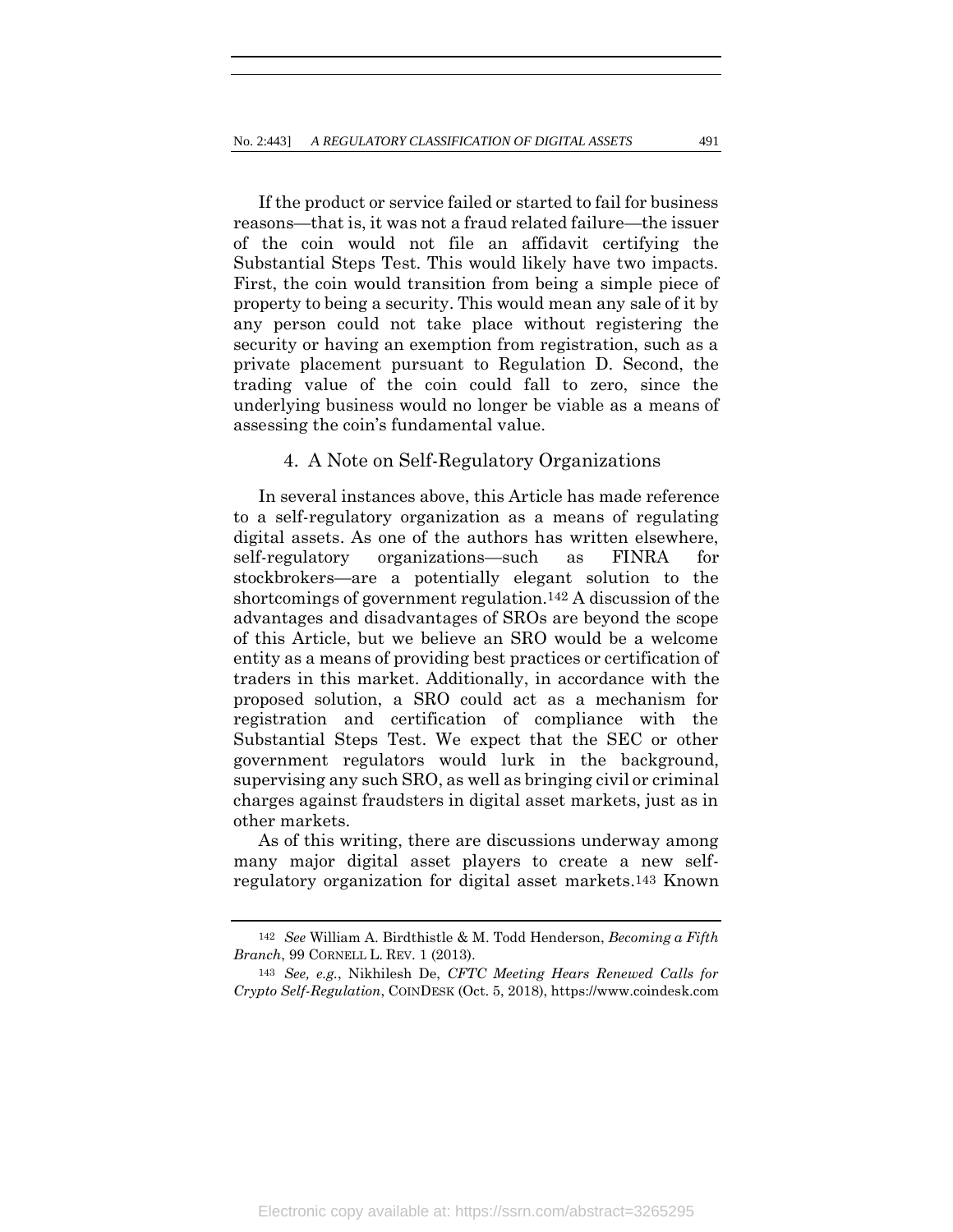as ADAM (Association for Digital Asset Markets), it would promulgate a voluntary code of conduct, with the possibility of evolving into a FINRA-like entity, or perhaps merely a platform to inform government regulators.

# V. CONCLUSION

The rise of digital assets, made possible by innovations such as the distributed ledger and blockchains, poses a significant challenge to government regulators. Digital assets herald undeniable potential and risk. Because digital assets as a category do not fit neatly into existing regulatory buckets—currency, personal property, securities—but rather span all of them, most jurisdictions have yet to develop thoughtful regulation to create a fair and orderly market. This regulatory lacuna perpetuates fraud and a market that is not yet safe for institutional investors to enter with confidence. If the potential of digital assets is to be realized, a trustworthy infrastructure is needed.

A centerpiece of such a reliable infrastructure is a characterization of digital assets that will enable both private and public regulators, as well as entrepreneurs, investors, and market makers, to know what they are dealing with. This Article has attempted a very rough sketch of the types of digital assets and how they fit into the existing legal tests for what qualifies as a security. Different digital assets can be analogized to currency, gold, or stock, to give just three examples. Being able to differentiate among different types of digital assets is vital for securities regulators, as well as other government entities. The implications of these characterizations are far reaching—for instance, tax treatment varies across asset classes in important ways.

For our purposes, we offer two tests—the Bahamas Test and the Substantial Steps Test—as means of categorizing digital assets as securities or not. With this stake in the ground, we hope to encourage others to offer alternative tests

<sup>/</sup>cftc-meeting-hears-renewed-calls-for-crypto-self-regulation [https://perma .cc/KGP2-V7FN].